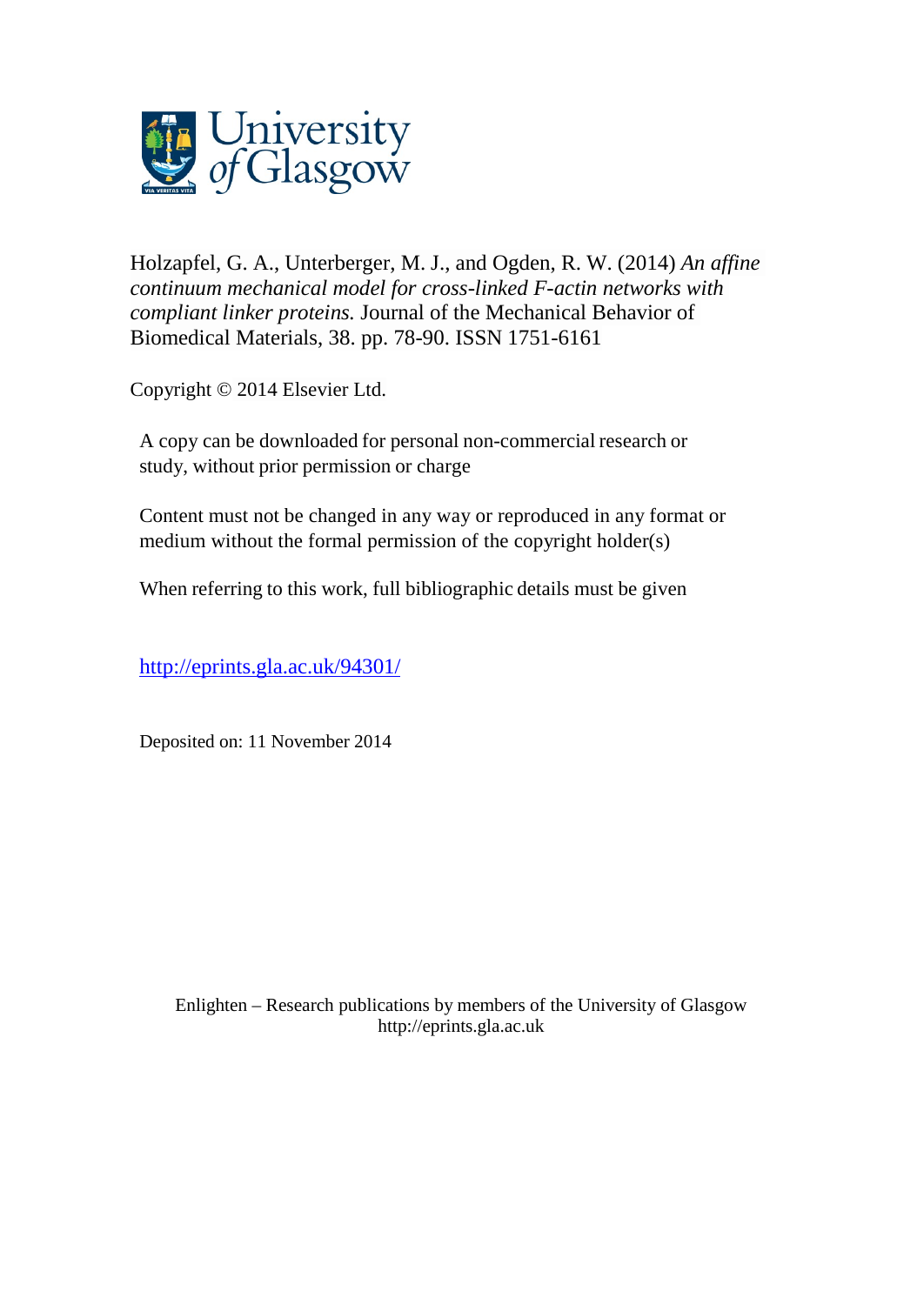# **An Affine Continuum Mechanical Model for Cross-Linked F-Actin Networks with Compliant Linker Proteins**

Gerhard A. Holzapfel<sup>1</sup><sup>\*</sup>, Michael J. Unterberger<sup>1</sup> and Ray W. Ogden<sup>2</sup>

1 *Institute of Biomechanics, Graz University of Technology, Kronesgasse 5-I, 8010 Graz, Austria* 2 *School of Mathematics and Statistics, University of Glasgow,*

*University Gardens, Glasgow G12 8QW, Scotland, UK*

**Abstract.** Cross-linked actin networks are important building blocks of the cytoskeleton. In order to gain deeper insight into the interpretation of experimental data on actin networks, adequate models are required. In this paper we introduce an affine constitutive network model for cross-linked F-actin networks based on nonlinear continuum mechanics, and specialize it in order to reproduce the experimental behavior of *in vitro* reconstituted model networks. The model is based on the elastic properties of single filaments embedded in an isotropic matrix such that the overall properties of the composite are described by a free-energy function. In particular, we are able to obtain the experimentally determined shear and normal stress responses of crosslinked actin networks typically observed in rheometer tests. In the present study an extensive analysis is performed by applying the proposed model network to a simple shear deformation. The single filament model is then extended by incorporating the compliance of cross-linker proteins and further extended by including viscoelasticity. All that is needed for the finite element implementation is the constitutive model for the filaments, the linkers and the matrix, and the associated elasticity tensor in either the Lagrangian or Eulerian formulation. The model facili-

<sup>∗</sup> To whom correspondence should be addressed. Email address: holzapfel@tugraz.at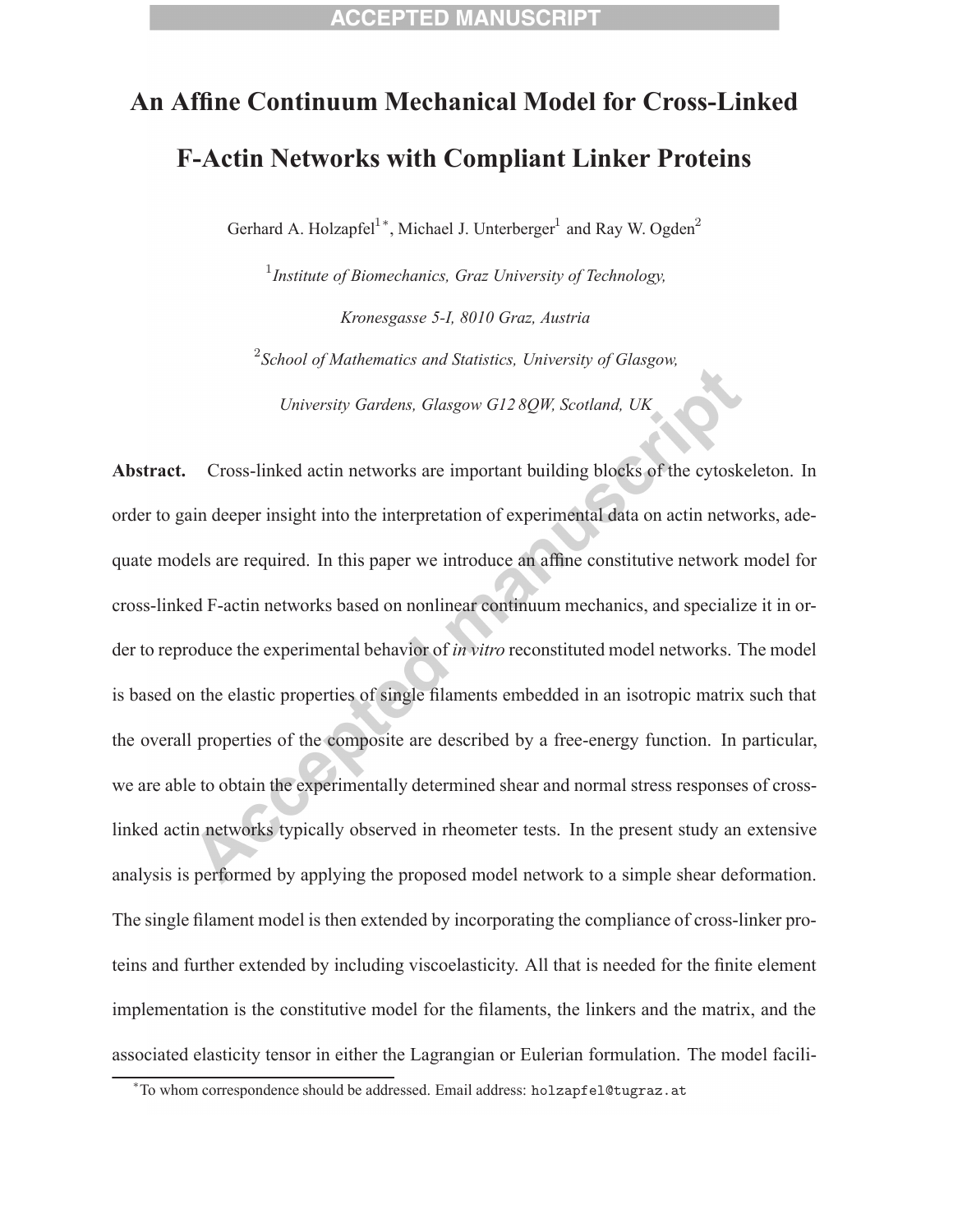tates parameter studies of experimental setups such as micropipette aspiration experiments and we present such studies to illustrate the efficacy of this modeling approach.

**Keywords:** actin filaments; cross-linker proteins; actin networks; continuum mechanics; finite element analysis

# **1 Introduction**

The cytoskeleton is a network consisting mainly of actin, intermediate filaments and microtubules, which give a cell its shape and its ability for motility and division. The protein actin, in particular, builds a cross-linked isotropic structure underneath the lipid bilayer. *In vitro* reconstituted actin gels, cross-linked with actin-binding proteins, serve as model systems that are characterized by nonlinear stiffening and viscoelastic response [1] in rheological experiments. Furthermore, in rheological torsion experiments they exhibit what is referred to in the biophysics literature as 'negative normal stress'[2], which is exceptional in the sense that the normal stress is opposite to that occurring in polymeric networks of rubber-like materials.

Actin-binding proteins may attach to actin and link two filaments together. They are also referred to as cross-linking proteins or linker proteins or just *linkers*, which is the term we use henceforth. Actin filaments with different linkers are known to form gels, and networks with linkers such as filamin [1, 3, 4], scruin [5, 6] and heavy meromyosin (HMM) in the rigor state [7, 8] are studied extensively. The type of linker strongly influences the mechanical response of the network [4] by changing its morphology. In this sense, according to Tharmann et al. [7], HMM is extraordinary because (i) it creates isotropic networks without any embedded bundles over a large range of linker concentrations; (ii) in actin networks the compliance of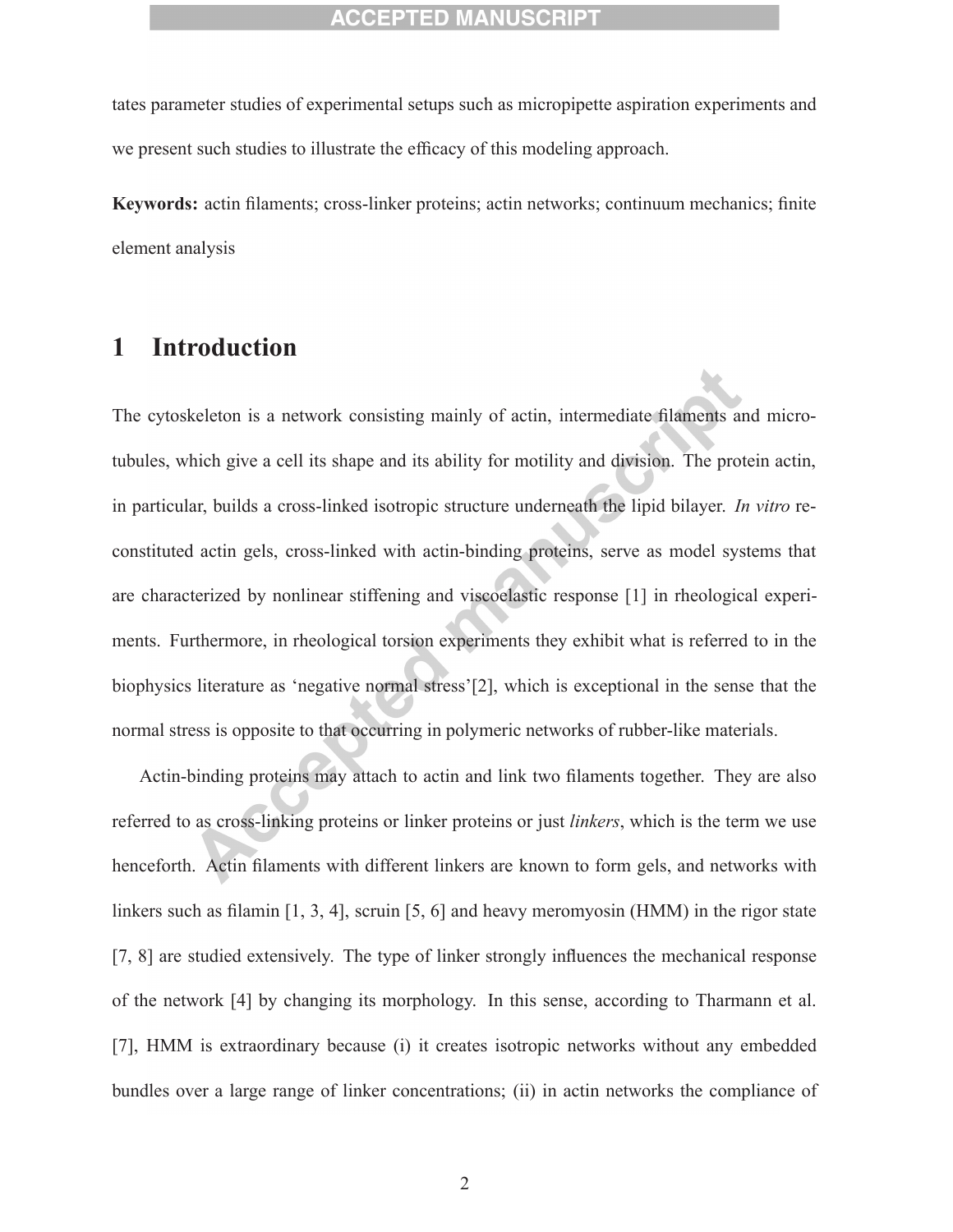the individual filaments is dominated by their thermal fluctuations, and the compliance of the linkers does not alter this picture; (iii) the mechanics of such networks can be described on the basis of affine deformations.

Continuum mechanical models for cross-linked actin networks seek not only to explain the mechanics of the *in vitro* model systems but also to interpret the results of more complicated experiments in cell mechanics. Many of these models are based on the microstructure of the network and adopt the idea of integrating the single filament response into a network [9]. For example, an algorithmic treatment for affine and non-affine networks, the micro-sphere model, was introduced by Miehe et al. [10] and the affine network model was adopted for modeling the mechanics of collagen in arteries [11, 12]. Applications of the filament-to-network approach to the elasticity of actin networks have also been proposed [13, 14]. In particular, Unterberger et al. [14] use a non-affinity parameter that is not intuitive, while a recently introduced model [15] facilitates the understanding of non-affinity but it turns out to be very expensive in terms of computational cost and is therefore not very practical.

Based on a continuum mechanical framework, we show that an affine full network model is capable of capturing not only the shear stress but also the normal stress behavior of semiflexible biopolymer networks. We use scaling arguments from the literature to relate material parameters to protein concentrations of samples in bulk rheology. Furthermore, we include a contribution from compliant linkers in the continuum model which has the effect of softening actin gels. The model is also enhanced by including a viscoelastic contribution. The calibration of the proposed model is performed with data from rheological torsion experiments. The model can be used to interpret experiments with more complicated geometries and boundary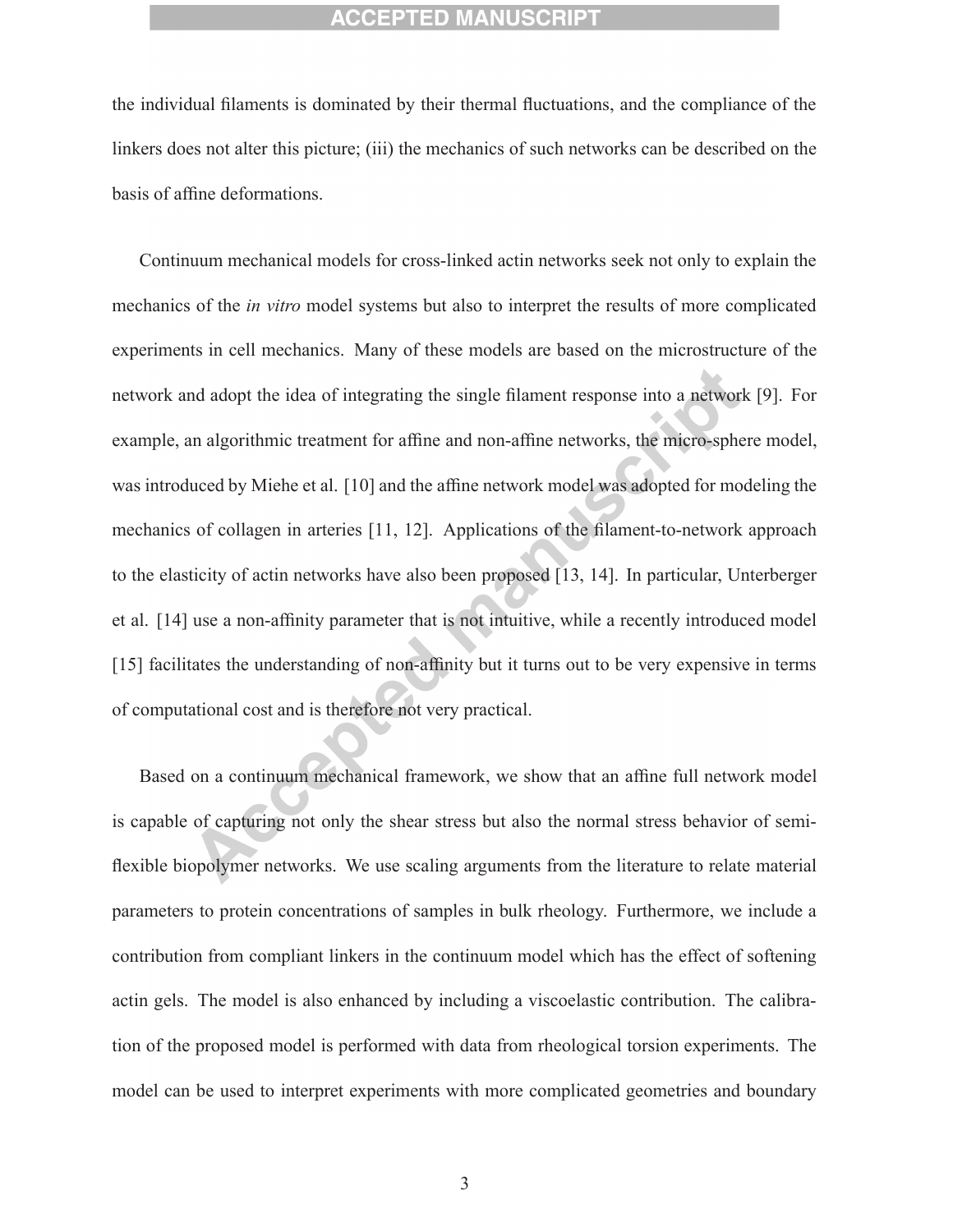conditions such as atomic force microscopy or micropipette aspiration, and can also be used for parameter studies in virtual experiments.

We introduce a continuum mechanical framework and an incompressible elastic network model in Section 2. It is then applied to simple shear deformation, showing in particular that it predicts the correct normal stress response. The elastic model is next extended to include the effects of compliant linkers. Since this is the first application of a continuum mechanics based inclusion of compliant linkers we assume for simplicity that the linkers are anchored to the actin filaments and that there are no mechanical interactions between the filaments. In Section 3 a compressible version of the model is formulated in order to facilitate a finite element implementation. In particular, it is based on the multiplicative split of the deformation gradient into volumetric and isochoric parts, and the stress and elasticity tensors are also provided. This is also extended to include viscoelastic effects. Some aspects of the numerical treatment of the proposed model in a finite element program and a representative numerical example that includes cross-linking and viscoelastic effects are provided in Section 4. We finalize the study with a summary and concluding remarks.

# **2 Analysis of Incompressible Elastic Filamentous Networks**

Consider a soft elastic continuum which is deformed so that the deformation gradient is **F** and the right Cauchy–Green tensor is  $C = F^{T}F$ . Here we consider the continuum as incompressible so that the volume ratio  $J = det\mathbf{F} = 1$ . Suppose that a distribution of filaments is embedded in this material, which we refer to as the matrix, and the filaments deform affinely with the matrix. Suppose that a typical filament has orientation **M** in the reference configuration which maps to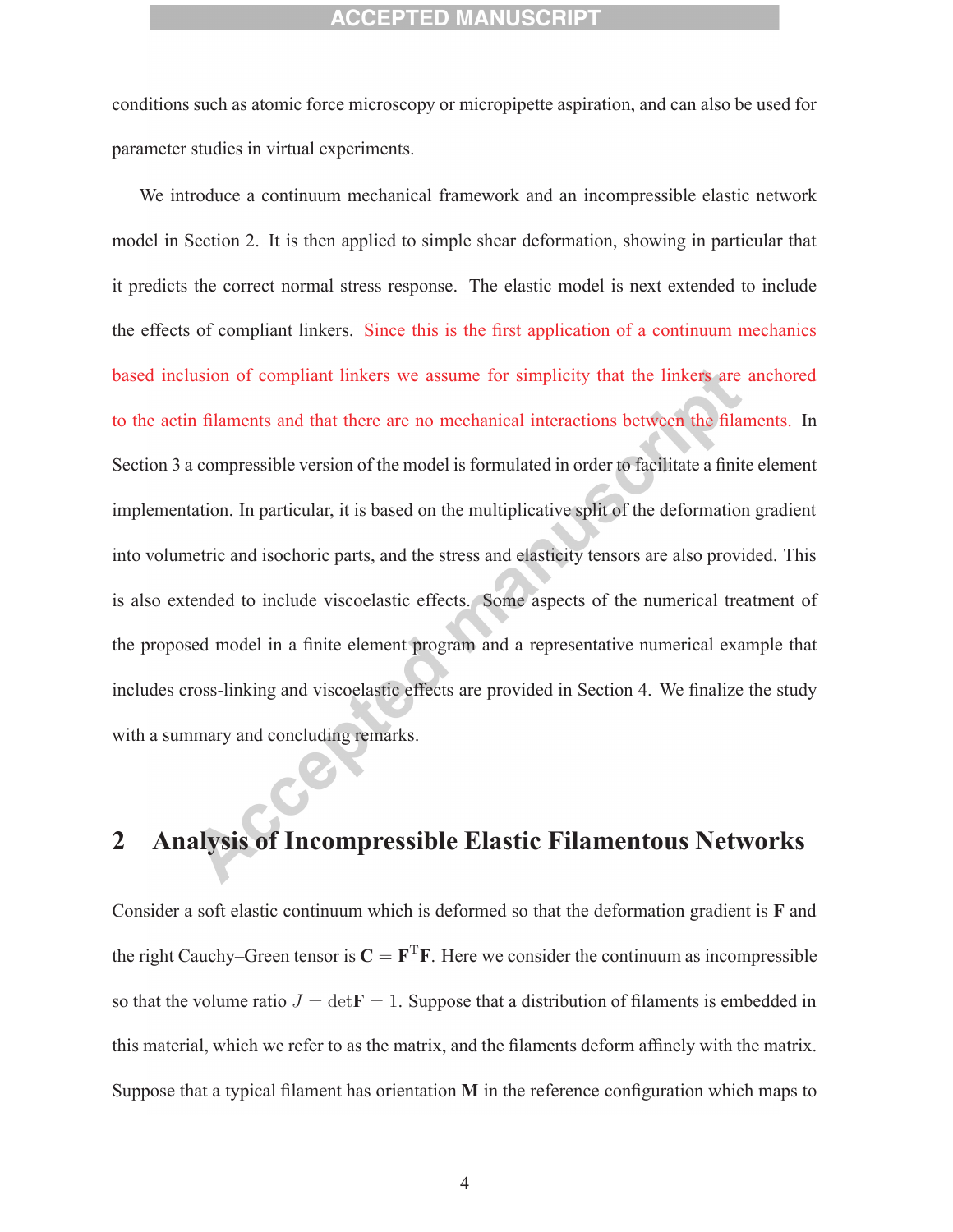**m** in the current configuration as

$$
\mathbf{m} = \mathbf{F}\mathbf{M}.\tag{1}
$$

The stretch  $\lambda$  ( $>$  0) in the direction **M**, i.e. along the mean end-to-end distance of the filament, is defined by

$$
\lambda^2 = \mathbf{M} \cdot \mathbf{C} \mathbf{M} = \mathbf{m} \cdot \mathbf{m}.\tag{2}
$$

We emphasize that **m** is aligned with the corresponding mean end-to-end distance of the filament in the deformed configuration, as will be discussed in Section 2.4. Let  $\rho(\mathbf{M})$  be the relative angular density of filaments so that

$$
\frac{1}{4\pi} \int_{\Omega} \rho(\mathbf{M}) \, d\Omega = 1,\tag{3}
$$

where  $\Omega$  is the unit sphere. The free energy of a single filament is  $w(\lambda)$  so that by assuming that all filaments have the same properties, i.e. the same form of  $w(\lambda)$ , the free energy over all orientations is

$$
\mathcal{L}\int_{\Omega}\rho(\mathbf{M})w(\lambda)d\Omega,\tag{4}
$$

where  $n$  is the numbers of filaments per unit reference volume. If there are different types of filaments with energies  $w_k(\lambda)$ , number of filaments  $n_k$ , and densities  $\rho_k(\mathbf{M})$ ,  $k = 1, 2, 3 \ldots$ , then (4) is replaced by

$$
\sum_{k} n_{k} \int_{\Omega} \rho_{k}(\mathbf{M}) w_{k}(\lambda) d\Omega,
$$
\n(5)

and  $(3)$  by

$$
\sum_{k} \frac{1}{4\pi} \int_{\Omega} \rho_k(\mathbf{M}) \, d\Omega = 1.
$$
 (6)

Now for simplicity we consider only one type of filament so that (4) serves as the basis for the analysis. Suppose the volume fraction of filaments is  $\varphi$  and that of the isotropic matrix is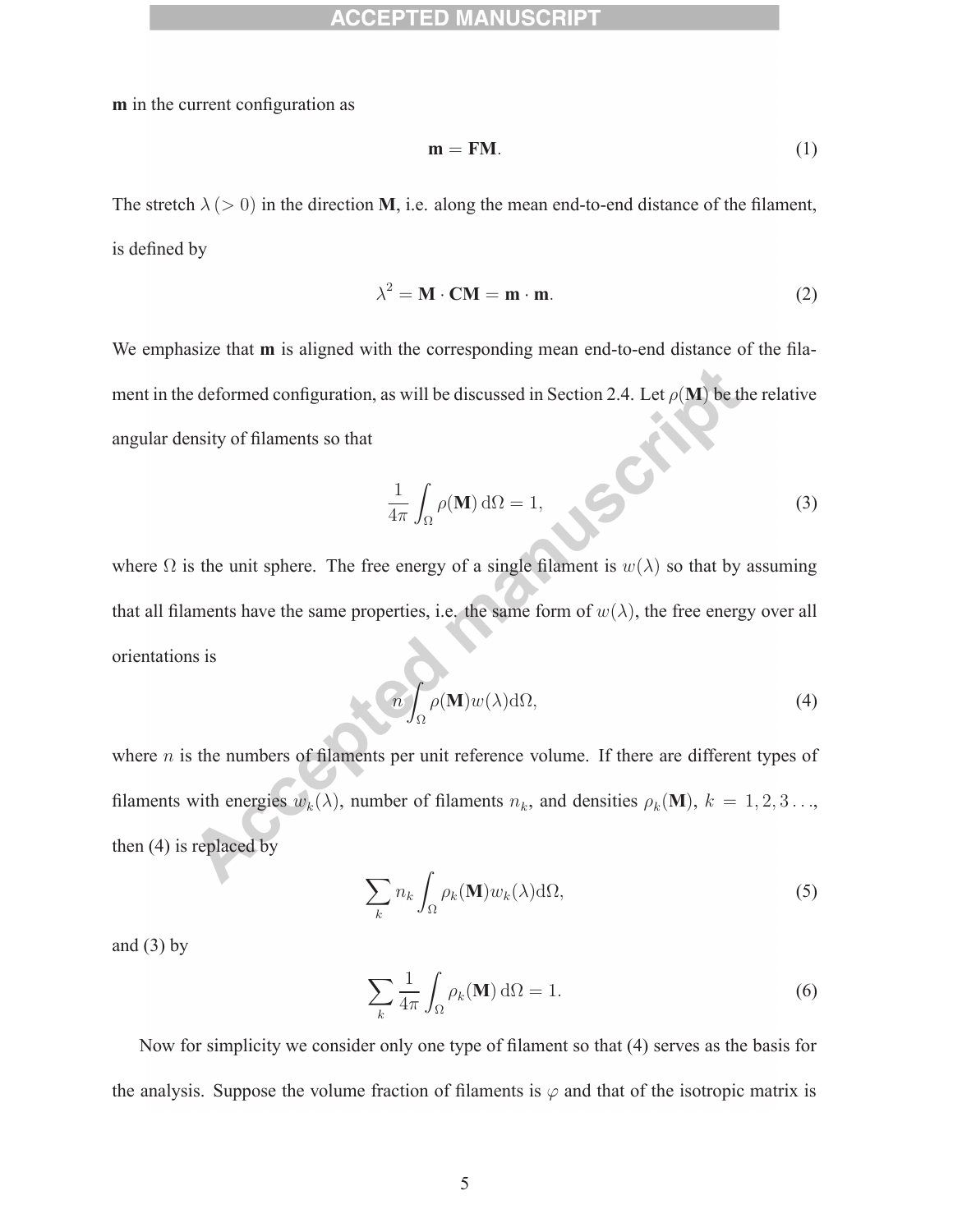$1 - \varphi$ . For the matrix and the filaments the free-energy function  $\Psi$  per unit reference volume is then

$$
\Psi(\mathbf{C}, \mathbf{M}) = n \int_{\Omega} \rho(\mathbf{M}) w(\lambda) d\Omega + (1 - \varphi) \Psi_{\text{mat}}(\mathbf{C}), \tag{7}
$$

where  $\Psi_{\rm mat}$  is the free energy of the matrix material per unit reference volume. The volume fraction of the filaments is  $\varphi = nLS_0$ , where L is the contour length of a single filament and  $S_0$  is its reference cross-sectional area assuming all filaments have the same contour length and cross-sectional area. The volume fraction  $\varphi$  for, for example, F-actin gel can be as low as  $0.001\%$  [16]. Note that in general w depends on the material constants which themselves depend on the concentration and compliance of linkers (which for F-actin are referred to as actin-binding proteins), and these are included implicitly in the form of  $w$ . Factors which need to be taken into consideration are the lengths of the filaments between the linkers, the concentration of actin and the concentration of linkers. These will be made explicit in Sections 2.4 and 2.5. In terms of the length scale we suggest to use the model within the micron-scale domain, say 10 times the filament length. For example, [17] have used a simulation domain of  $5 \mu m$ only, which is perfectly acceptable for a continuum mechanics approach.

From the free-energy function we calculate the mechanical stress in the material using the standard continuum mechanical framework. In particular, the Cauchy stress tensor  $\sigma$  is defined by

$$
\sigma = 2\mathbf{F} \frac{\partial \Psi}{\partial \mathbf{C}} \mathbf{F}^{\mathrm{T}} - p\mathbf{I},\tag{8}
$$

where  $p$  is a Lagrange multiplier associated with the incompressibility constraint, and can be identified as a hydrostatic pressure, and **I** is the second-order identity tensor. Hence, with the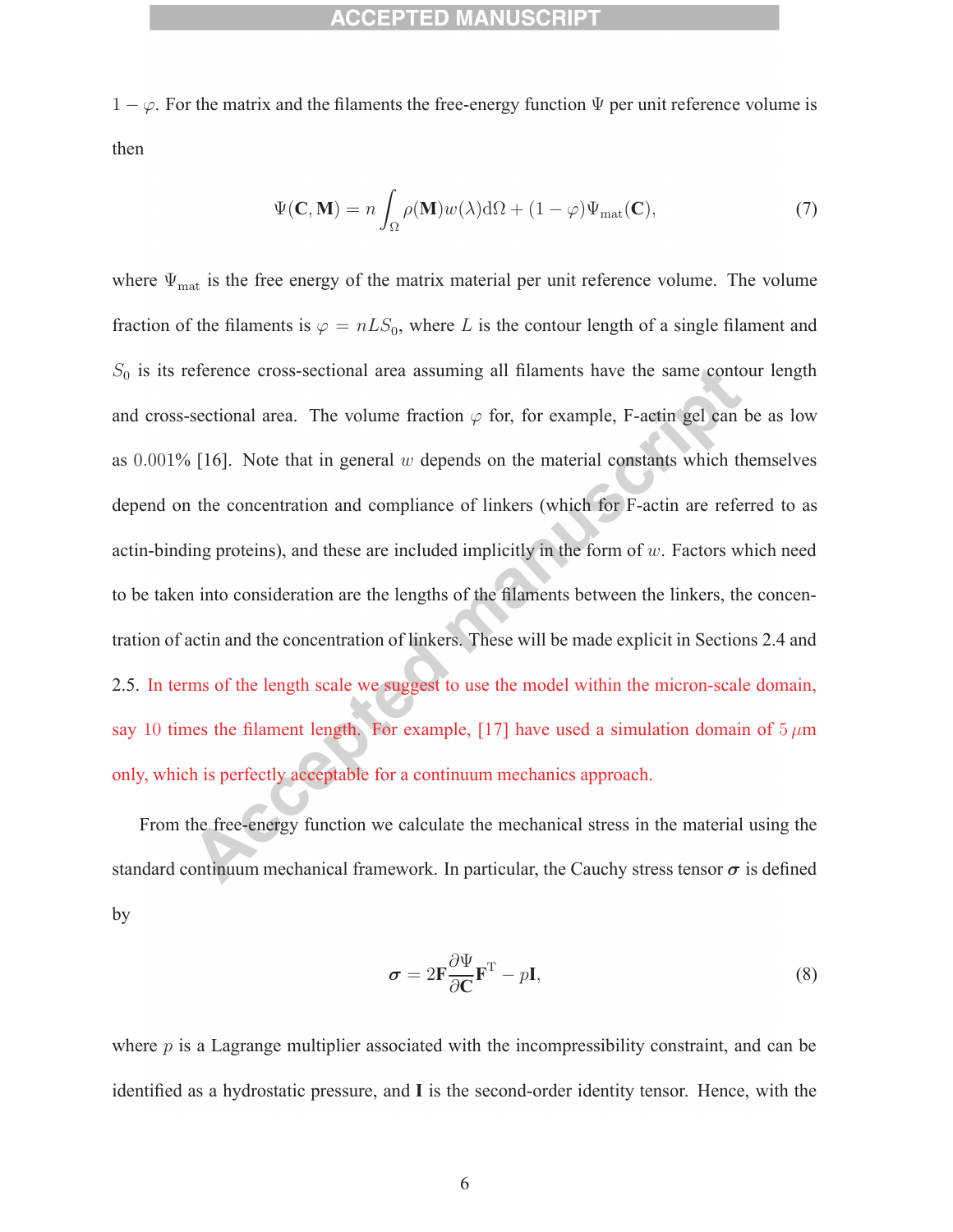free-energy function (7) we obtain

$$
\boldsymbol{\sigma} = n \int_{\Omega} \rho(\mathbf{M}) \lambda^{-1} w'(\lambda) \mathbf{m} \otimes \mathbf{m} \, d\Omega + 2(1 - \varphi) \mathbf{F} \frac{\partial \Psi_{\text{mat}}}{\partial \mathbf{C}} \mathbf{F}^{\text{T}} - p \mathbf{I}, \tag{9}
$$

where the prime is used as a convenient shorthand notation, i.e.  $(\bullet)' = d(\bullet)/d\lambda$ . In the derivation of (9) we have used the property

$$
\frac{\partial(\lambda^2)}{\partial \mathbf{C}} = \mathbf{M} \otimes \mathbf{M} \tag{10}
$$

Cite

obtained from (2) together with (1).

### **2.1 Application to Simple Shear**

Experiments on networks using rheometers produce torsion, which is commonly approximated as simple shear (see, for example, [18]). We study this mode of deformation because the behavior in shear has been highlighted as unusual in the literature [2] and it is the only mode for which experimental results have been reported.

For simple shear, in the  $(X_1, X_2)$  plane, the matrix of **F** is given by

$$
\mathbf{[F]} = \begin{bmatrix} 1 & \gamma & 0 \\ 0 & 1 & 0 \\ 0 & 0 & 1 \end{bmatrix},\tag{11}
$$

where  $\gamma$  is the amount of shear, which, without loss of generality, we take to be positive. In terms of spherical polar angles Θ and Φ the filament direction **M** has Cartesian components

$$
[\mathbf{M}] = [\sin \Theta \cos \Phi, \sin \Theta \sin \Phi, \cos \Theta]^{\mathrm{T}}, \tag{12}
$$

where  $\Theta \in [0, \pi]$  and  $\Phi \in [-\pi, \pi]$ . Then the corresponding vector in the deformed configuration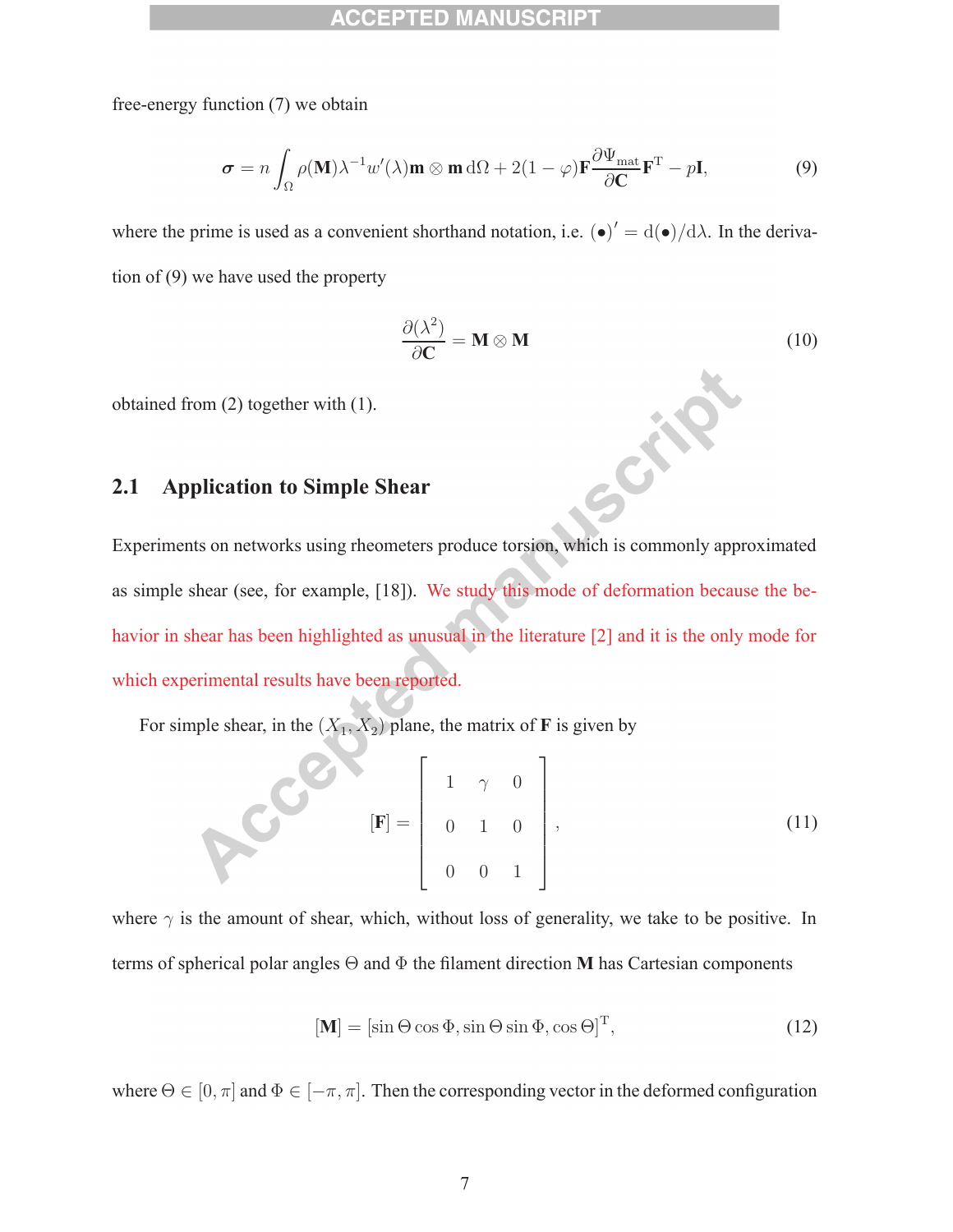has components

$$
[\mathbf{m}] = [\mathbf{F}][\mathbf{M}] = \begin{bmatrix} \sin \Theta(\cos \Phi + \gamma \sin \Phi) \\ \sin \Theta \sin \Phi \\ \cos \Theta \end{bmatrix},
$$
(13)

and hence

$$
\lambda^2 = \mathbf{m} \cdot \mathbf{m} = 1 + \sin^2 \Theta(\gamma \sin 2\Phi + \gamma^2 \sin^2 \Phi). \tag{14}
$$

If the filaments are equally distributed in all directions then  $\rho = 1$  and the material is isotropic. Henceforth we restrict the attention to the case  $\rho = 1$ . Then, from (9) we obtain

$$
\boldsymbol{\sigma} = n \int_{\Omega} \lambda^{-1} w'(\lambda) \mathbf{m} \otimes \mathbf{m} \sin \Theta d\Theta d\Phi + \boldsymbol{\sigma}_{\text{mat}}, \quad \boldsymbol{\sigma}_{\text{mat}} = 2(1 - \varphi) \mathbf{F} \frac{\partial \Psi_{\text{mat}}}{\partial \mathbf{C}} \mathbf{F}^{\text{T}} - p \mathbf{I}, \quad (15)
$$

where  $\sigma_{\text{mat}}$  is the part of the stress due to the matrix.

By using  $(15)_1$  and  $(13)$  the components of stress are then given by

$$
\sigma_{11} = n \int_{\Omega} \lambda^{-1} w'(\lambda) (\cos \Phi + \gamma \sin \Phi)^2 \sin^3 \Theta d\Theta d\Phi + \sigma_{\text{mat 11}}, \tag{16}
$$

$$
\sigma_{22} = n \int_{\Omega} \lambda^{-1} w'(\lambda) \sin^2 \Phi \sin^3 \Theta d\Theta d\Phi + \sigma_{\text{mat 22}},\tag{17}
$$

$$
\sigma_{33} = n \int_{\Omega} \lambda^{-1} w'(\lambda) \cos^2 \Theta \sin \Theta d\Theta d\Phi + \sigma_{\text{mat 33}}, \quad \sigma_{13} = \sigma_{23} = 0,
$$
 (18)

$$
\sigma_{12} = n \int_{\Omega} \lambda^{-1} w'(\lambda) \sin \Phi(\cos \Phi + \gamma \sin \Phi) \sin^3 \Theta d\Theta d\Phi + \sigma_{\text{mat 12}}.
$$
 (19)

We recall that for an isotropic material the universal relation [19, Eq.  $(4.4.15)$ ]

$$
\sigma_{\text{mat 11}} - \sigma_{\text{mat 22}} - \gamma \sigma_{\text{mat 12}} = 0 \tag{20}
$$

holds. It can then be shown that this relation also holds for the total stress used here, i.e.

$$
\sigma_{11} - \sigma_{22} - \gamma \sigma_{12} = n \int_{\Omega} \lambda^{-1} w'(\lambda) (\cos 2\Phi + \gamma \sin \Phi \cos \Phi) \sin^3 \Theta d\Theta d\Phi = 0.
$$
 (21)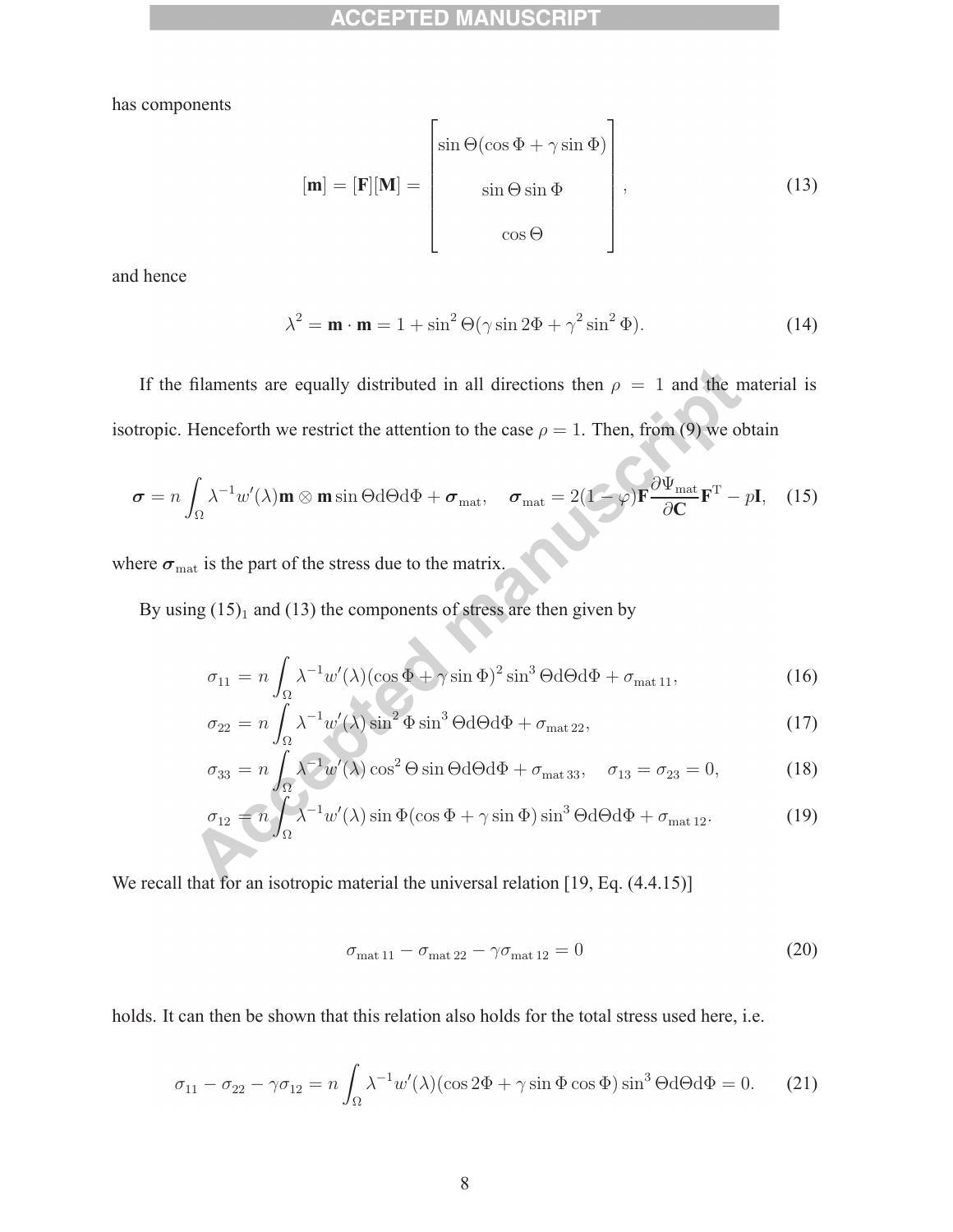This follows since, for fixed values of  $\Theta$  and  $\gamma$ , we obtain from (14)<sub>2</sub>

$$
\lambda d\lambda = \gamma \sin^2 \Theta (\cos 2\Phi + \gamma \sin \Phi \cos \Phi) d\Phi.
$$
 (22)

If we change the variables  $\Phi$  to  $\lambda$  in  $(21)_2$  then we obtain

$$
\frac{n}{\gamma} \int_{\Theta} \sin \Theta \int_{\lambda} w'(\lambda) d\lambda d\Theta.
$$
 (23)

The relevant ranges of values of  $\Theta$  and  $\Phi$  are  $0 \to \pi$  and  $0 \to \Phi_0$ , respectively. But if we regard  $\lambda$  as a function of  $\Theta$  and  $\Phi$  and write  $\lambda(\Theta, \Phi)$  then  $\lambda(\Theta, 0) = \lambda(\Theta, \Phi_0) = 1$  and the  $\lambda$ -integral in (23) vanishes. Thus, the universal relation (21) holds.

In general we take  $w'(\lambda) > 0$  for  $\lambda > 1$ , i.e. tension corresponds to extension. We also assume that the filament does not support compression and hence set  $w'(\lambda) = 0$  for  $\lambda \leq 1$ and we therefore exclude any contribution of  $w'(\lambda)$  from the integration for the angles for which  $\lambda \leq 1$ . The values of  $\Phi$  for which  $\lambda = 1$  are 0,  $\Phi_0$  and  $\Phi_0 + \pi$ , where  $\Phi_0$  is given by tan  $\Phi_0 = -2/\gamma$ . The value of  $\lambda$  is plotted in the color-coded Fig. 1 in the  $(X_1, X_2)$ -plane. We obtain values of  $\lambda \geq 1$  in the two regions of  $\Phi$  defined by  $[-\pi, \Phi_0] \cup [0, \Phi_0 + \pi]$ . The boundaries of the integration domain are indicated by black lines in the figure. For the angle Θ, the integration domain is  $[0, \pi]$ . Note that the orientation of the Lagrangian principal axes in the  $(X_1, X_2)$ -plane (with  $\Theta = 0$ ) is given by tan  $2\Phi = -2/\gamma$ , [19, Eq. (2.2.59)]. With reference to Fig. 1 it can be seen that the direction of maximum stretch is given by  $\Phi = \Phi_r$ , where

$$
\Phi_{\rm r} = \frac{\Phi_0 + \pi}{2} \tag{24}
$$

in the reference configuration. Hence,  $\tan 2\Phi_{\rm r} = \tan \Phi_0 = -2/\gamma$ , and therefore the direction of maximum stretch is a Lagrangian principal axis.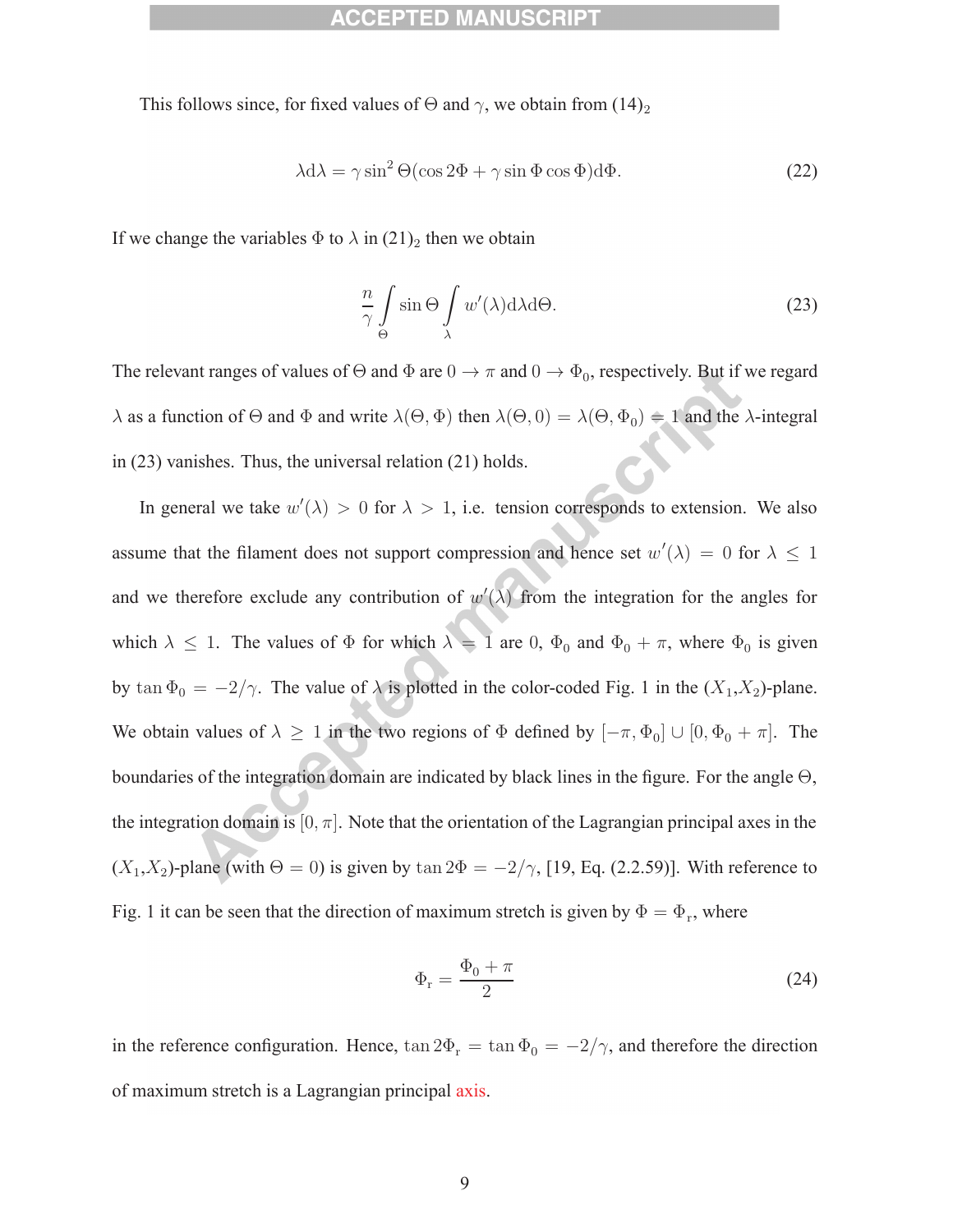### **2.2 Integration Limits for Arbitrary Deformations**

We now take a closer look at the integration domain using the spectral decomposition of the right Cauchy–Green tensor  $\mathbf{C} = \lambda_a^2 \mathbf{N}_a \otimes \mathbf{N}_a$ , where  $a = 1, 2, 3, \lambda_a$  are the principal stretches (positive square roots of the eigenvalues of **C**) and the unit vectors  $N_a$  are the principal referential directions (eigenvectors of **C**). The values of the principal stretches can be ordered so that  $\lambda_1 \geq \lambda_2 \geq \lambda_3$ . Then, we choose the coordinate system so that the principal direction associated with the first principal stretch  $\lambda_1$  is oriented with  $\Theta = \pi/2$  and  $\Phi = 0$ , the second principal stretch  $\lambda_2$  corresponds to the principal direction for which  $\Theta = \pi/2$  and  $\Phi = \pi/2$ , while  $\lambda_3$  is associated with  $\Theta = 0$ . Then, for incompressible materials  $(\lambda_1 \lambda_2 \lambda_3 = 1)$ 

$$
\lambda^2 = \lambda_1^2 \sin^2 \Theta \cos^2 \Phi + \lambda_2^2 \sin^2 \Theta \sin^2 \Phi + \frac{1}{\lambda_1^2 \lambda_2^2} \cos^2 \Theta.
$$
 (25)

Figure 2 illustrates the topology of the squared stretch in the  $(\Theta, \Phi)$ -plane for the selected principal stretches  $[\lambda_1, \lambda_2, \lambda_3] = [1.50, 1.026, 0.65]$ . The integration domain contributing to the Cauchy stress tensor (9) is the region where  $\lambda^2$  is above the plane defined by  $\lambda^2 = 1$ .

We also distinguish several cases with different integration area shapes in terms of the principal stretches, as illustrated in Fig. 3. Therein, the grey area indicates the relevant integration area in the  $(\Phi, \Theta)$ -plane. The specific deformation of Fig. 2 is represented in Fig. 3(a) together with three deformation modes (b)–(d), which correspond to equibiaxial extension or unconfined compression, pure shear or simple shear in the (1, 3)-plane and uniaxial extension, respectively. In each case the area is  $\pi$ -periodic in  $\Phi$ . This means that when the unit sphere of integration is divided in two hemispheres,  $\lambda$  possesses rotational symmetry between the hemispheres. This important property may be exploited when applying a numerical scheme for evaluating the integral in (9) in the case of isotropy, as is done in Section 4.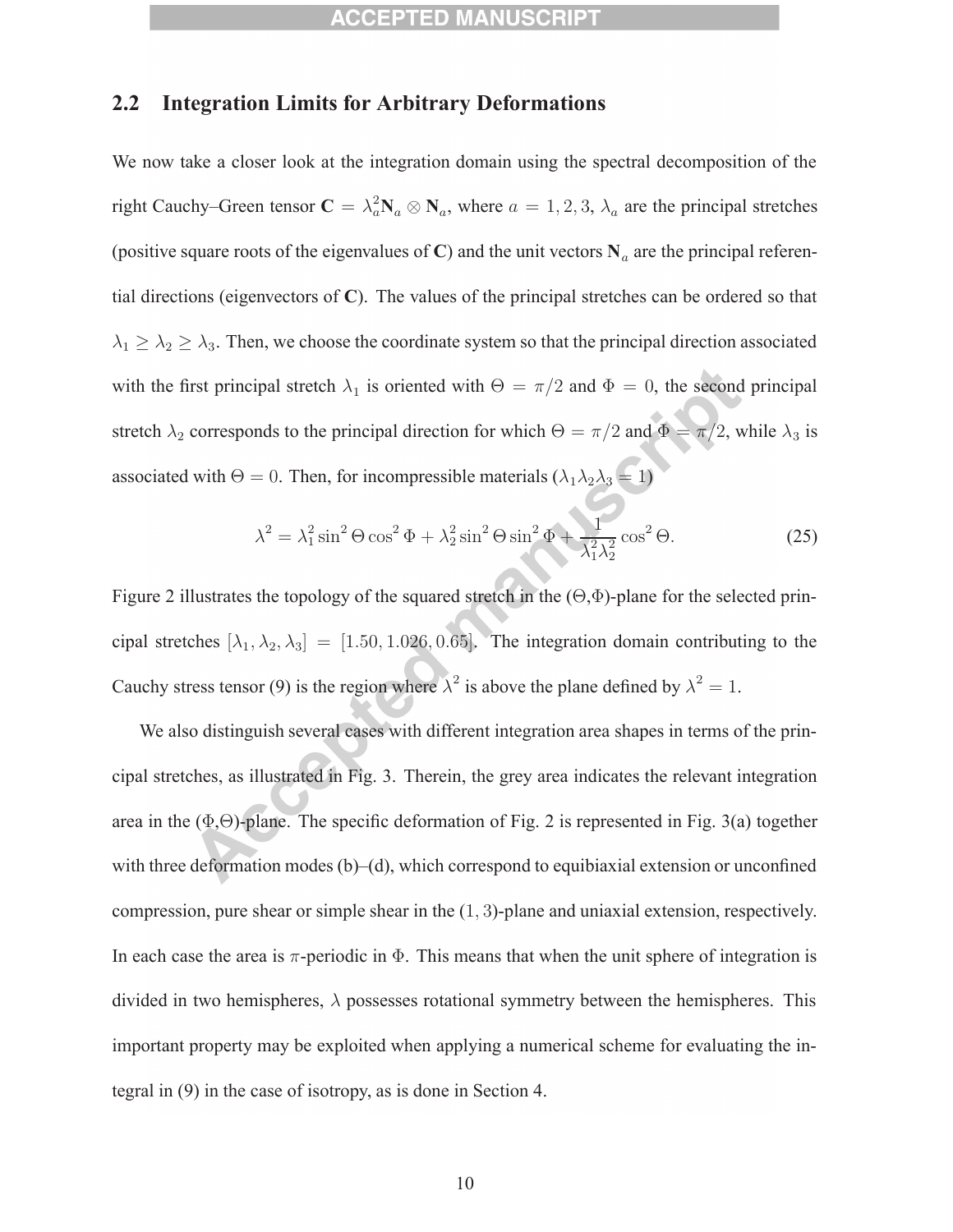### **2.3 Specialization of the Material Model**

Consider now an isotropic matrix material for which the free energy  $\Psi_{\text{mat}}$  is a function of the invariants  $I_1$  and  $I_2$  of the left Cauchy–Green tensor **b** =  $\mathbf{F}\mathbf{F}^T$ , where  $I_1$  = tr **b** and  $I_2$  =  $\text{tr}(\mathbf{b}^{-1})$ . By recalling (15)<sub>2</sub>, the Cauchy stress tensor is then given by (see, e.g., [19, 20])

$$
\boldsymbol{\sigma}_{\text{mat}} = 2(1 - \varphi)[\psi_1 \mathbf{b} + \psi_2 (I_1 \mathbf{b} - \mathbf{b}^2)] - p\mathbf{I},\tag{26}
$$

where  $\psi_i = \partial \Psi_{\text{mat}} / \partial I_i$ ,  $i = 1, 2$ . For simple shear

$$
[\mathbf{b}] = \begin{bmatrix} 1 + \gamma^2 & \gamma & 0 \\ \gamma & 1 & 0 \\ 0 & 0 & 1 \end{bmatrix}, \qquad (27)
$$

X

and hence

$$
\sigma_{\text{mat 22}} - \sigma_{\text{mat 33}} = -2\psi_2 \gamma^2 (1 - \varphi). \tag{28}
$$

Without loss of generality we may take  $\sigma_{33} = 0$  because of the incompressibility constraint (p is arbitrary). Then from (18)

$$
\sigma_{\text{mat 33}} = -n \int \lambda^{-1} w'(\lambda) \cos^2 \Theta \sin \Theta \, d\Theta \, d\Phi \tag{29}
$$

and  $(17)$  giv

$$
\sigma_{22} = n \int_{\Omega} \lambda^{-1} w'(\lambda) \left( \sin^2 \Phi \sin^3 \Theta - \cos^2 \Theta \sin \Theta \right) d\Theta d\Phi - 2\psi_2 \gamma^2 (1 - \varphi). \tag{30}
$$

For material models such as the (incompressible isotropic) Mooney–Rivlin model below,  $\psi_2$  is positive and thus the second term is *negative*. Similarly,

$$
\sigma_{12} = n \int_{\Omega} \lambda^{-1} w'(\lambda) \sin \Phi(\cos \Phi + \gamma \sin \Phi) \sin^3 \Theta d\Theta d\Phi + 2(1 - \varphi)(\psi_1 + \psi_2)\gamma, \quad (31)
$$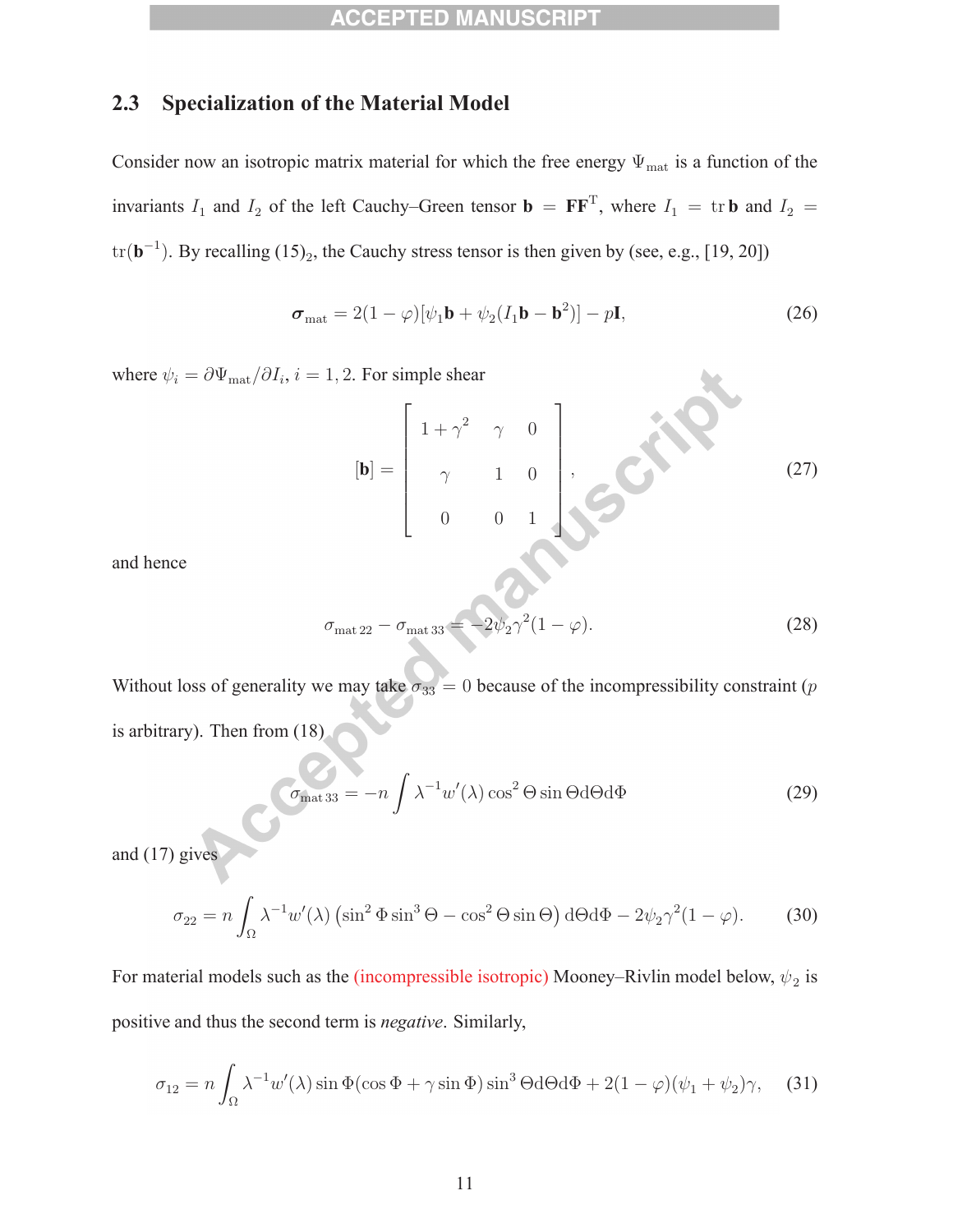wherein the second term is *positive* since  $2(\psi_1 + \psi_2)$  equals the shear modulus  $\mu$  of the matrix when evaluated in the reference configuration, and is therefore assumed to be positive in the deformed configuration.

For the Mooney–Rivlin model  $\Psi_{\text{mat}}$  is given by

$$
\Psi_{\text{mat}} = c_1(I_1 - 3) + c_2(I_2 - 3),\tag{32}
$$

where  $c_1$ ,  $c_2$  are positive material constants. Then, from (28) and (29), we obtain

$$
\sigma_{\text{mat 22}} = -2c_2\gamma^2(1-\varphi) - n \int_{\Omega} \lambda^{-1} w'(\lambda) \cos^2 \Theta \sin \Theta \, d\Theta \, d\Phi, \quad \sigma_{\text{mat 12}} = (1-\varphi)\mu\gamma, \text{ (33)}
$$

with  $\mu = 2(c_1 + c_2)$ .

In the integrands of (16)–(19) we need the term  $\lambda^{-1}w'$ . When  $\lambda$  is close to one ( $\gamma$  is small) the integrals can be formed explicitly because, when expanded to the second order in  $\gamma$ , we obtain, with the help of (14),

$$
\lambda^{-1}w'(\lambda) \sim w''(1)[\gamma \sin^2 \Theta \sin \Phi \cos \Phi + \frac{1}{2}\gamma^2 \sin^2 \Theta \sin^2 \Phi - \gamma^2 \sin^4 \Theta \sin^2 \Phi \cos^2 \Phi]
$$
  
 
$$
+ \frac{1}{2}w'''(1)\gamma^2 \sin^4 \Theta \sin^2 \Phi \cos^2 \Phi,
$$
 (34)

which is correct to the second order in  $\gamma$ . By using standard trigonometric integrals with the integration domain  $[-\pi/2, \pi/2]$  depicted in Fig. 3(c), then (30), in particular, yields

$$
\sigma_{22} \sim nw''(1) \left(\frac{4}{15}\gamma + \frac{2\pi}{21}\gamma^2\right) + nw'''(1) \frac{2\pi}{15}\gamma^2 \underbrace{-2c_2\gamma^2}_{\sharp}(1-\varphi),\tag{35}
$$

where the term  $\flat$  is  $> 0$  under our assumptions, and the term  $\sharp$  is  $< 0$  with the Mooney–Rivlin material parameter  $c_2 > 0$ .

For the neo-Hookean material  $c_2 = 0$  and  $\sigma_{22}$  is positive. In this case the network model requires a positive normal stress to maintain the simple shear. Hence, the network model generates a positive normal stress (which is called a 'negative normal stress' in the biophysics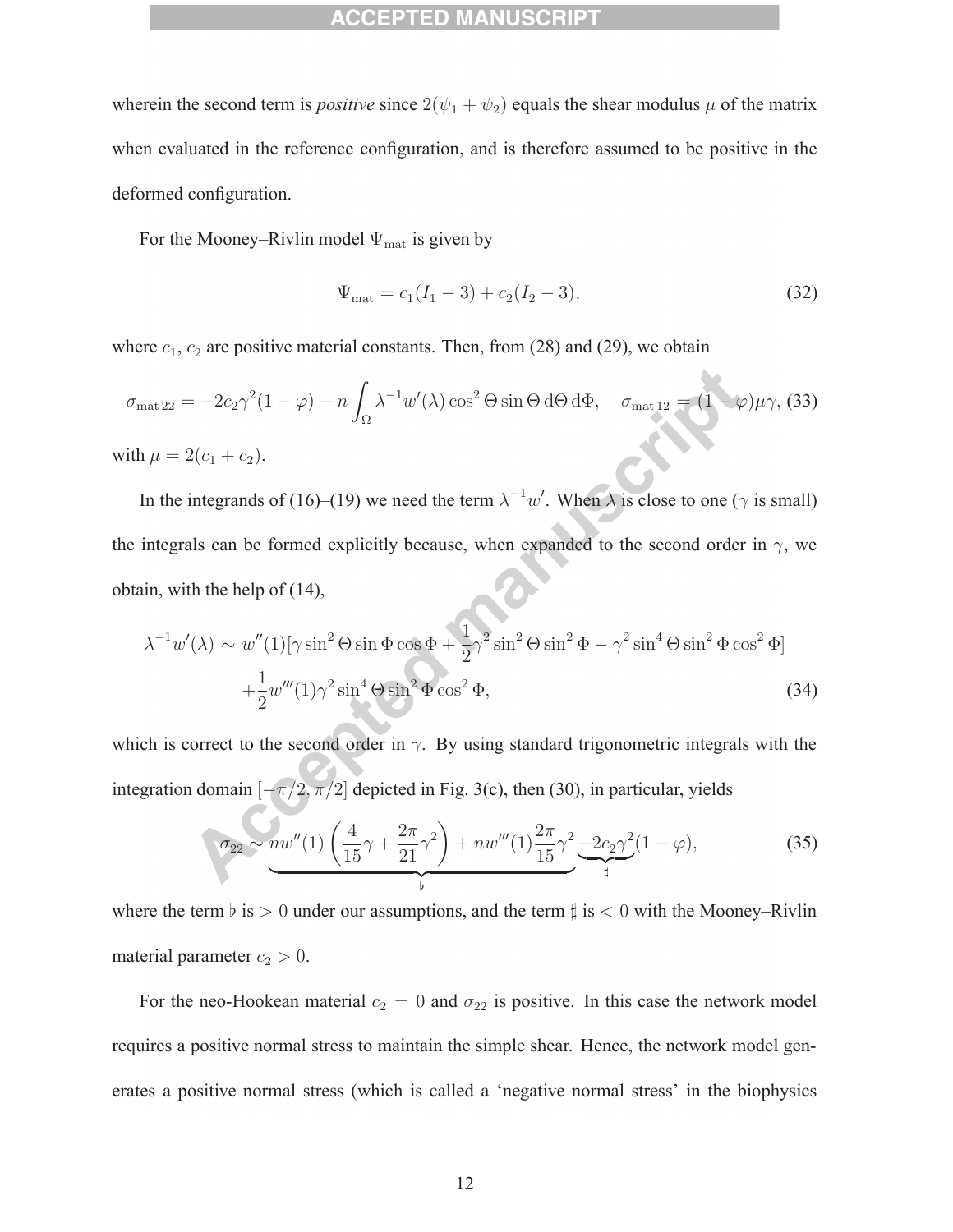literature [2]). Note that not all forms of w would predict a positive normal stress. If the sample height were not constrained then the material would become thinner in the  $X_2$ -direction.

### **2.4 Application to a Specific Filament Free-Energy Function** w(λ)

First we consider an inextensible single filament with the contour length L, mean end-to-end distance  $r_0$  in the unloaded state and r in the loaded state. Then we define the stretch  $\lambda$  as  $r/r_0$ . When the filament is embedded in the continuum,  $\lambda$  is also given by (14)<sub>2</sub> for a simple shear deformation. The force f required to extend the filament can be written as  $f = dw/dr = w'/r_0$ , where  $w(\lambda)$  is the free energy of the filament. For the considered inextensible filament we also make use of the bending stiffness  $B_0$  which is given as  $k_BTL_p$ , where  $k_B = 1.38 \cdot 10^{-23}$  Nm/K is the Boltzmann constant, T is the ambient temperature and  $\overline{L}_{\rm p}$  is the persistence length. We now take w to be of the form defined in [21] for which  $w'(\lambda)$  is [14, 21, 22]

$$
w'(\lambda) = \frac{\pi^2 r_0 B_0}{L^2} \left[ \left( \frac{a-1}{a-\lambda} \right)^{\delta} - 1 \right],
$$
\n(36)

where  $a = L/r_0$  and  $\delta \ge 1$  is a constant. Then from (30) and (31) with (36) we obtain the total normal and shear stresses as

$$
\sigma_{22} = n \frac{\pi^2 B_0}{aL} \int_{\Omega} \lambda^{-1} \left[ \left( \frac{a-1}{a-\lambda} \right)^{\delta} - 1 \right] (\sin^2 \Phi \sin^3 \Theta - \cos^2 \Theta \sin \Theta) d\Theta d\Phi
$$
  
-2c<sub>2</sub>\gamma<sup>2</sup>(1 - \varphi), (37)

$$
\sigma_{12} = n \frac{\pi^2 B_0}{aL} \int_{\Omega} \lambda^{-1} \left[ \left( \frac{a-1}{a-\lambda} \right)^{\delta} - 1 \right] \sin \Phi(\cos \Phi + \gamma \sin \Phi) \sin^3 \Theta d\Theta d\Phi + \mu \gamma (1-\varphi).
$$
 (38)

Finally, if required, the component  $\sigma_{11}$  can be obtained from the universal relation (21). The properties of the Mooney–Rivlin material are well known, and hence we are only interested in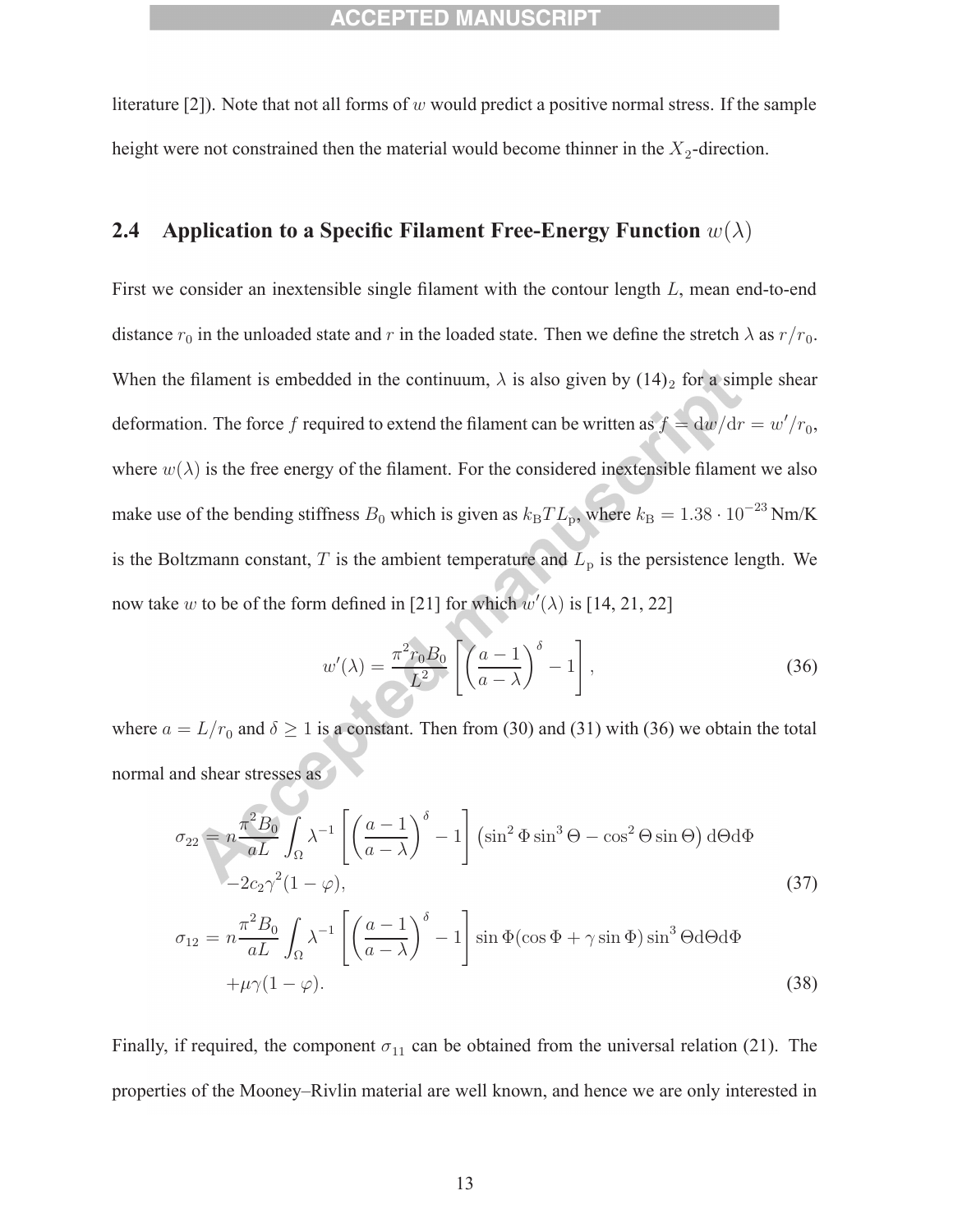evaluating the contribution to the stresses of the filaments. For this purpose we only need to consider the integrals in (37) and (38).

Since the filament model is inextensible, the filament locks ( $f \to \infty$ ) when  $r \to L$ . Then locking of the bulk material appears when  $\lambda \to a$  for the filaments in the direction of the maximum principal stretch at the critical amount of shear  $\gamma_{\text{crit}}$ . This situation is reached when

$$
1 + \gamma_{\text{crit}} \sin 2\Phi_{\text{r}} + \gamma_{\text{crit}}^2 \sin^2 \Phi_{\text{r}} = a^2 \tag{39}
$$

holds, where we have used (14) with  $\Theta = \pi/2$ . Relation (39) can also be written as

$$
\tan \Phi_{\rm r} = a, \qquad \gamma_{\rm crit} = a - a^{-1}, \qquad (40)
$$

where (24) has been used. As an example, for  $a = 1.2$  we obtain  $\Phi_r = 50.2^\circ$  and  $\gamma_{\text{crit}} = 0.36$ .

The material parameters  $r_0$  and n can be related to experimental inputs. In bulk rheology samples are prepared with a defined concentration  $c_{\text{actin}}$  of actin monomers and a concentration  $c_{ABP}$  of actin-binding proteins (ABPs). Based on considerations of MacKintosh et al. [23] the scaling of the distance between two linkers, which we now denote by  $r_0$ , was derived for rigor HMM/actin networks by Tharmann et al. [7]. In particular, with  $c_{\rm actin} = 9.5 \,\rm \mu M$  (1 M = 1 mol/l) and a constant  $L_p$  they fitted data to arrive at (see the inset of Fig. 3(b) in [7])

$$
r_0 = 1.6 \, c_{\rm ABP}^{-2/5},\tag{41}
$$

where  $r_0$  is in  $\mu$ m and  $c_{ABP}$  is given in  $\mu$ M.

The relationship between n and  $c_{\text{actin}}$  with a given contour length L was derived earlier [14] (see also [13]) to be

$$
n = \frac{c_{\text{actin}} N_{\text{A}} M_{\text{actin}}}{L \rho_{\text{actin}}},\tag{42}
$$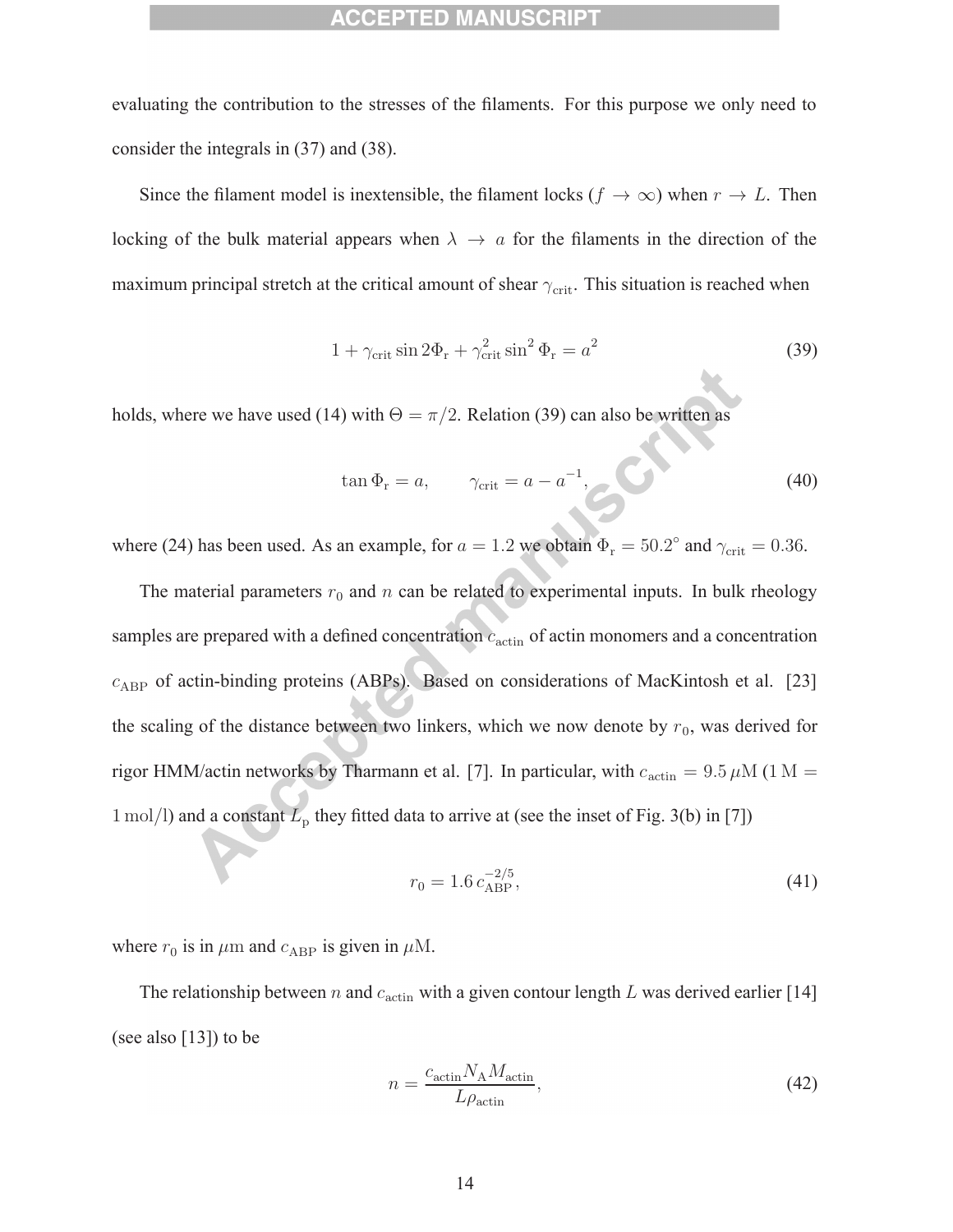| $c_{ABP}(\mu M)$ | $r_0$ ( $\mu$ m) | $L(\mu m)$ | $n (\mu m^{-3})$ |
|------------------|------------------|------------|------------------|
| 0.95             | 1.63             | 1.96       | 7.66             |
| 0.475            | 2.15             | 2.58       | 5.82             |
| 0.238            | 2.83             | 3.40       | 4.42             |

Table 1: Material parameters derived for three linker concentrations from (41),  $L = 1.2r_0$  and (42).

where  $N_A = 6.022 \cdot 10^{23} \text{ mol}^{-1}$  is the Avogadro constant,  $M_{\text{actin}} = 42 \text{ kDa}$  is the molecular mass of each actin monomer and  $\rho_{\text{actin}} = 16 \text{ MDa}/\mu \text{m}$  is the actin density.

Plots of  $\sigma_{22}$  and  $\sigma_{12}$  versus  $\gamma$  without a matrix  $(c_1 = c_2 = 0)$  are shown in Fig. 4(a) and (b), respectively. In addition, in Fig. 4(c) is plotted the shear modulus  $\partial \sigma_{12}/\partial \gamma$ , which is a widely used measure of the network stiffness in the biophysics literature. In each case three different values of  $c_{ABP}$  are used with an actin concentration of  $c_{\text{actin}} = 9.5 \,\mu\text{M}$  and an ambient temperature  $T = 294$  K, a persistence length of  $L_p = 16 \,\mu\text{m}$  [24] and  $\delta = 2$ . We assume that the contour length of the filament is 20% longer than its end-to-end distance, i.e.  $a = L/r_0 =$ 1.2. The material parameters  $r_0$ , L and n are derived from (41), the definition of a and (42), respectively. In Table 1 we summarize the values of the three concentrations used  $c_{ABP} = 0.95$ , 0.475 and 0.238  $\mu$ M, i.e. 1/10, 1/20, 1/40, of the actin concentration.

The curves in Fig. 4 reproduce the overall behavior of actin gels cross-linked with HMM very well [7, 14] except for values of  $\gamma$  very close to the asymptote defined by (40). The appearance of the asymptote is associated with the assumption of inextensibility used here. A particular characteristic is the soft initial response followed by the pronounced nonlinear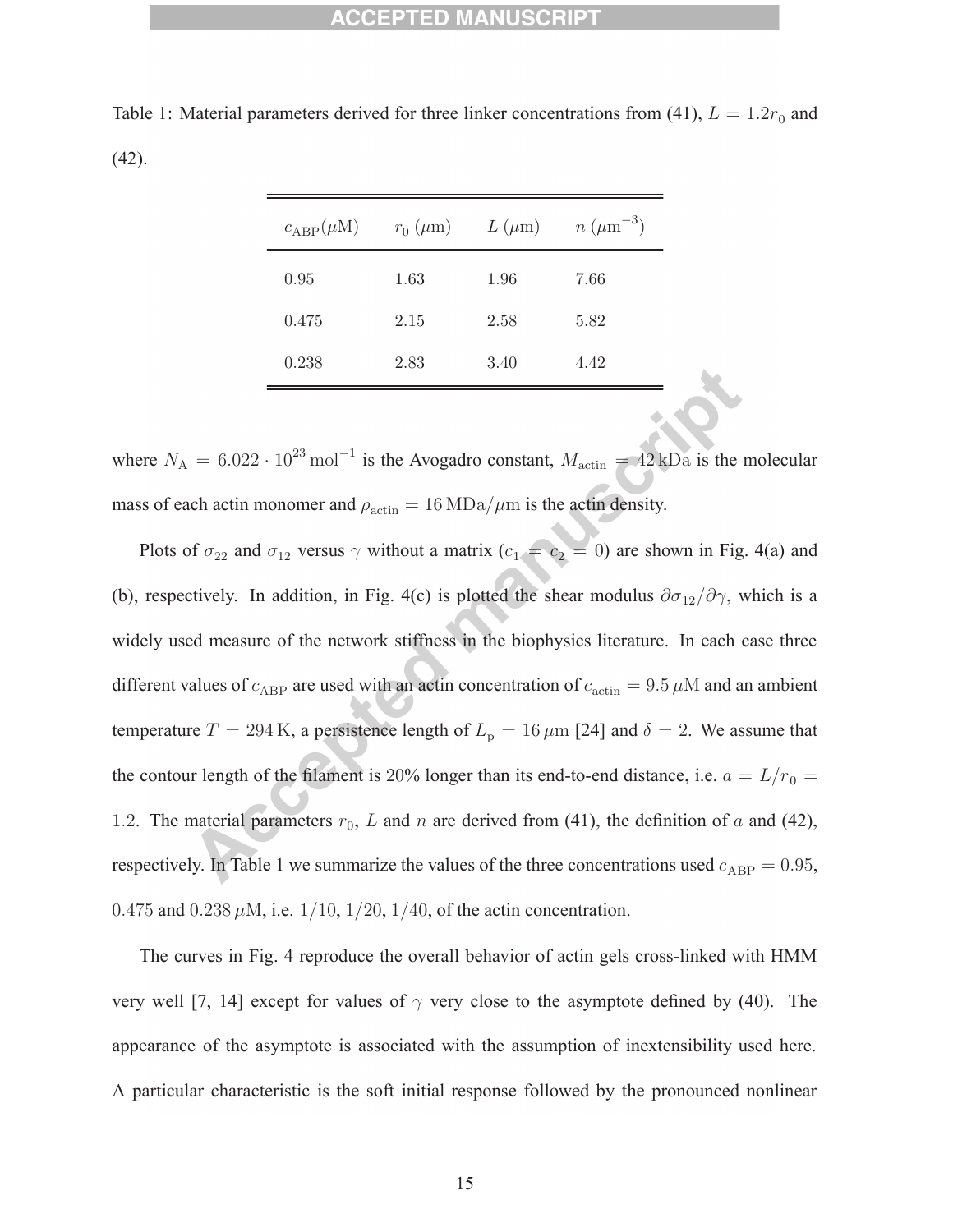stiffening for both stress components. The shear and normal stresses are of the same order of magnitude, as reported previously [2, 14]. The shear modulus  $\partial \sigma_{12}/\partial \gamma$  is relatively constant for small  $\gamma$  and approaches infinity when as the asymptote is approached. As already mentioned the asymptote arises because of the choice of the inextensible filament model, and this leads to unphysical behavior of the model for strains  $\gamma > 0.25$ . The equation (9), however, allows one to use any extensible filament model instead; see, e.g., Appendix A and the references therein. This would eliminate the infinite stiffness at the critical amount of shear  $\gamma_{\text{crit}}$  and would lead to a shear modulus at high values of  $\gamma$  comparable to that in [7].

# **2.5 A Model Incorporating Compliant Linkers**

Now consider a compound filament, as depicted in Fig. 5(a), and its inclusion within a microsphere in Fig. 5(b), which is utilized for the finite element implementation of the model that will be introduced in Section 3. It consists of an actin filament and a flexible linker protein. We assume that the linker can only carry loads in its axial direction. In the reference configuration no force is applied and the actin filament and linker have end-to-end distances  $r_{0,f}$  and  $r_{0,c}$ , respectively, so that the total end-to-end distance is  $r_0 = r_{0,f} + r_{0,c}$ . Upon deformation the filament and linker end-to-end distances change to  $r_f$  and  $r_c$  and the total end-to-end distance to

$$
r = r_{\rm f} + r_{\rm c}.\tag{43}
$$

We also define the ratios of the end-to-end distances as

$$
\lambda_{\rm f} = r_{\rm f}/r_{0,\rm f}, \qquad \lambda_{\rm c} = r_{\rm c}/r_{0,\rm c} \tag{44}
$$

and we recall that  $r = \lambda r_0$ . Combining these definitions we obtain

$$
\lambda r_0 = \lambda_{\rm f} r_{0,\rm f} + \lambda_{\rm c} r_{0,\rm c}.\tag{45}
$$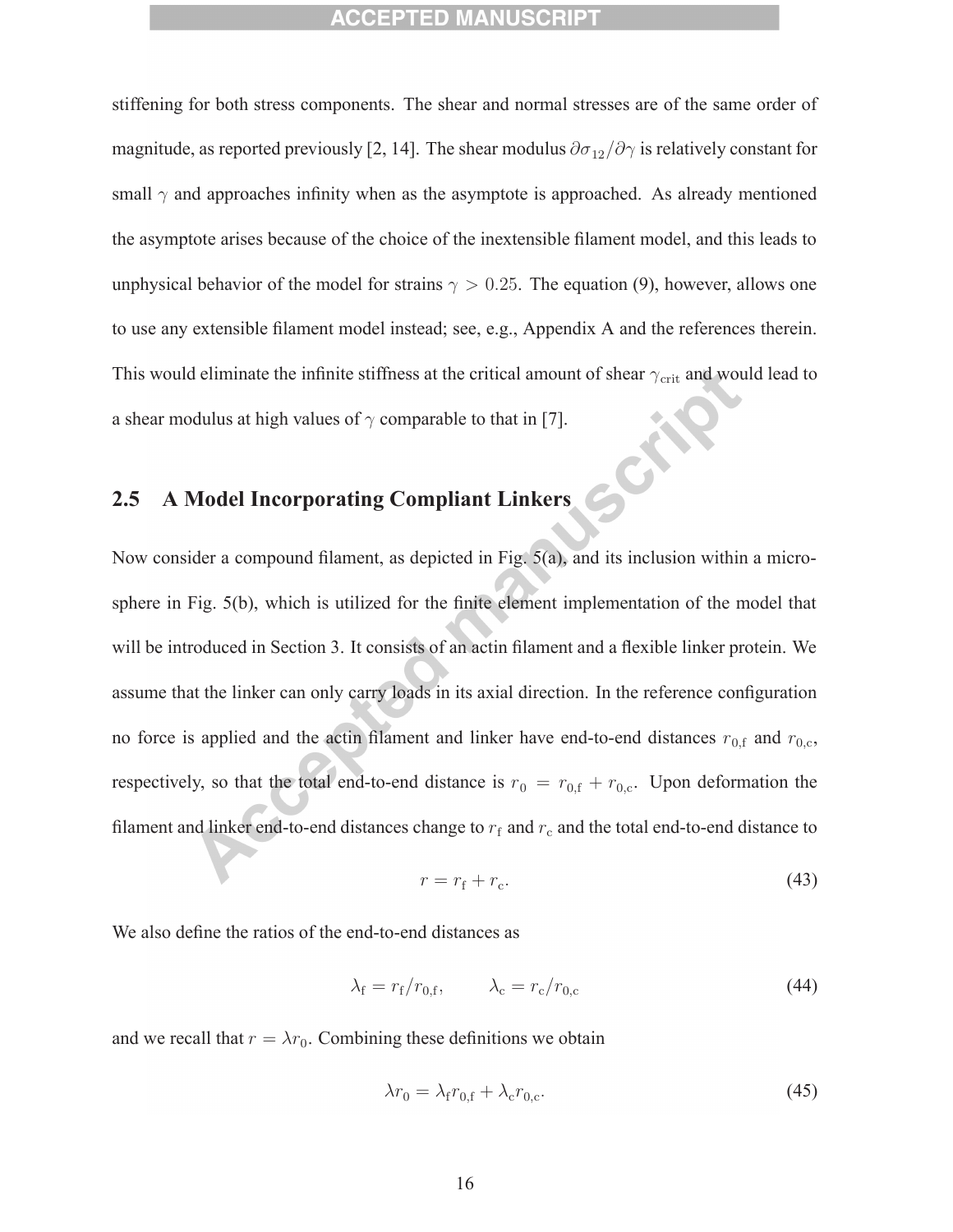The free energy in a compound filament is  $w(\lambda) = w_f(\lambda_f) + w_c(\lambda_c)$ , where  $w_f$  and  $w_c$  are the free energies of the filament and the linker, respectively. This is related to the force acting on the filament compound. Based on the formula (36) we now define the force  $f_f$  acting on the filaments by

$$
f_{\rm f}(\lambda_{\rm f}) = \frac{\pi^2 B_0}{L^2} \left[ \left( \frac{a-1}{a-\lambda_{\rm f}} \right)^{\delta} - 1 \right],\tag{46}
$$

where we now consider only  $\lambda_f$ , as defined in (44)<sub>1</sub>. Because knowledge of the compliance of linkers is limited we consider nonlinear linkers which have a stiffness related to that of the actin filaments. Note, however, that the force  $f_c$  acting on the linker must be equal to that acting on the filament, i.e.  $f_f$ , and we therefore drop the subscript and write  $f = f_c = f_f$ ; see the free body diagram in Fig. 5(a). We decompose the elongation of the compound  $\Delta r = r - r_0$  into the elongation of the filament  $\Delta r_f = r_f - r_{0,f}$  and the elongation of the linker  $\Delta r_c = r_c - r_{0,c}$ so that  $\Delta r = \Delta r_f + \Delta r_c$ . Assume now that the equal forces in the linker and the filament result in the relationship

$$
\Delta r_{\rm f} = \eta \Delta r,\tag{47}
$$

where  $\eta \in (0, 1]$  is a material parameter, which could be a function of  $\Delta r$ , that modulates the linker stiffness. Henceforth we refer to η as a *relative linker stiffness*. One endpoint of the interval corresponds to the case of a rigid linker with  $\eta = 1$ . The absence of the linker corresponds to the case  $\eta = 0$  for which in (47) we consider  $\eta \Delta r_c$  as tending to a finite limit as  $\eta$  tends to zero. Using (44)<sub>1</sub> and  $r = \lambda r_0$ , we obtain

$$
\lambda_{\rm f} = \eta \frac{r_0}{r_{0,\rm f}} (\lambda - 1) + 1,\tag{48}
$$

and  $\lambda_c$  may be obtained from (45).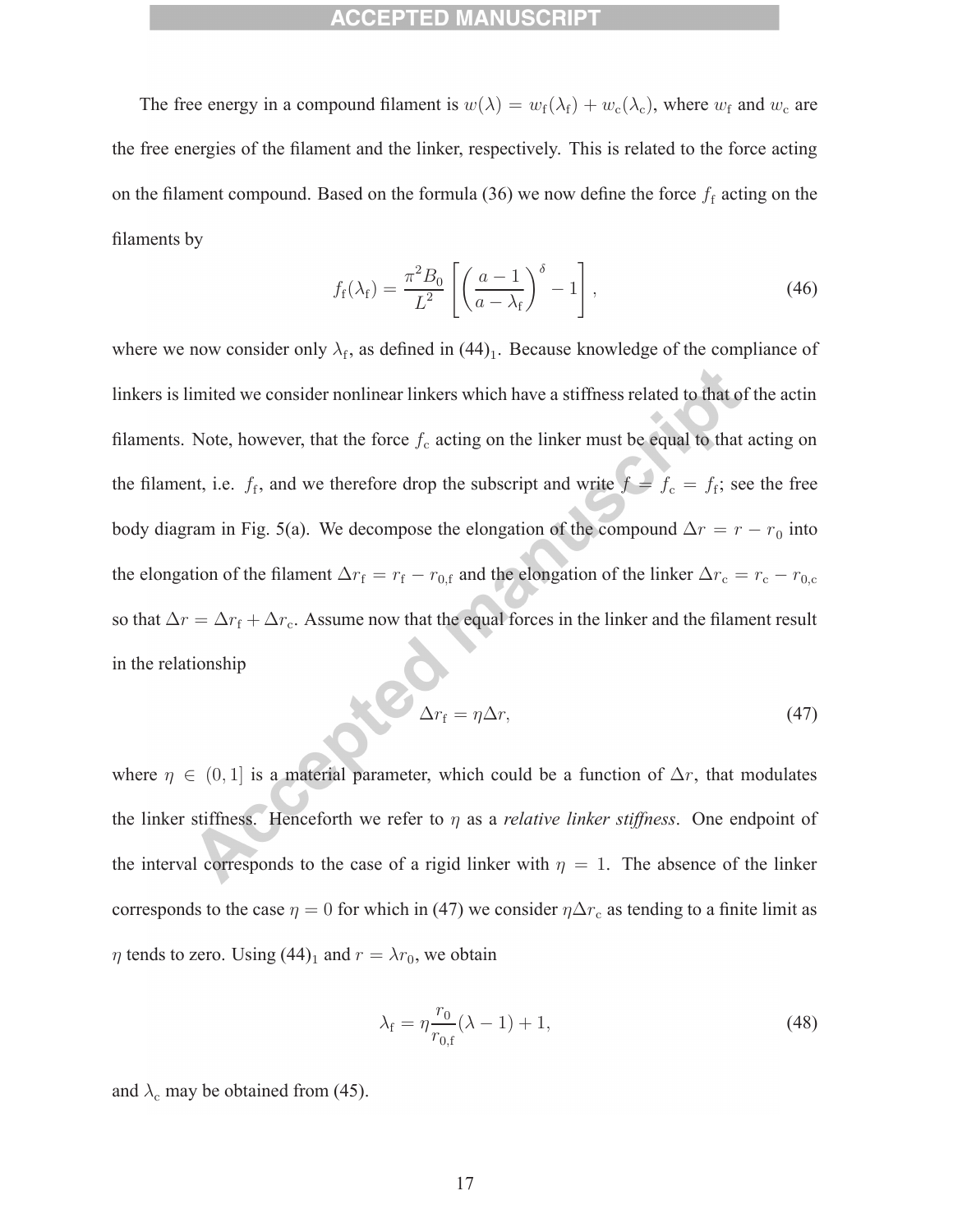We now use the above considerations in the network setting. The force  $f = f_f$  is calculated from (46) as a function of  $\lambda$  by using (48) and is also given by the derivative of the free energy with respect to  $\lambda$ , i.e.  $w'(\lambda) = fr_0$ , which can then be used in (9) to determine the Cauchy stress tensor.

We use the parameter set for  $c_{ABP} = 0.95 \mu M$  from Table 1 and we note that the end-to-end distance  $r_0$  therein is replaced by  $r_{0,f}$  in this section. Normal stress  $\sigma_{22}$ , shear stress  $\sigma_{12}$  and shear modulus  $\partial \sigma_{12}/\partial \gamma$  are plotted in Fig. 6 for  $\eta = 1, 2/3$  and 1/3. Note that the dash-dotted curves for  $\eta = 1$ , coincide with the corresponding curves in Fig. 4. The characteristics of the curves are similar for all  $\eta$ . The less stiff the linker is compared to the filament, i.e. the smaller  $\eta$  is, the softer is the overall response of the bulk material. The asymptote of the curves shifts to higher amounts of shear as  $\eta$  is decreased. The asymptote can be determined by substituting (48) into (46) and then noting that the resulting denominator vanishes for  $\lambda^2 = [r_{0,f}(a-1)/(\eta r_0) + 1]^2$ , which is then used to replace  $a^2$  in (39) in order to calculate  $\gamma_{\text{crit}}$ . With the numbers used we obtain  $\gamma_{\rm crit} = 0.53$  and 0.98 for  $\eta = 2/3$  and 1/3, respectively.

It is interesting to compare the results from the model with experimental data, specifically for cross-linked actin networks with different types of linkers but equal concentrations  $c_{\text{actin}} =$ 9.5  $\mu$ M and  $c_{ABP} = 0.95 \mu$ M. The values in the curves for the linker with  $\eta = 1$  in Fig. 6 are of the same order as the data presented for actin networks cross-linked with HMM in its rigor form [14]. On the other hand the shear modulus data with filamin as the linker [25] are well reflected by the curve in Fig. 6(c) for  $\eta = 1/3$ . Neglecting other arguments, e.g., interaction of filaments, rotational stiffness of linkers etc., these observations suggest that the stiffness of linkers is a key property of cross-linked actin networks.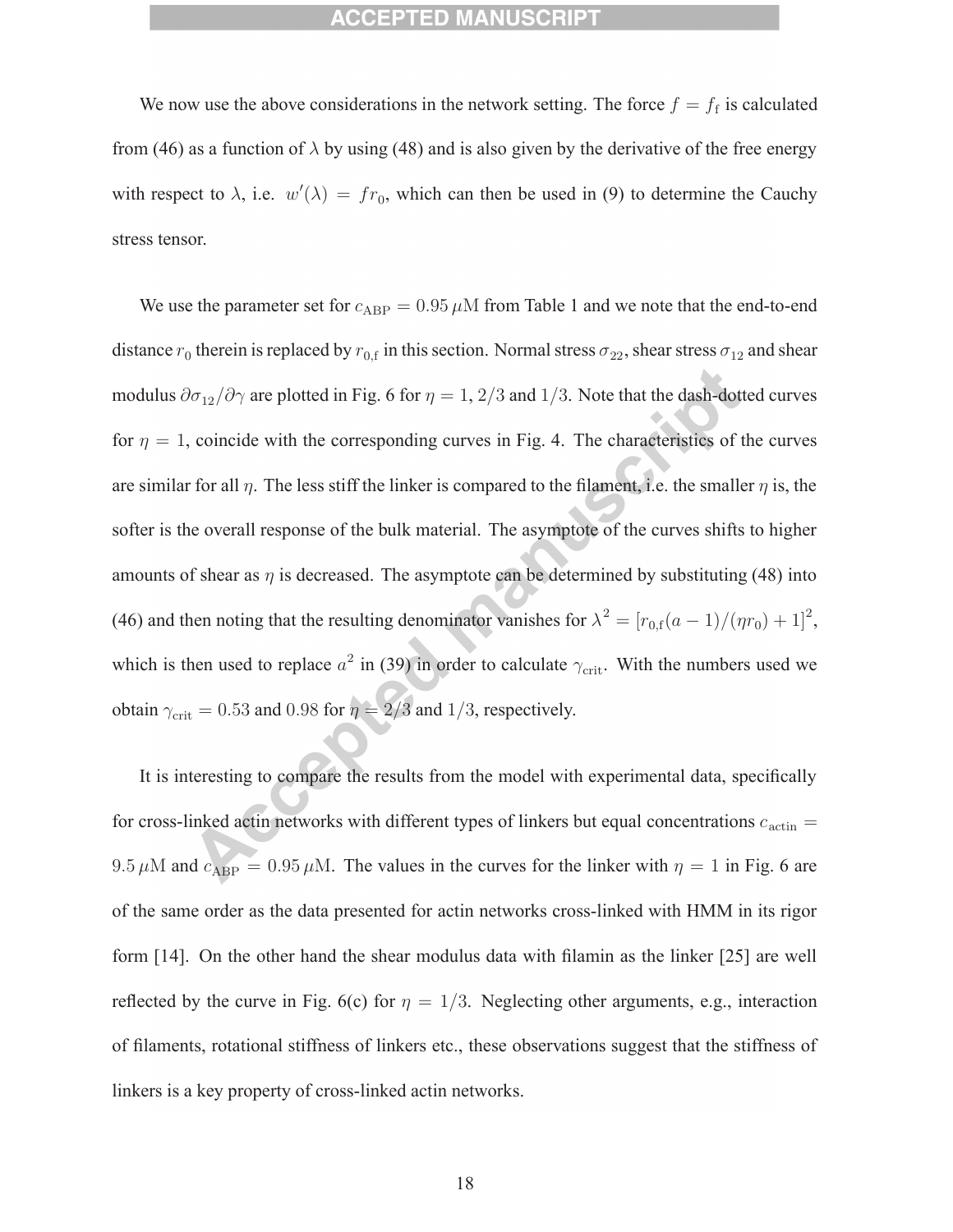A very recent paper [26] models the cross-links as worm-like chain springs and each filament with 100 equal-sized Timoshenko beam elements with the assumption of linear elasticity and without considering the properties of a matrix. The model predicts that flexible cross-links give rise to positive normal stress during small strains but as the shear strains increase the normal stress becomes negative (here we are using the biophysics terminology).

# **3 Towards Finite Element Implementation**

In order to use the model developed in Section 2 in the analysis of realistic boundary-value problems associated with experimental tests it is appropriate to implement it in a finite element program. We therefore introduce here a compressible formulation of the model with a penalty term that is used to accommodate the incompressibility condition numerically. Hence, we base the formulation on a multiplicative split of the deformation gradient and derive the stress and the related elasticity tensors that are required in a finite element environment.

We make use of the volume ratio  $J = det \mathbf{F} > 0$  to define the volume preserving (isochoric) part of **F** as  $\overline{F}$  and its volumetric part as  $J^{1/3}I$ , where  $\det \overline{F} = 1$ . We also define the isochoric right Cauchy–Green tensor  $\overline{\mathbf{C}} = \overline{\mathbf{F}}^T \overline{\mathbf{F}}$  so that

$$
\mathbf{F} = J^{1/3}\overline{\mathbf{F}}, \qquad \mathbf{C} = J^{2/3}\overline{\mathbf{C}}.
$$
 (49)

With reference to (1) and use of  $(49)_1$  we define  $\overline{m}$  as

$$
\overline{\mathbf{m}} = \overline{\mathbf{F}} \mathbf{M} = J^{-1/3} \mathbf{m},\tag{50}
$$

and the modified stretch  $\bar{\lambda} = J^{-1/3} \lambda$  by

$$
\bar{\lambda}^2 = \mathbf{M} \cdot \overline{\mathbf{C}} \mathbf{M} = \overline{\mathbf{m}} \cdot \overline{\mathbf{m}}.\tag{51}
$$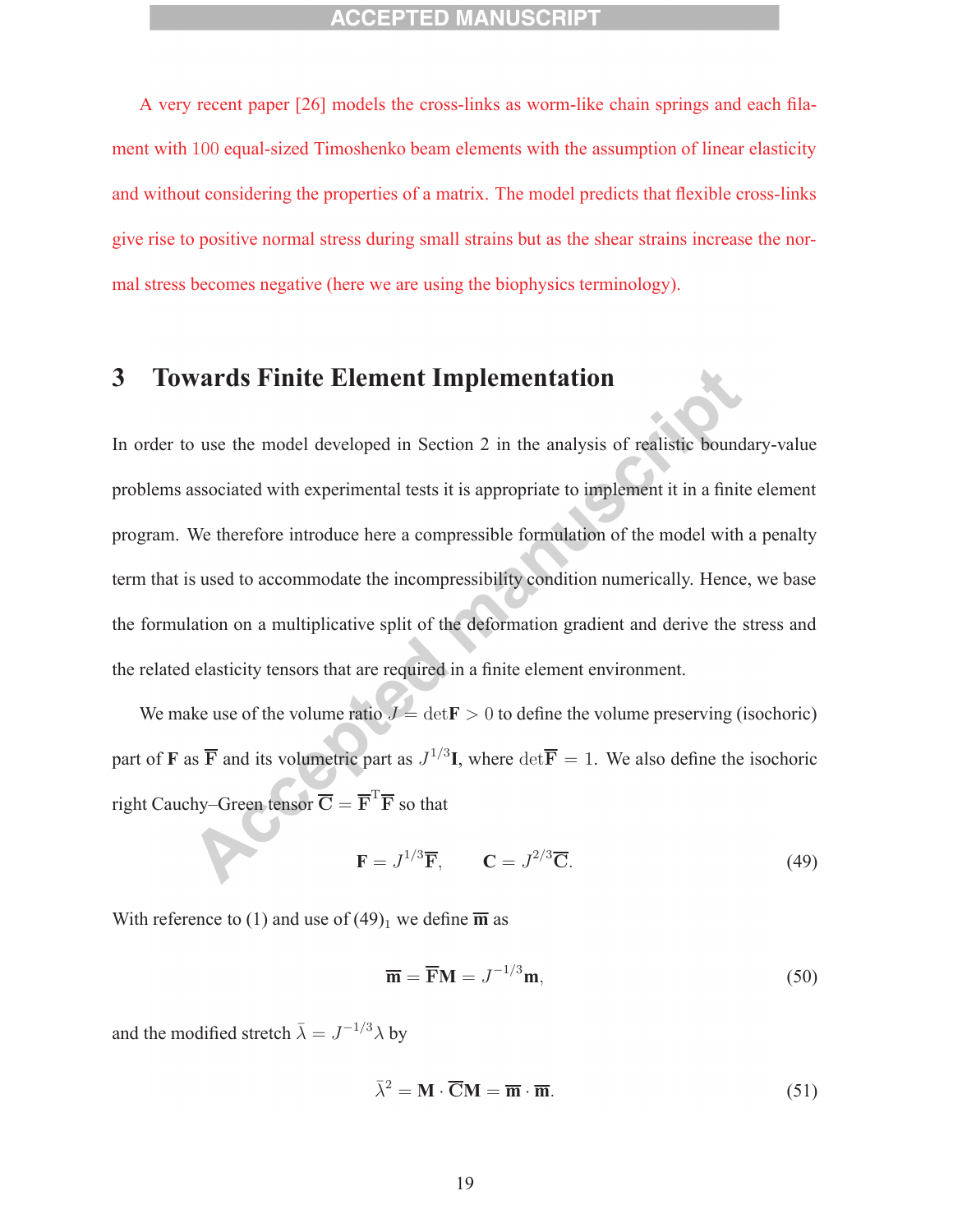The free energy of a single filament is here denoted by  $w_{\text{iso}}(\bar{\lambda})$ , which replaces  $w(\lambda)$  in (7). The free-energy function (for the matrix and the filaments)  $\Psi_{\text{iso}}$  per unit reference volume, which is the counterpart of  $(7)$ , is then

$$
\Psi_{\text{iso}}(\overline{\mathbf{C}}, \mathbf{M}) = n \int_{\Omega} \rho(\mathbf{M}) w_{\text{iso}}(\overline{\lambda}) d\Omega + (1 - \varphi) \Psi_{\text{iso}}^{\text{mat}}(\overline{\mathbf{C}}), \tag{52}
$$

where  $\Psi_{\text{iso}}^{\text{mat}}$  is the isochoric free energy of the matrix material per unit reference volume. In addition to (52) there is a given scalar-valued function  $\Psi_{\text{vol}}$  of J, describing the volumetric (dilatational) elastic response of the material, which contributes to the total free energy  $\Psi$ , which is then  $\Psi = \Psi_{\text{vol}}(J) + \Psi_{\text{iso}}(\overline{\mathbf{C}}, \mathbf{M})$ . For numerical purposes we use here

$$
\Psi_{\text{vol}}(J) = \kappa \mathcal{G}, \qquad \mathcal{G} = \frac{1}{4}(J^2 - 1 - 2\ln J), \tag{53}
$$

where  $\kappa$  is a (positive) penalty parameter and G serves only as a penalty function introduced to accommodate incompressibility. The penalty method for incompressibility is the basis for the numerical approach; see also Section 8.3 in [27].

However, transient behavior is always present in biopolymer networks, and we shall consider this phenomenon by means of an additive extension of the elasticity model using viscous terms. A method for doing this within the framework of nonlinear continuum mechanics at finite strains was introduced by Simo [28] (see also Holzapfel [20, 29]), and it was recently used for modeling cross-linked actin networks [30]. We shall display only the key equations and refer for further details of this to the relevant papers above.

While the modified right Cauchy–Green tensor  $\overline{C}$  characterizes the isochoric part of the elastic deformation, we keep track of the viscous contributions using  $m$  strain-like internal variables  $\Gamma_v$ ,  $v = 1, \ldots, m$ , akin to  $\overline{C}$ . The non-equilibrium response is then described by the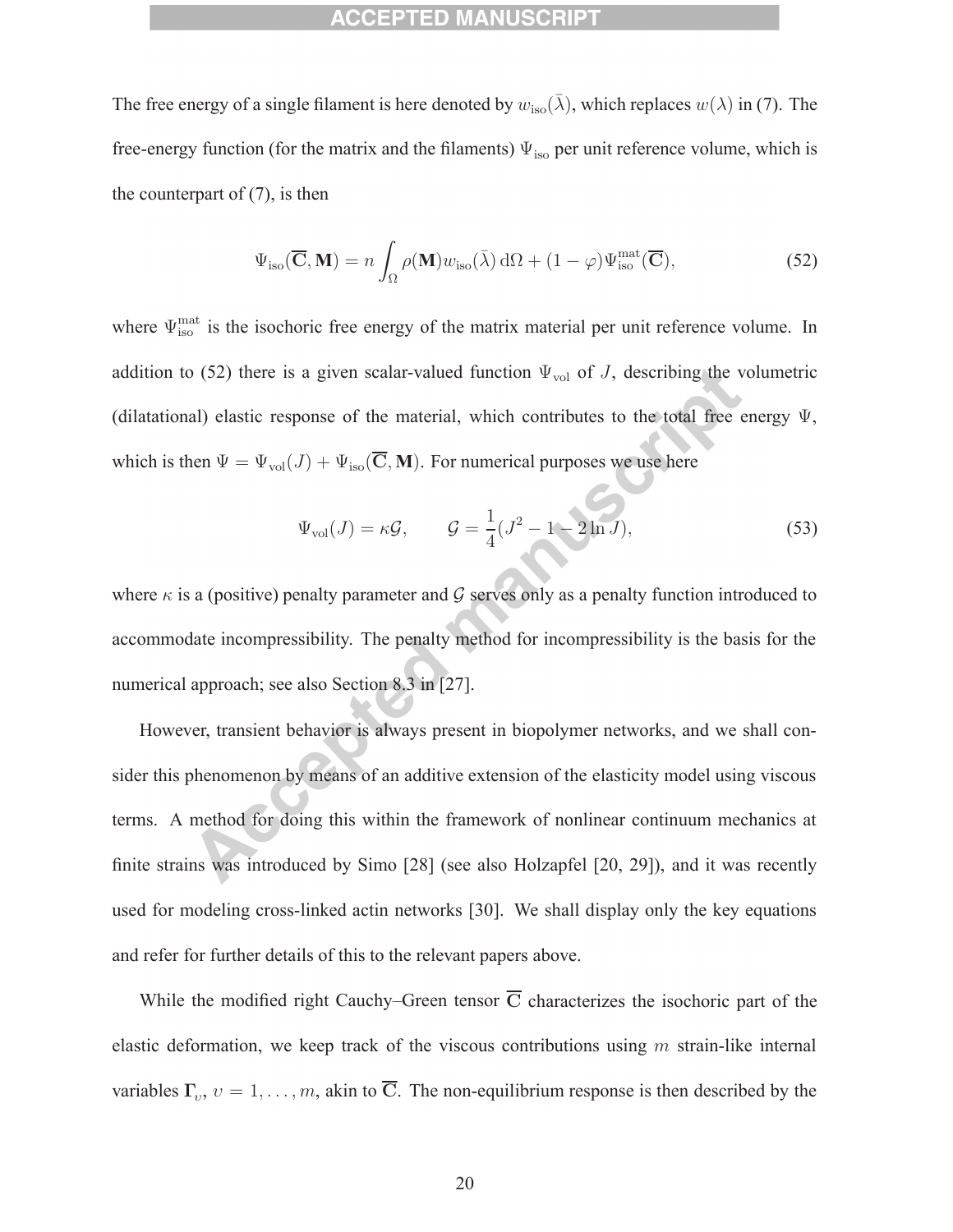configurational free energies  $\Upsilon_v$ , and the free-energy function  $\Psi$  is split additively, in the form

$$
\Psi = \Psi_{\text{vol}}(J) + \Psi_{\text{iso}}(\overline{\mathbf{C}}, \mathbf{M}) + \sum_{v=1}^{m} \Upsilon_{v}(\overline{\mathbf{C}}, \mathbf{\Gamma}_{v}).
$$
\n(54)

### **3.1 Second Piola–Kirchhoff Stress Tensor**

The split in (54) results in an analogous split of the total second Piola–Kirchhoff stress tensor **S** = 2∂Ψ/∂**C**, i.e.

$$
\mathbf{S} = \mathbf{S}_{\text{vol}}(J) + \mathbf{S}_{\text{iso}}(\overline{\mathbf{C}}, \mathbf{M}) + \sum_{v=1}^{m} \mathbf{Q}_{v}(\overline{\mathbf{C}}, \mathbf{\Gamma}_{v}),
$$
(55)

where **S** consists of a purely volumetric elastic contribution  $S_{\text{vol}}$ , a purely isochoric elastic contribution  $S_{iso}$  and additional internal tensor variables  $Q_v$ ,  $v = 1, \ldots, m$ , which may be interpreted as non-equilibrium stresses in the sense of non-equilibrium thermodynamics that are related to  $\Gamma_v$ ,  $v = 1, \ldots, m$ , [27].

The volumetric stress contribution is defined as

$$
\mathbf{S}_{\text{vol}} = Jp^{\star}\mathbf{C}^{-1}, \qquad p^{\star} = \frac{\mathrm{d}\Psi_{\text{vol}}(J)}{\mathrm{d}J}.
$$
 (56)

By means of the fourth-order Lagrangian projection tensor  $\mathbb{P} = \mathbb{I} - (\mathbb{C}^{-1} \otimes \mathbb{C})/3$ , where  $\mathbb{I}$  is the symmetric part of the fourth-order identity tensor, we define the deviatoric (isochoric) part of the second Piola–Kirchhoff stress tensor as [27]

$$
\mathbf{S}_{\text{iso}} = J^{-2/3} \mathbb{P} : \widetilde{\mathbf{S}},\tag{57}
$$

where  $\tilde{S} = 2\partial \Psi_{\text{iso}}/\partial \overline{C}$  is referred to as the fictitious second Piola–Kirchhoff stress tensor. Hence, with (52) and a similar property to that in (10), a straightforward calculation gives

$$
\widetilde{\mathbf{S}} = n \int_{\Omega} \rho(\mathbf{M}) \bar{\lambda}^{-1} w'_{\text{iso}}(\bar{\lambda}) \mathbf{M} \otimes \mathbf{M} \, d\Omega + 2(1 - \varphi) \frac{\partial \Psi_{\text{iso}}^{\text{mat}}(\overline{\mathbf{C}})}{\partial \overline{\mathbf{C}}},\tag{58}
$$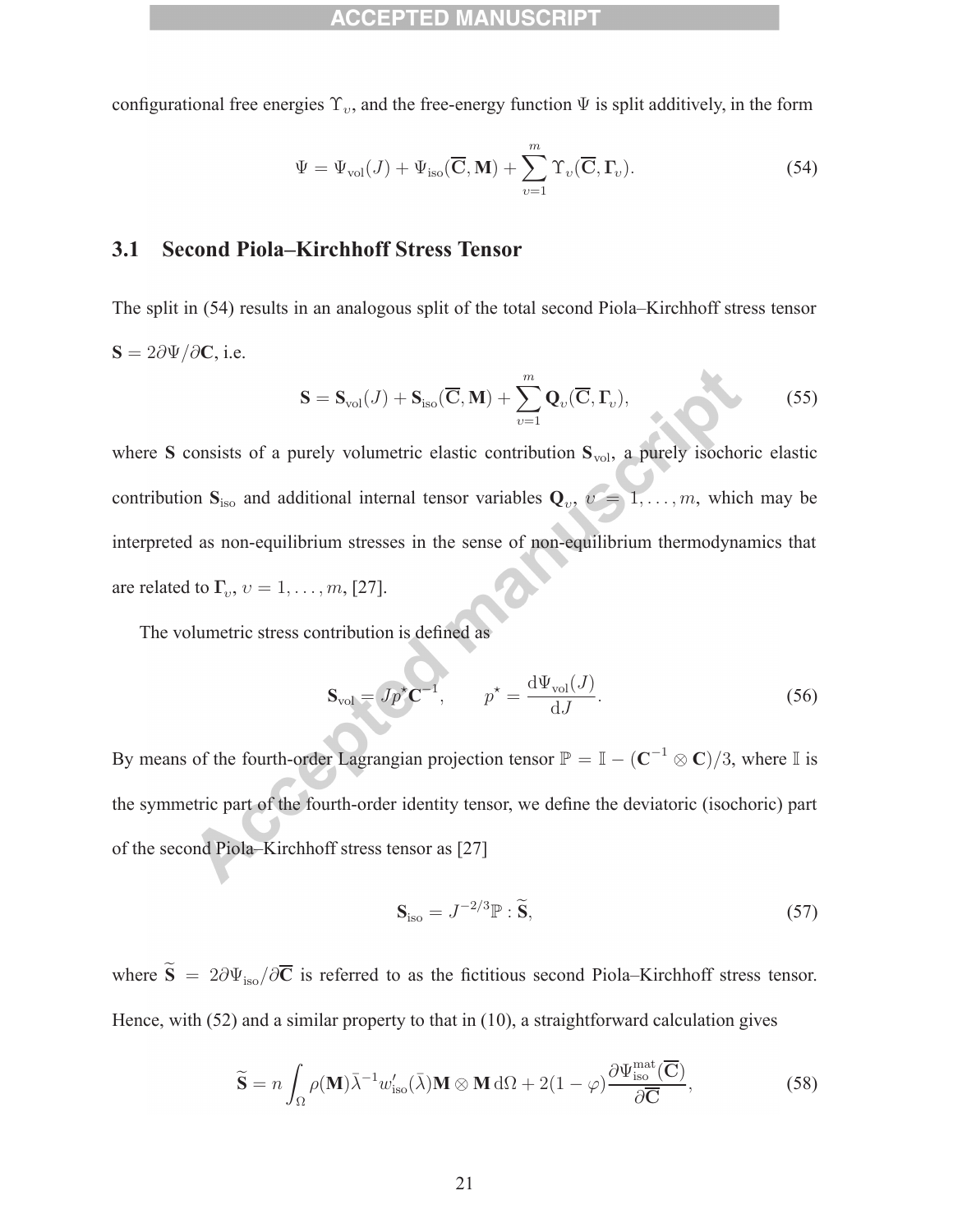where the second term is the contribution of the isotropic matrix material. Here, and subsequently in this section, a prime indicates a derivative with respect to  $\bar{\lambda}$ .

The transient behavior is introduced through  $Q_v$  in (55), which is assumed to satisfy the evolution equations with the relaxation times  $\tau_v$  and the free-energy parameters  $\theta_v$  as material parameters, i.e.

$$
\dot{\mathbf{Q}}_v + \frac{\mathbf{Q}_v}{\tau_v} = \theta_v \dot{\mathbf{S}}_{\text{iso}},\tag{59}
$$

where the dot denotes the material time derivative. The initial conditions at time  $t = 0^+$  are assumed to be  $\mathbf{Q}_{v}|_{t=0^{+}} = 0$ . The present approach is characterized by two features which make it easy to apply to any existing hyperelastic constitutive model. First, the additive split of the free-energy function (54) allows one to evaluate both the elastic and the viscous contributions. Second, the algorithmic treatment of the transient equations discussed in [29, 30] results in a procedure to evaluate the time integrals which arise from (59). As far as the time scale for which the proposed model is applicable is concerned, it should be small enough so that linker binding/unbinding dynamics play a subordinate role and large enough so that viscous effects are small.

It should be mentioned here that a very different approach for examining the viscoelastic properties of cross-linked actin networks based on Brownian dynamics has been presented in [17]. It uses linear elasticity and viscoelasticity concepts with shear strains up to 0.55 without modeling the matrix in which the actin network is embedded. This approach is inappropriate for large deformations and finite element implementation. In contrast the continuum approach is fully nonlinear and easily implemented within a finite element framework.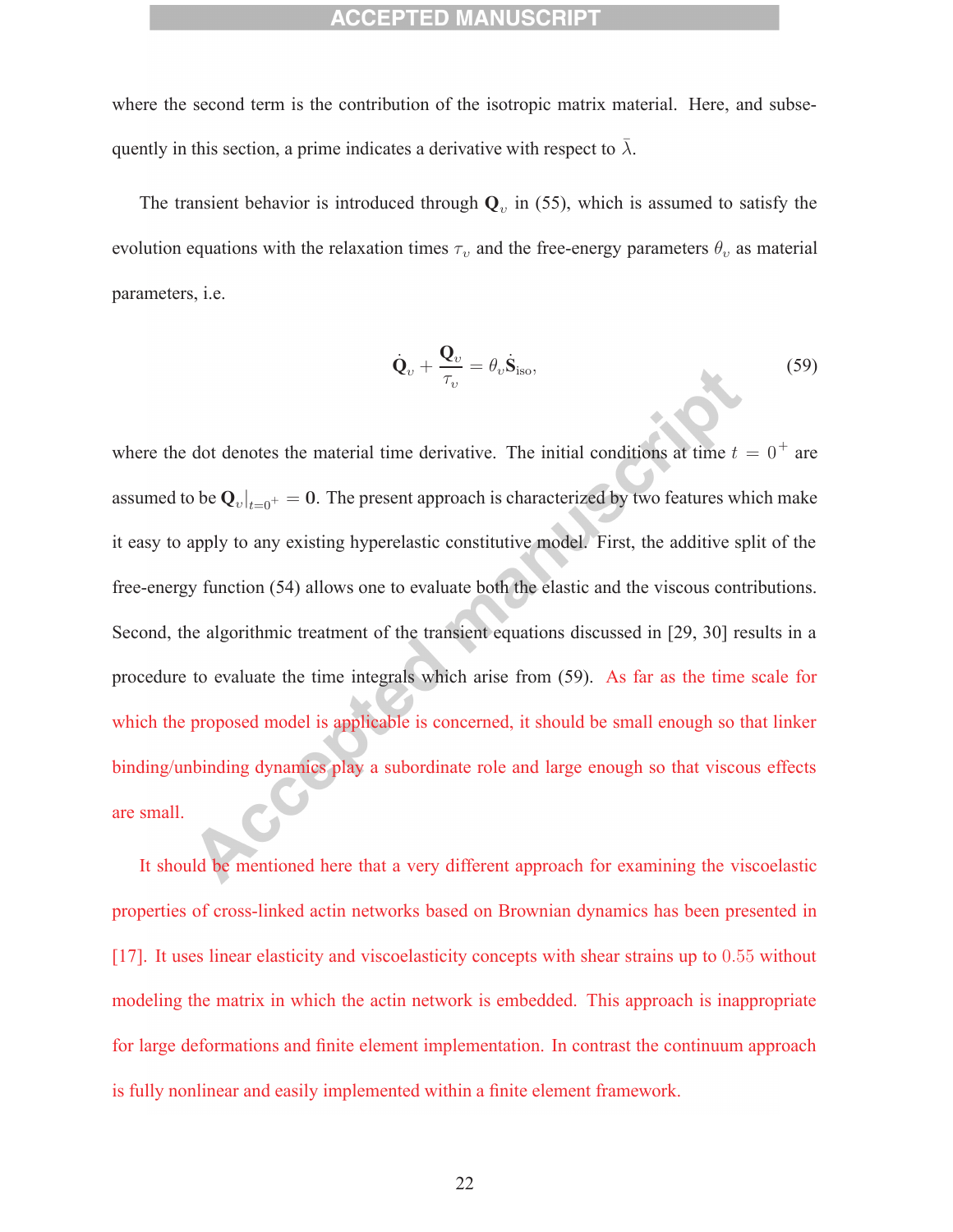### **3.2 Cauchy Stress Tensor**

The Cauchy stress tensor  $\sigma$  is obtained by the push-forward  $\sigma = J^{-1} \text{FSF}^T$  of (55). Hence, we obtain the additive decomposition

$$
\boldsymbol{\sigma} = \boldsymbol{\sigma}_{\text{vol}} + \boldsymbol{\sigma}_{\text{iso}} + \sum_{v=1}^{m} \mathbf{q}_v, \qquad (60)
$$

where  $\sigma_{\text{vol}} = p^*(J)$ **I** is the purely volumetric stress contribution, with  $p^*$  defined in  $(56)_2$ . The fourth-order Eulerian projection tensor  $P = I - (I \otimes I)/3$  is used to obtain the isochoric (deviatoric) part  $\sigma_{\text{iso}}$  of the Cauchy stress tensor, i.e.

$$
\boldsymbol{\sigma}_{\rm iso} = \mathbb{P} : \widetilde{\boldsymbol{\sigma}}, \tag{61}
$$

where  $\tilde{\sigma} = J^{-1} \overline{\textbf{F}} \tilde{\textbf{S}} \overline{\textbf{F}}^T$  is the fictitious Cauchy stress tensor. With  $\overline{\textbf{m}}$  defined by (50) this can then be evaluated as

$$
\widetilde{\sigma} = nJ^{-1} \int_{\Omega} \rho(\mathbf{M}) \overline{\lambda}^{-1} w'_{\text{iso}}(\overline{\lambda}) \overline{\mathbf{m}} \otimes \overline{\mathbf{m}} d\Omega + 2(1 - \varphi) J^{-1} \overline{\mathbf{F}} \frac{\partial \Psi_{\text{iso}}^{\text{mat}}}{\partial \overline{\mathbf{C}}} \overline{\mathbf{F}}^{\text{T}}.
$$
 (62)

The spatial form of  $\mathbf{Q}_v$ , as used in (60), is simply given by  $\mathbf{q}_v = J^{-1} \mathbf{F} \mathbf{Q}_v \mathbf{F}^T$ .

# **3.3 Elasticity Tensor**

The linearization of the weak form of the equilibrium equations in finite element programs requires an appropriate elasticity tensor, and here we use the Eulerian elasticity tensor, denoted <sup>C</sup>, and the related Cauchy stress tensor *σ*. The structure of the free-energy function Ψ in terms of the additive decomposition carries over to the so-called algorithmic elasticity tensor. Hence, at a certain time the Eulerian form of the elasticity tensor may be written in the form

$$
\mathbf{C} = \mathbf{C}_{\text{vol}} + \mathbf{C}_{\text{iso}} + \sum_{v=1}^{m} \mathbf{C}_{\text{vis } v}.
$$
 (63)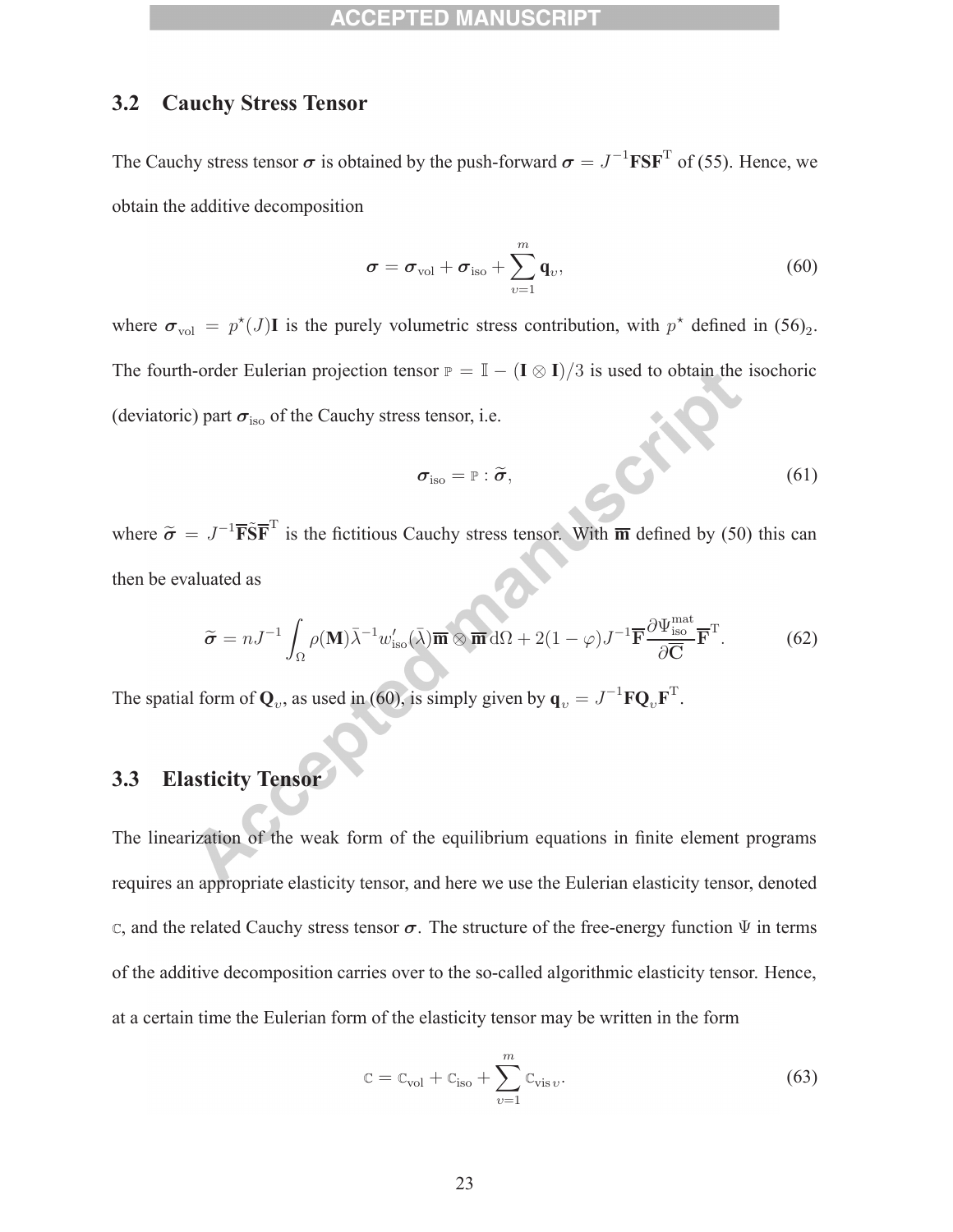In this relation  $C_{\text{vol}} = \tilde{p}\mathbf{I} \otimes \mathbf{I} - 2p^* \mathbb{I}$ , with  $\tilde{p} = p^* + J dp^* / dJ$ , is the purely volumetric contribution. The purely isochoric contribution is [31]

$$
\mathbb{C}_{\text{iso}} = \mathbb{P} : \widetilde{\mathbb{C}} : \mathbb{P} + \frac{2}{3} \text{tr}(\widetilde{\boldsymbol{\sigma}}) \mathbb{P} - \frac{2}{3} (\boldsymbol{\sigma}_{\text{iso}} \otimes \mathbf{I} + \mathbf{I} \otimes \boldsymbol{\sigma}_{\text{iso}}), \tag{64}
$$

with the definition of the fourth-order fictitious elasticity tensor  $\tilde{c}$  in the spatial description, which, in index notation, is given by  $(\tilde{c})_{abcd} = 4J^{-1}\overline{F}_{aA}\overline{F}_{bB}\overline{F}_{cC}\overline{F}_{dD} [\partial^2 \Psi_{iso}(\overline{C})/\partial \overline{C}\partial \overline{C}]_{ABCD}$ , where  $\overline{F}_{iI}$  are components of the isochoric deformation gradient (see [14, Appendix] for details). With the help of (58) it is straightforward to obtain

$$
4 \frac{\partial^2 \Psi_{\text{iso}}(\overline{\mathbf{C}})}{\partial \overline{\mathbf{C}} \partial \overline{\mathbf{C}}} = n \int_{\Omega} \rho(\mathbf{M}) \overline{\lambda}^{-2} [w_{\text{iso}}''(\overline{\lambda}) - \overline{\lambda}^{-1} w_{\text{iso}}'(\overline{\lambda})] \mathbf{M} \otimes \mathbf{M} \otimes \mathbf{M} \otimes \mathbf{M} \, d\Omega
$$
  
+4(1 - \varphi) \frac{\partial^2 \Psi\_{\text{iso}}^{\text{mat}}(\overline{\mathbf{C}})}{\partial \overline{\mathbf{C}} \partial \overline{\mathbf{C}}}, \qquad (65)

where the shorthand notation  $(\bullet)'' = d(\bullet)' / d\overline{\lambda}$  has been used. Finally, with the use of (50) we obtain the fictitious elasticity tensor

$$
\widetilde{\mathbf{c}} = nJ^{-1} \int_{\Omega} \rho(\mathbf{M}) [w''_{\text{iso}}(\bar{\lambda}) - \bar{\lambda}^{-1} w'_{\text{iso}}(\bar{\lambda})] \bar{\lambda}^{-2} \overline{\mathbf{m}} \otimes \overline{\mathbf{m}} \otimes \overline{\mathbf{m}} \otimes \overline{\mathbf{m}} \, d\Omega + \widetilde{\mathbf{c}}^{\text{mat}}_{\text{iso}}, \tag{66}
$$

where the index notation of the tensor  $\tilde{c}_{\rm iso}^{\rm mat}$  is given by  $(\tilde{c}_{\rm iso}^{\rm mat})_{abcd} = 4J^{-1}(1-\varphi)\overline{F}_{aA}\overline{F}_{bB}\overline{F}_{cC}\overline{F}_{dD}$  $\left[\partial^2 \Psi_{\text{iso}}^{\text{mat}}(\overline{\mathbf{C}})/\partial \overline{\mathbf{C}}\partial \overline{\mathbf{C}}\right]_{ABCD}$ . For the explicit expression of the algorithmic tensor  $\mathbf{C}_{\text{vis } v}$ , the viscous contribution in the Eulerian description, the reader is referred to [20, 32].

It is worth emphasizing that different filament models are easily incorporated into a nonlinear finite element scheme by simply changing the function  $w_{\text{iso}}$ , and therefore  $w'_{\text{iso}}$  and  $w''_{\text{iso}}$ , in (58) and (66).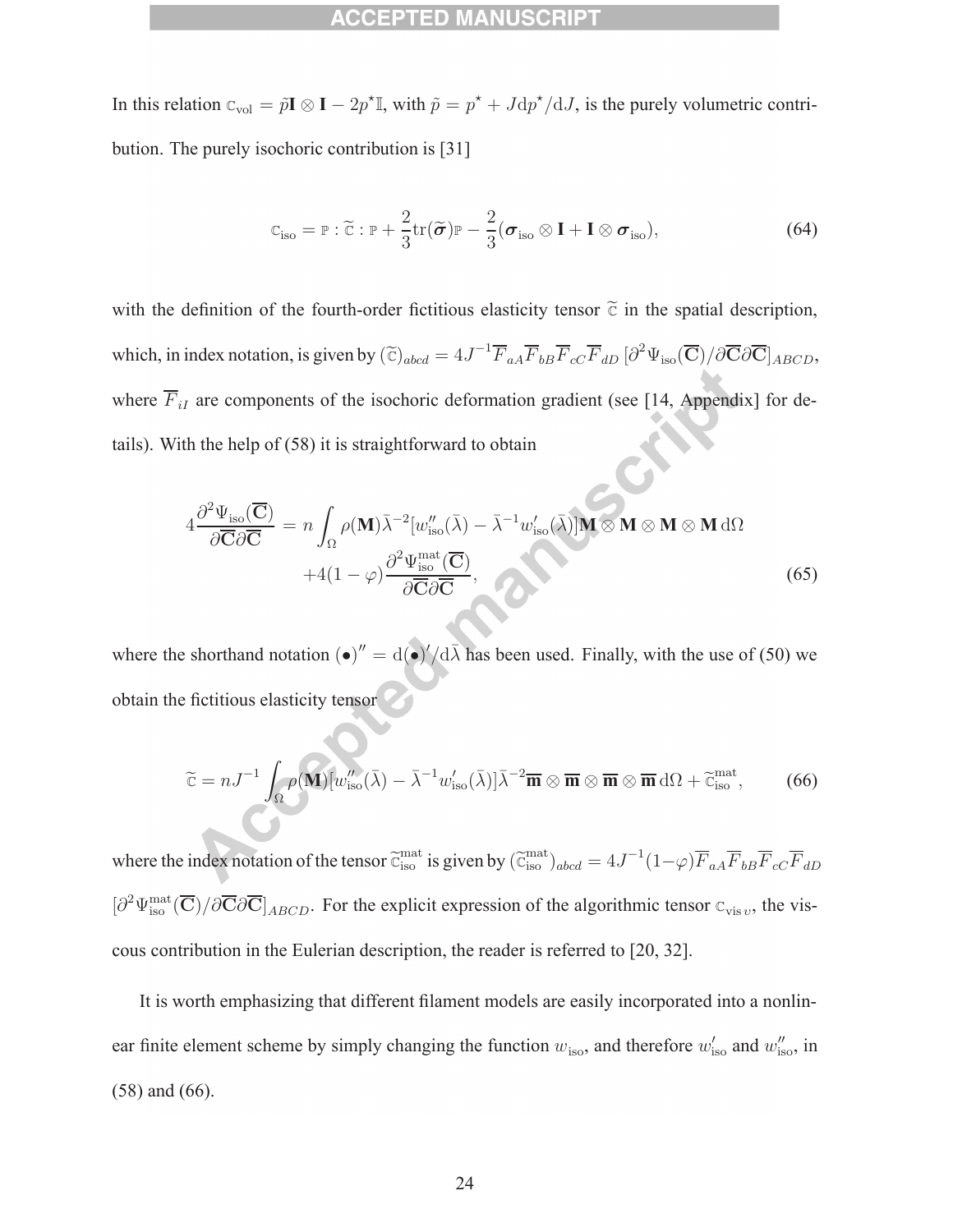# **4 Numerical Treatment and Representative Example**

In the considerations in Section 2, we employed an inextensible filament model. The asymptotes arising from this formulation, however, may cause unfavorable conditions within a numerical solution procedure such as the finite element method. In order to increase the reliability of the Newton–Raphson algorithm, we subsequently use the extensible version of the filament model introduced in Appendix A. The extensibility of the filament is modulated by the additional material parameter  $\mu_0$ , the stretch modulus. This version of the model has proved to be suitable for fitting data from stretching experiments conducted on single actin filaments in the high as well as in the low stretch regime [14].

The integrals over the unit sphere such as those in  $(58)$ ,  $(62)$ ,  $(66)$  or  $(9)$  are evaluated using standard numerical procedures, e.g., the adaptive Simpson quadrature, as implemented in MATLAB (MathWorks, Inc., Natick, MA, USA). However, this method is very costly in terms of computation and is only viable for basic analyses, such as those described in the previous sections. For solving more complex problems we need a more efficient scheme. An excellent method for the evaluation of integrals over a sphere was suggested by Bažant and Oh [33] with  $m = 42$  distinct direction vectors  $\mathbf{M}^i$ ,  $i = 1, 2, \dots, m$ . The integrals transform then according to

$$
\int_{\Omega} \mathbf{A}(\mathbf{M}) d\Omega \sim 4\pi \sum_{i=1}^{n} \mathbf{A}(\mathbf{M}^{i}) q^{i},
$$
\n(67)

where **A** is a tensor-valued function and  $q^i$  are the integration weights. A table with the direction vectors and the associated integration weights can be found in [33, Table 1]. The symmetry of the method together with the symmetry discussed in Section 2.2 allows us to use only half of the directions and double the integration weights.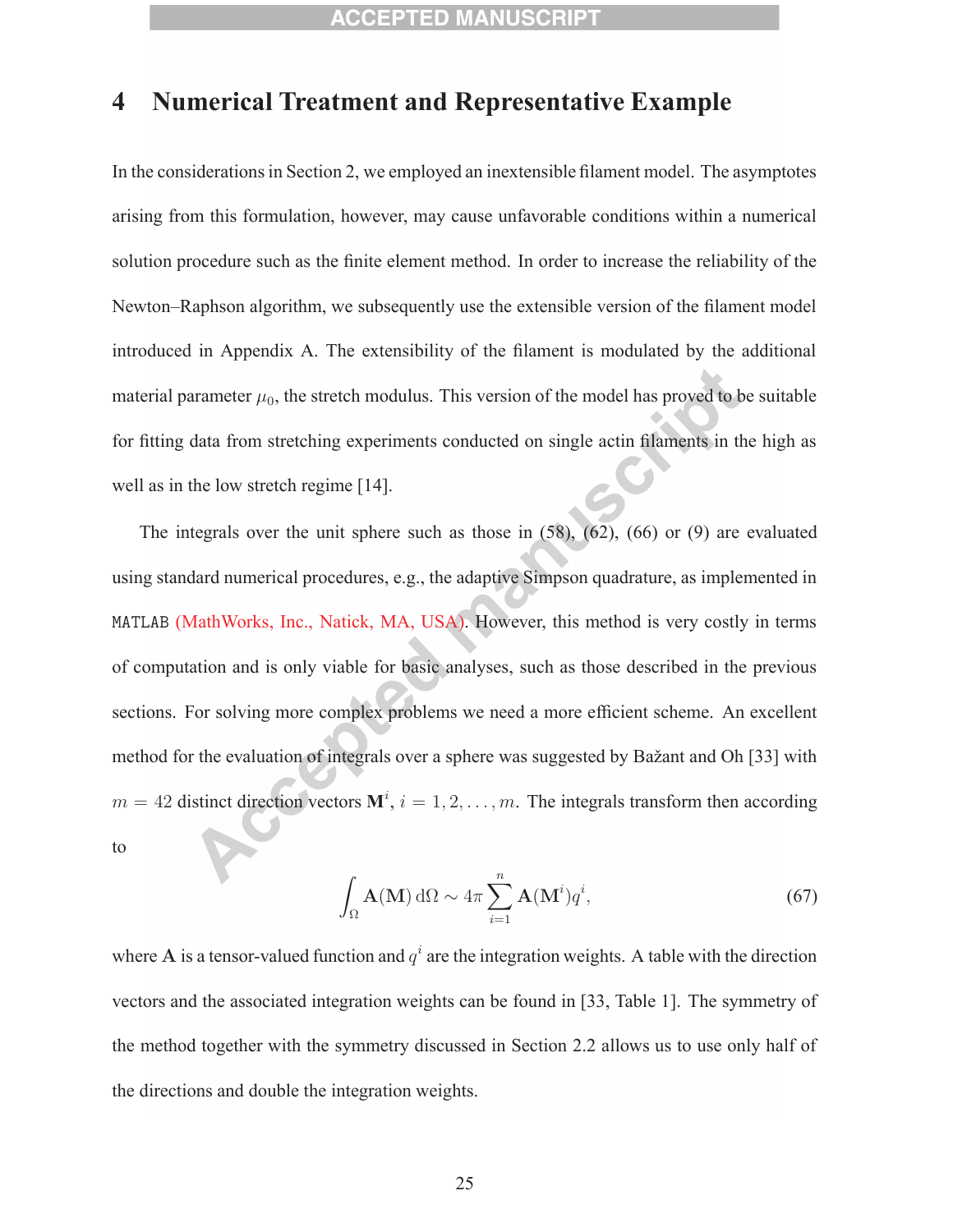We have implemented the proposed model according to the formulation in Section 3 in the open source finite element analysis program FEAP [34]. In order to avoid volumetric locking, we use a finite element which is based on a three-field variational principle.

## **4.1 Application to Micropipette Aspiration**

The proposed model should be calibrated with data obtained from rheometer experiments before it is used to interpret the outcome of experiments with more complicated geometry and boundary conditions. Indentation by atomic force microscopy and micropipette aspiration are two examples of techniques that are used to determine the mechanical properties of cell constituents and of whole cells. In the following, we concentrate on the latter and consider the impact of different linkers and viscosities.

The setup of the virtual experiment is similar to that described in [30] and inspired by *in vitro* experiments on cells (see, e.g., [35, 36]). As considered in [37] the droplet consisting of a cross-linked actin envelope and a very soft inside is aspirated into a micropipette, as depicted in Fig. 7(a), which shows half of the axisymmetric structure. The inside of the droplet is only required to achieve numerical stability during the calculations and its contribution to the overall mechanical response is negligible because it is assumed to be much less stiff than the envelope material. The droplet has a radius of  $r_d = 7 \,\mu \text{m}$  and the actin envelope is 1  $\mu \text{m}$  thick; the bold blue semicircle in Fig. 7(a) denotes the interface. The micropipette has a radius  $r_p = 5 \,\mu\text{m}$ and its end is rounded with a radius of  $r_{\rm m} = 0.75 \,\mu{\rm m}$ . The pressure difference between the environment and the micropipette is achieved by applying a suction pressure  $p_i$  (i.e. a tensile follower load) on those nodes of the axisymmetric setup which lie inside the micropipette.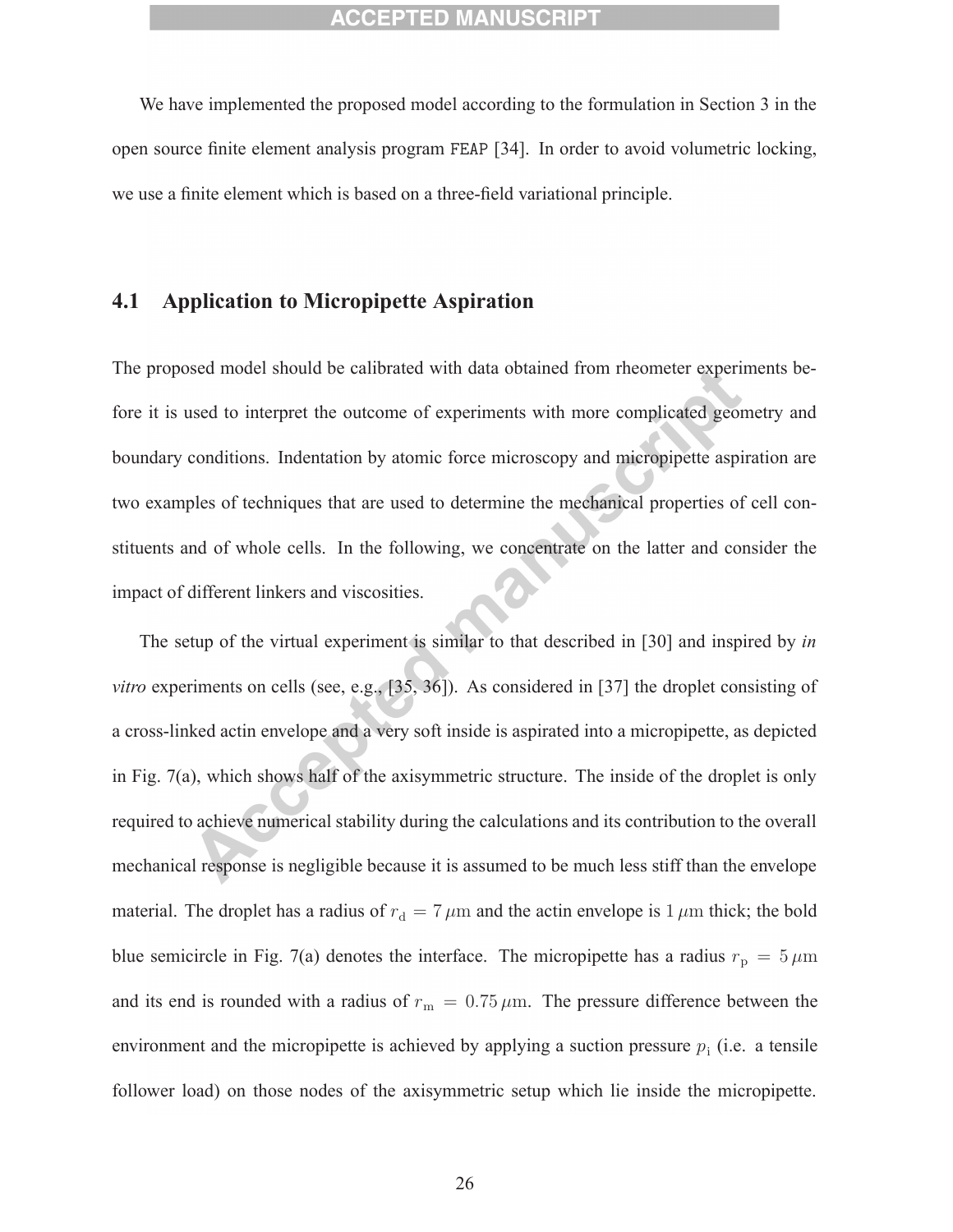Between the rigid micropipette and the surface of the droplet, we employ a frictionless contact condition.

The constitutive relation for the actin envelope is taken to be the model considered in Appendix A, i.e. an isotropic cross-linked network of extensible filaments with the compliant linkers discussed in Section 2.5. The viscoelasticity of the material is considered by taking one internal variable in (54) into account. We use the material parameters from the Sections 2.4 and 2.5, specifically the end-to-end distance  $r_{0,f} = 1.63 \mu m$  at zero force of the filament, the contour length  $L = 1.96 \,\mu \text{m}$ , the persistence length  $L_p = 16 \,\mu \text{m}$ , the filament density  $n = 7.66 \,\mu \text{m}^{-3}$ , the temperature  $T = 294 \text{ K}$  and  $\delta = 2$ . We choose a very small end-to-end distance  $r_{0,c}$ , which, for definiteness, we set at  $r_{0,c} = 14 \text{ nm}$  [38, p. 1007], since we have found that different choices in the nanometer range do not effect the results significantly. The extensibility of the filaments is characterized by the stretch modulus  $\mu_0 = 38.6$  nN [14]. The parameter values for the viscous part, the free-energy parameter  $\theta = 0.835$  and the relaxation time  $\tau = 2$  s, are adopted from [14]. The penalty method used to achieve incompressibility requires the penalty parameter  $\kappa$ ; see (53)<sub>1</sub>. In preliminary studies we used values for  $\kappa$  which were large enough to ensure incompressibility (the results of the computations converged as  $\kappa$  was increased) and small enough to allow stable computations, specifically in the range of  $1-10$  kPa. The soft inside material is taken to be a compressible neo-Hookean model of the form

$$
\Psi = \left(\kappa - \frac{2}{3}\mu\right)\mathcal{G}(J) + \frac{\mu}{2}(I_1 - 2\ln J - 3),\tag{68}
$$

where the function G is given in  $(53)_2$ . The parameter  $\kappa$ , which is now the bulk modulus in the reference configuration, and the shear modulus  $\mu$  relate to the Young's modulus E and the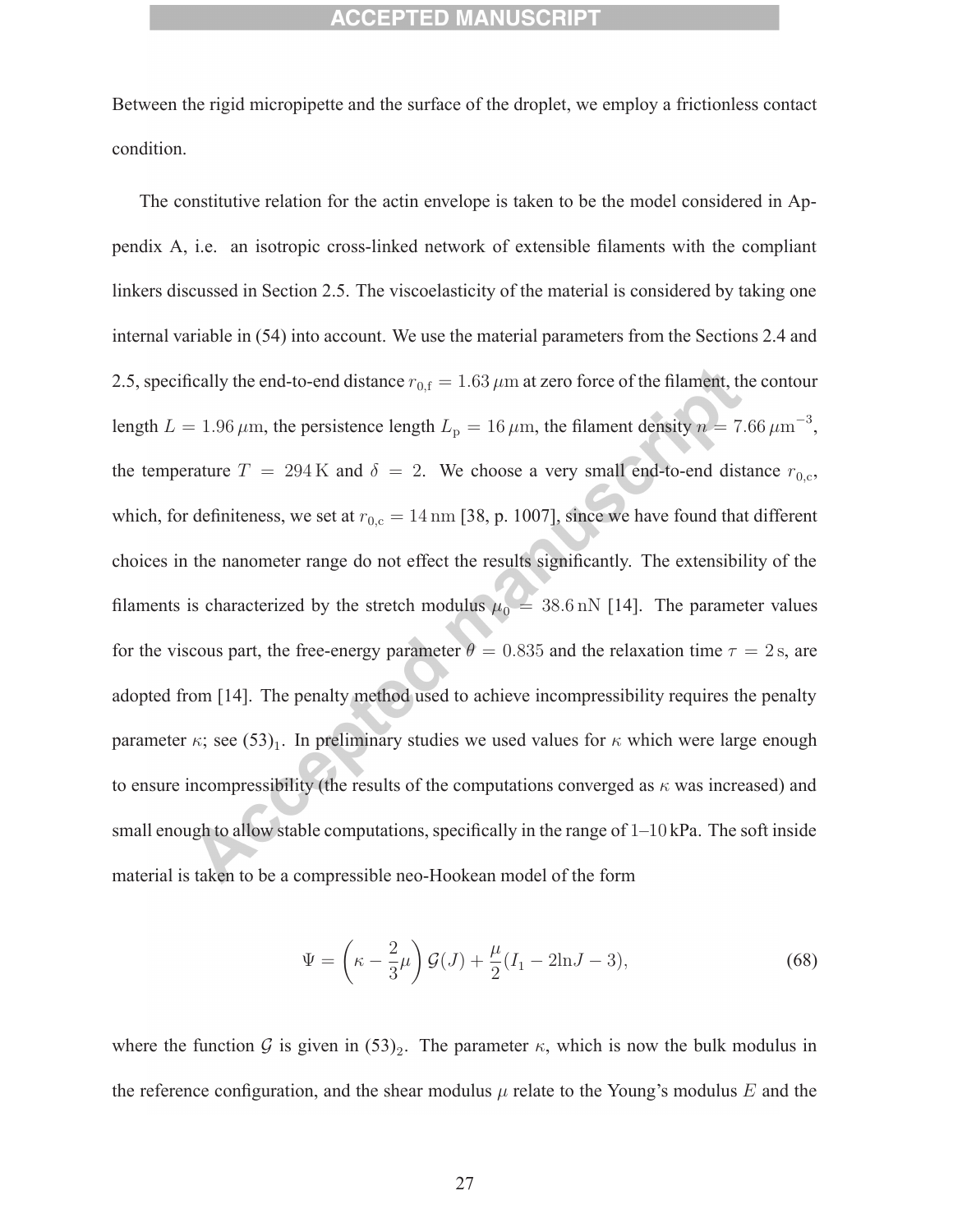Poisson's ratio  $\nu$  according to

$$
\kappa = \frac{E}{3(1 - 2\nu)}, \qquad \mu = \frac{E}{2(1 + \nu)}.
$$
\n(69)

For the simulation the Young's modulus E was taken to be 10 Pa, which is  $1/10$  of that of the envelope material, while  $\nu$  was taken to be 0.4.

In a first simulation the micropipette fully aspirates the droplet very slowly, i.e. in a quasistatic manner, for relative linker stiffnesses  $\eta = 1, 2/3, 1/3$ . In Fig. 7(b), the aspiration length  $L_a$  is plotted as a function of the pressure difference  $\Delta p$  between the environment (here with pressure zero) and the inside of the micropipette  $(p_i)$ , i.e.  $\Delta p = p_i$ . Note that for a droplet,  $L<sub>a</sub>$  is larger than zero in the reference configuration because of its curvature. In our example, the value of  $L_a$  at the start of the experiment is  $2 \mu$ m. The numerical results shown in Fig. 7(b) are characterized by a linear part at low pressure differences, as was observed experimentally [35, 36]. The linear part is followed by a rapidly increasing slope for which a small increase in pressure causes a large increase in aspiration length and when the droplet is almost fully aspirated the tangent to the curves becomes vertical, indicating a possible instability. This has implications for the numerical solution because the deformation in one time step becomes large and eventually the Newton–Raphson algorithm fails. This happens at decreasing pressures for decreasing values of  $\eta$ . This means that the lower the stiffness of the droplet the smaller is the pressure difference required to fully aspirate it. Higher aspiration lengths are produced at a specified pressure difference for network materials with lower stiffnesses.

The second simulation shows the influence of the viscosity of the material on the aspiration response. The droplet is aspirated only partly and then allowed to creep further inside the micropipette. The pressure difference is increased to 4 Pa within 2 s and then held constant for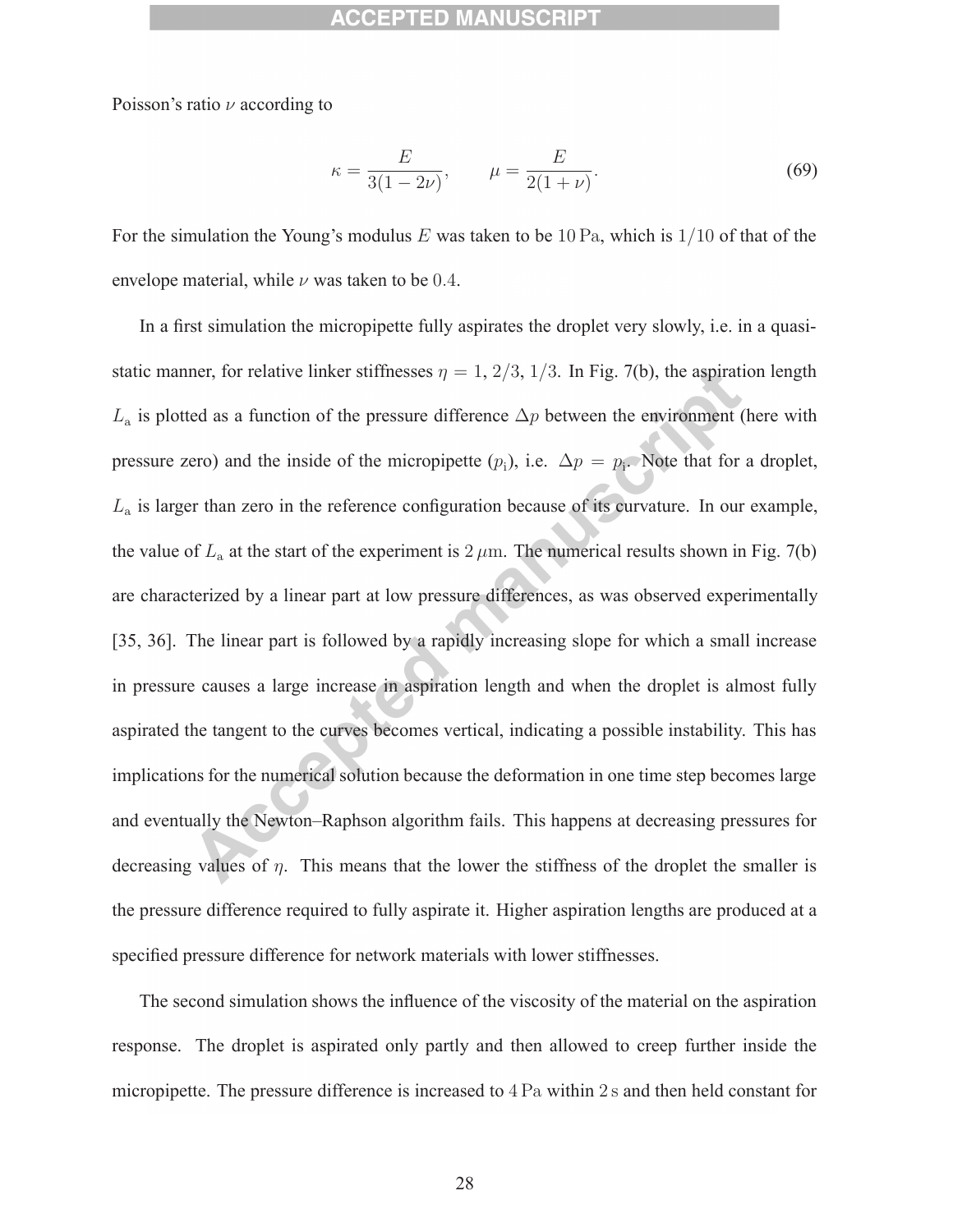another 38 s, beyond which there were no significant changes and the simulation was stopped. Figure 7(c) shows the aspiration length  $L_a$  versus time t. The linker stiffness is fixed at  $\eta = 2/3$ , while three different values of  $\tau$  are used (4, 2 and 1 s). The paths of the curves for all relaxation times resemble typical creep behavior in aspiration tests on cells [35, 36]. At the time  $t = 2$  s after which the pressure is constant the aspiration length is about  $L_a = 4.2 \,\mu \text{m}$  in each case. Thereafter, the droplets creep further inside the micropipette at different rates, depending on the relaxation time  $\tau$ . Specifically, for a shorter relaxation time the droplet creeps faster. For each relaxation time the aspiration length approaches a steady state value of about 4.7  $\mu$ m.

# **5 Summary and Concluding Remarks**

In the present work we have proposed a general incompressible affine network model for which filaments are distributed arbitrarily within an isotropic matrix. We have derived the associated Cauchy stress tensor and applied it to a simple shear deformation. The contributions of the filaments correctly reproduce the normal stress response of isotropically cross-linked actin networks obtained from rheological experiments [2]. By using scaling arguments to estimate the material parameters we have obtained a stress–strain behavior comparable to that determined from experimental results from actin–HMM networks. By using the same actin protein concentrations as for actin–HMM networks, stiffnesses can be lowered by using compliant linkers, thus reflecting the softer response of actin–filamin networks. Within a finite element framework incompressibility is enforced by using a penalty function in a compressible formulation of the model and an expression for the elasticity tensor is provided. Viscoelastic effects are also included in an additive way. Finite element calculations simulating micropipette aspiration have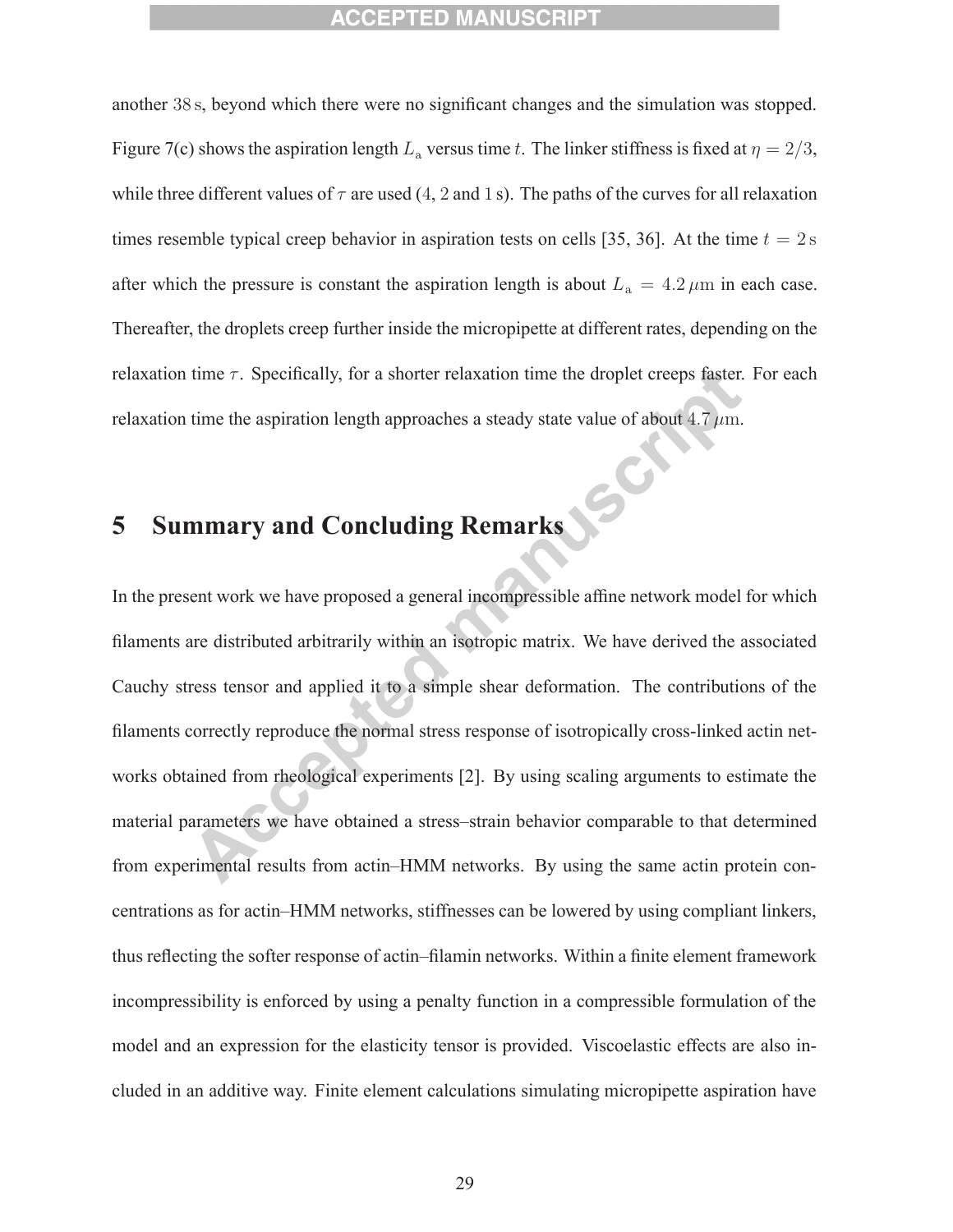produced results similar to those obtained from cell experiments.

Continuum mechanics provides a very powerful framework within which to analyze the multi-scale features of networks. It forms a basis for the solution of complex boundary-value problems, based on finite element implementation, which are highly relevant to biomechanical applications, in particular for solving problems of biomedical interest. We have provided both the analytical and finite element regimes for applications of the model. The model can include various levels of refinement such as the basic inclusion of cross-linking that we have discussed here, or more sophisticated versions of the cross-linking contribution which will form the basis of future work. A new feature is that we have illustrated the mechanical influence of the linker stiffness on the overall mechanical behavior, and the model has also being able for the first time analytically to predict the negative normal stress effect in simple shear. The finite element implementation of the new model has produced a new elasticity tensor which is an important input for computational biomechanics. It is also straightforward to include viscoelastic effects, which are crucial for the analysis of F-actin networks.

Within the present study we have employed a number of assumptions that may lead to limitations of the model. We now briefly review these assumptions and discuss their justifications. The incompressible network model introduced in Section 2 and its extension in Section 3 is based on five basic simplifications concerning the filaments: (i) they deform in an affine manner; (ii) they have equal lengths between linker proteins (iii) they have equal material properties; (iv) they can only support tensile loads and are ineffective under compression; (v) there is no mechanical coupling between any filaments connected through a linker.

The first assumption is justified for densely cross-linked networks [5], i.e. relatively high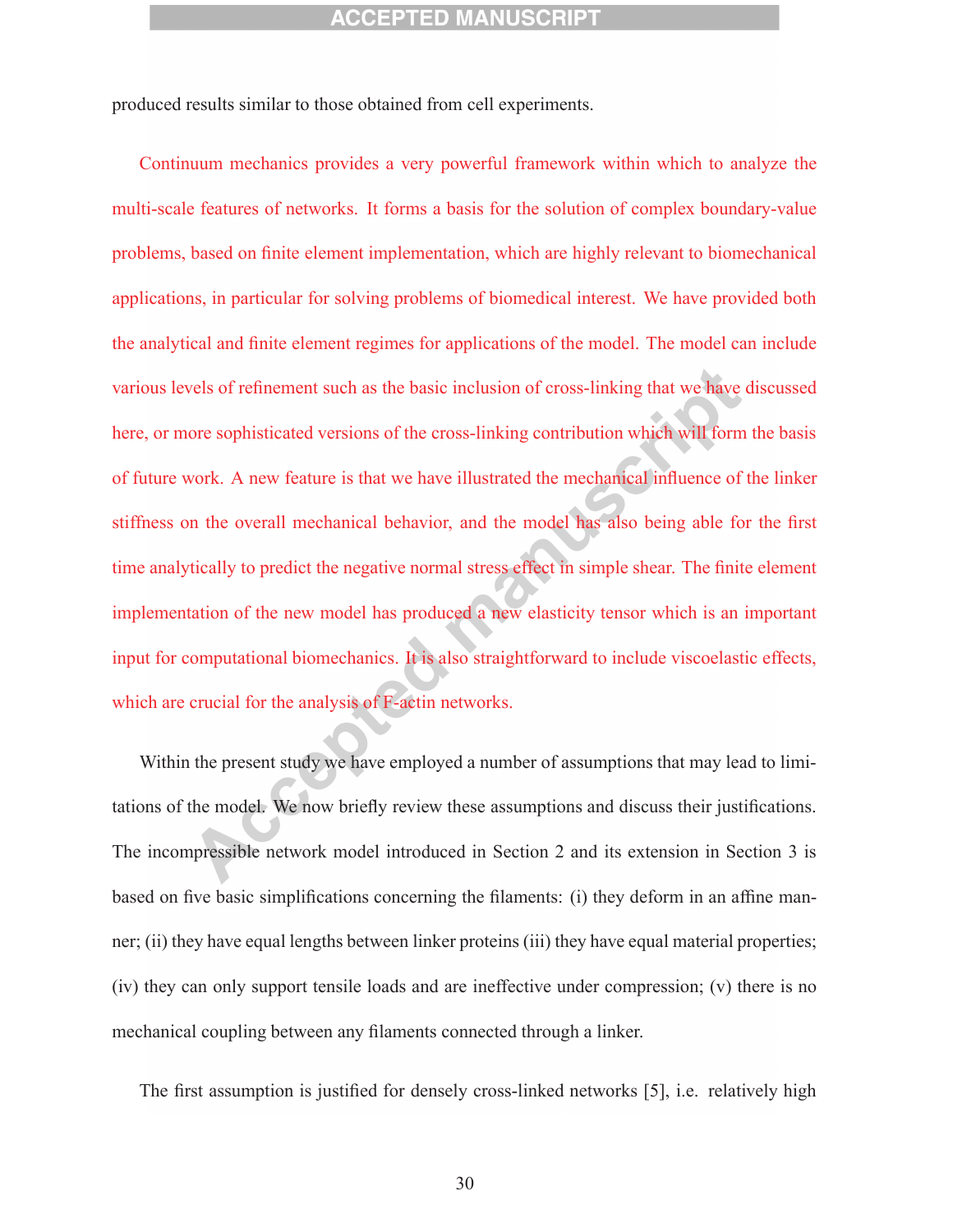actin and linker concentrations, which is the focus of our analysis. The second and third assumptions are acceptable if the number of filaments involved in an experiment is large enough so that we may use their average behavior (homogenization). We are confident that these three assumptions are legitimate because of the sizes of the volumes of the samples used in bulk rheology. Since actin filaments are very thin compared with their lengths, compressive forces will be barely noticeable, and thus the fourth assumption is justified. The last assumption has been adopted because little is known about the interaction between two individual filaments connected by a linker.

In Sections 2 and 3 we have used the additional simplification of isotropy although the proposed model does not require this in general. Reconstituted actin networks have been shown to possess isotropy [7]. Cells, however, are not in general isotropic. Future work should include the determination of the anisotropic structure of living cells in terms of, for example, the angular density  $\rho(\mathbf{M})$ . The inextensible filament model limits the analysis to moderate levels of shear strain, but the associated locking of the model may be overcome by using an extensible model, as in the numerical example in Section 4. The analytical considerations in Section 2 have been conducted for purely elastic materials including the effect of linkers that support axial loads. However, cross-linked actin networks clearly exhibit viscous properties and these can be taken into account by including viscous contributions such as those described in Section 3.

In conclusion, we are easily able to perform numerical studies in which only one parameter at a time is varied. In particular, different filament models are easily incorporated into a nonlinear finite element program by changing the filament free-energy function  $w_{\text{iso}}$ . Hence, the influence of phenomena known in cell mechanics may be studied in more detail using this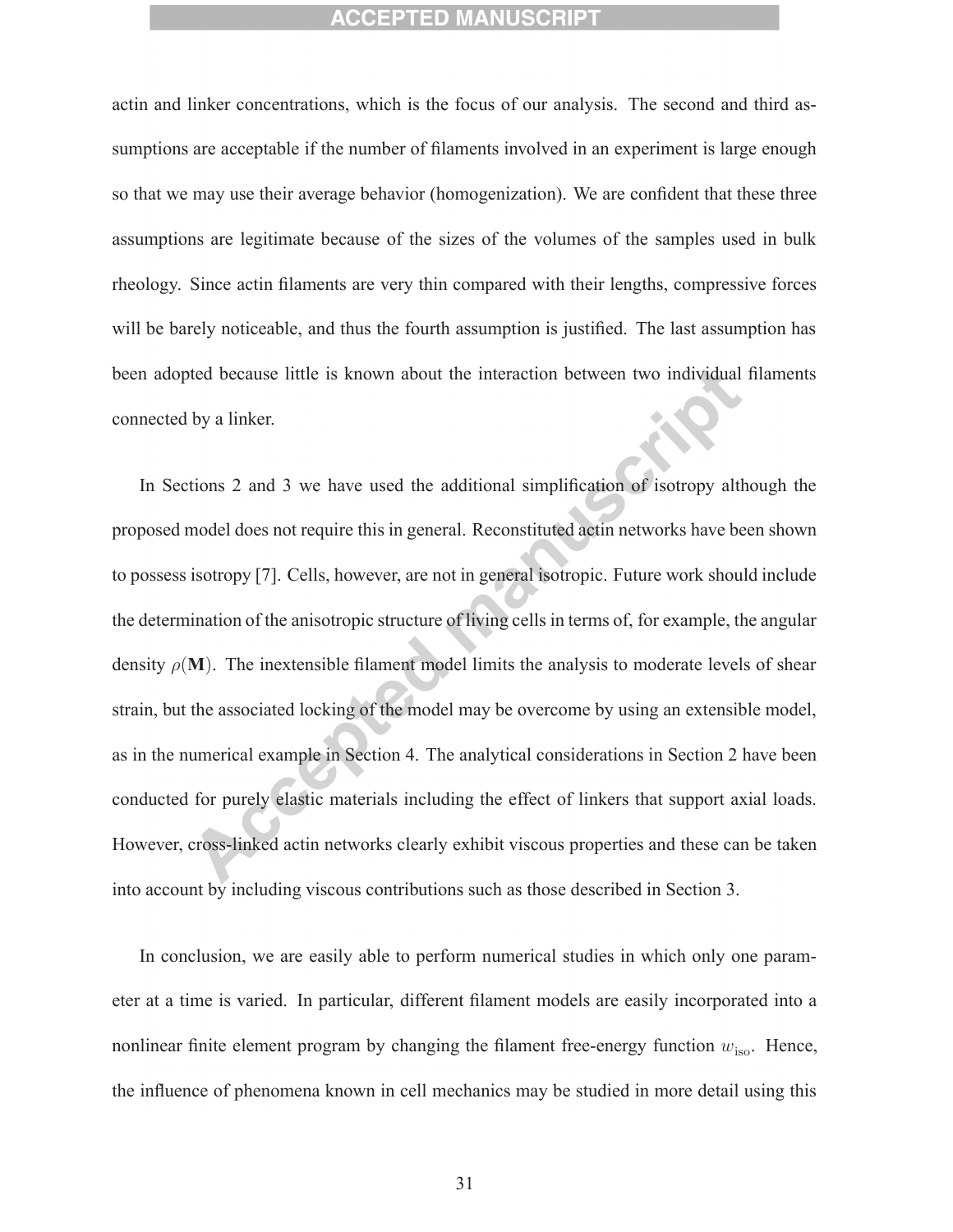model, and therefore may indicate the type of experimental data that would be useful for interpreting the results theoretically.

# **Appendix A**

The inextensible filament model (36) is given in dimensionless form as

$$
f^{\star}(\lambda) = f \frac{L^2}{\pi^2 B_0} = \left(\frac{a-1}{a-\lambda}\right)^{\delta} - 1.
$$
 (70)

We now extend it to the extensible case by following the references [14, 21, 22]. We introduce the stretch modulus  $\mu_0$ , and define the shorthand notation  $\alpha = \pi^2 B_0/(\mu_0 L^2)$ . Then the required relationship is given in inverse and dimensionless form as

$$
\lambda = a(1 + \alpha f^*) - \frac{(1 + 2\alpha f^*) (1 + \alpha f^*)^{1/\delta}}{(1 + f^* + \alpha f^{*2})^{1/\delta}} (a - 1).
$$
\n(71)

Defining the dimensionless free energy as

$$
w^{\star}(\lambda) = \frac{L^2}{\pi^2 r_0 B_0} w(\lambda)
$$
\n(72)

we obtain the first and second derivatives of  $w^*(\lambda)$  with respect to  $\lambda$  as

$$
w^{\star\prime} = f^{\star},\tag{73}
$$

$$
w^{\star \prime \prime} = \frac{1}{\alpha a \delta + \left(\frac{(1 + 2\alpha f^{\star})^2}{1 + f^{\star} + \alpha f^{\star 2}} - \alpha \frac{1 + 2\alpha f^{\star}}{1 + \alpha f^{\star}} - 2\alpha \delta\right) \left(\frac{1 + \alpha f^{\star}}{1 + f^{\star} + \alpha f^{\star 2}}\right)^{1/\delta} (a - 1)}.
$$
(74)

Both the first and second derivatives are required in a finite element implementation. By taking  $\alpha \to 0$  we obtain, for the inextensible case,

$$
w^{\star \prime \prime} = \frac{\delta (1 + f^{\star})^{\frac{\delta + 1}{\delta}}}{a - 1}.
$$
\n
$$
(75)
$$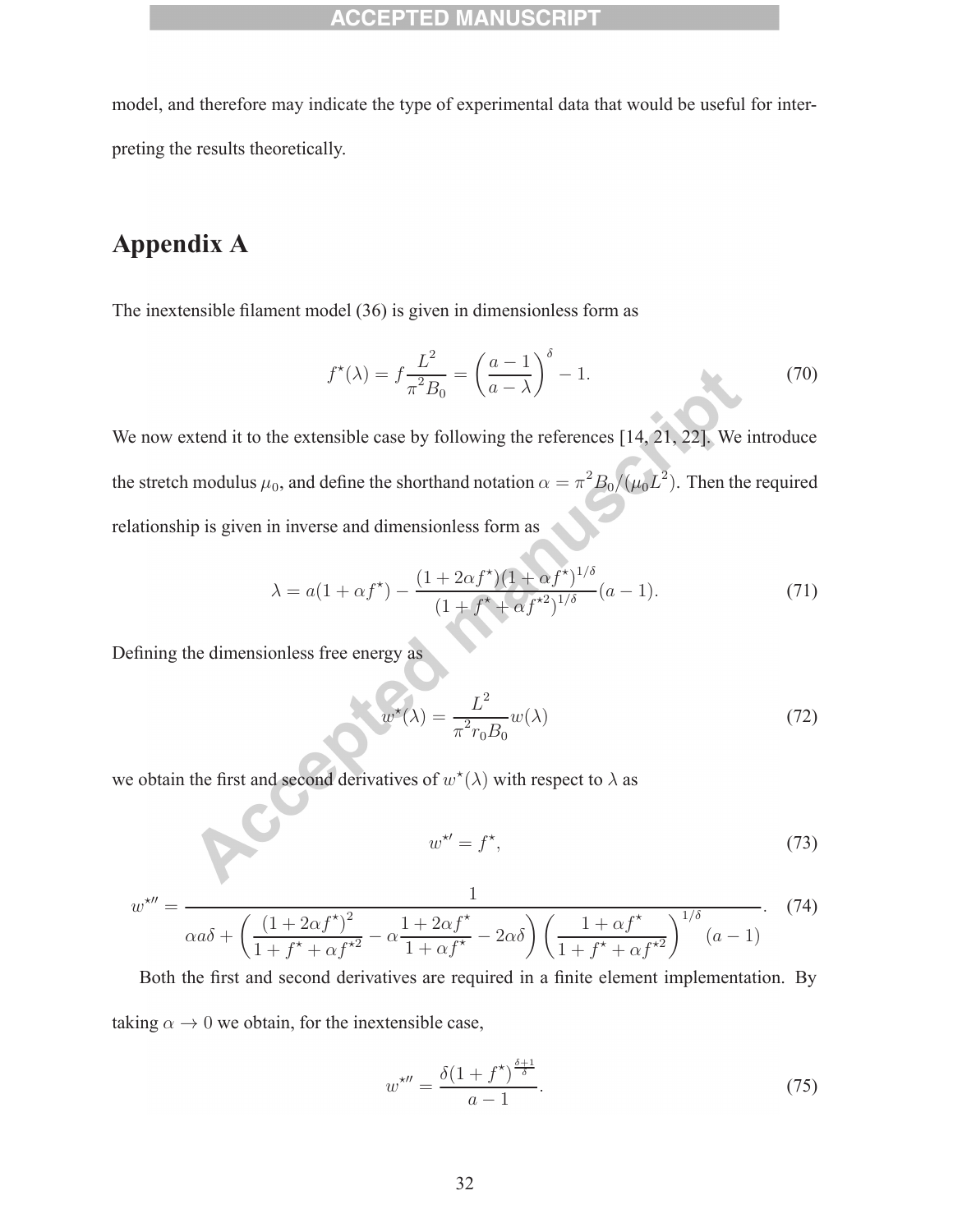In [21], where the notation  $\beta + 1$  was used instead of  $\delta$ , and it was shown for the inextensible case that for  $\delta = 1$  and  $\delta = 2$  the following expressions hold

$$
\frac{r_0}{L} = 1 - \frac{L}{\pi^2 L_p}, \qquad \frac{r_0}{L} = 1 - \frac{L}{\pi^{3/2} L_p},\tag{76}
$$

respectively, where  $L_p$  is the persistence length. For a general  $\delta$  this can be generalized to

$$
\frac{r_0}{L} = 1 - \frac{L}{\pi^{\frac{1+\delta}{\delta}} L_p}.\tag{77}
$$

# **References**

- [1] P. A. Janmey, S. Hvidt, J. Lamb, and T. P. Stossel. Resemblance of actin-binding protein/actin gels to covalently crosslinked networks. *Nature*, 345:89–92, 1990.
- [2] P. A. Janmey, M. E. McCormick, S. Rammensee, J. L. Leight, P. C. Georges, and F. C. MacKintosh. Negative normal stress in semiflexible polymer gels. *Nat. Mater.*, 6:48–51, 2007.
- [3] M. L. Gardel, F. Nakamura, J. H. Hartwig, J. C. Crocker, T. P. Stossel, and D. A. Weitz. Prestressed F–actin networks cross–linked by hinged filamins replicate mechanical properties of cells. *PNAS*, 103:1762–1767, 2006.
- [4] K. M. Schmoller, O. Lieleg, and A. R. Bausch. Cross-linking molecules modify composite actin networks independently. *Phys. Rev. Lett.*, 101:118102, 2008.
- [5] M. L. Gardel, J. H. Shin, F. C. MacKintosh, L. Mahadevan, P. Matsudaira, and D. A. Weitz. Elastic behavior of cross-linked and bundled actin networks. *Science*, 304:1301– 1305, 2004.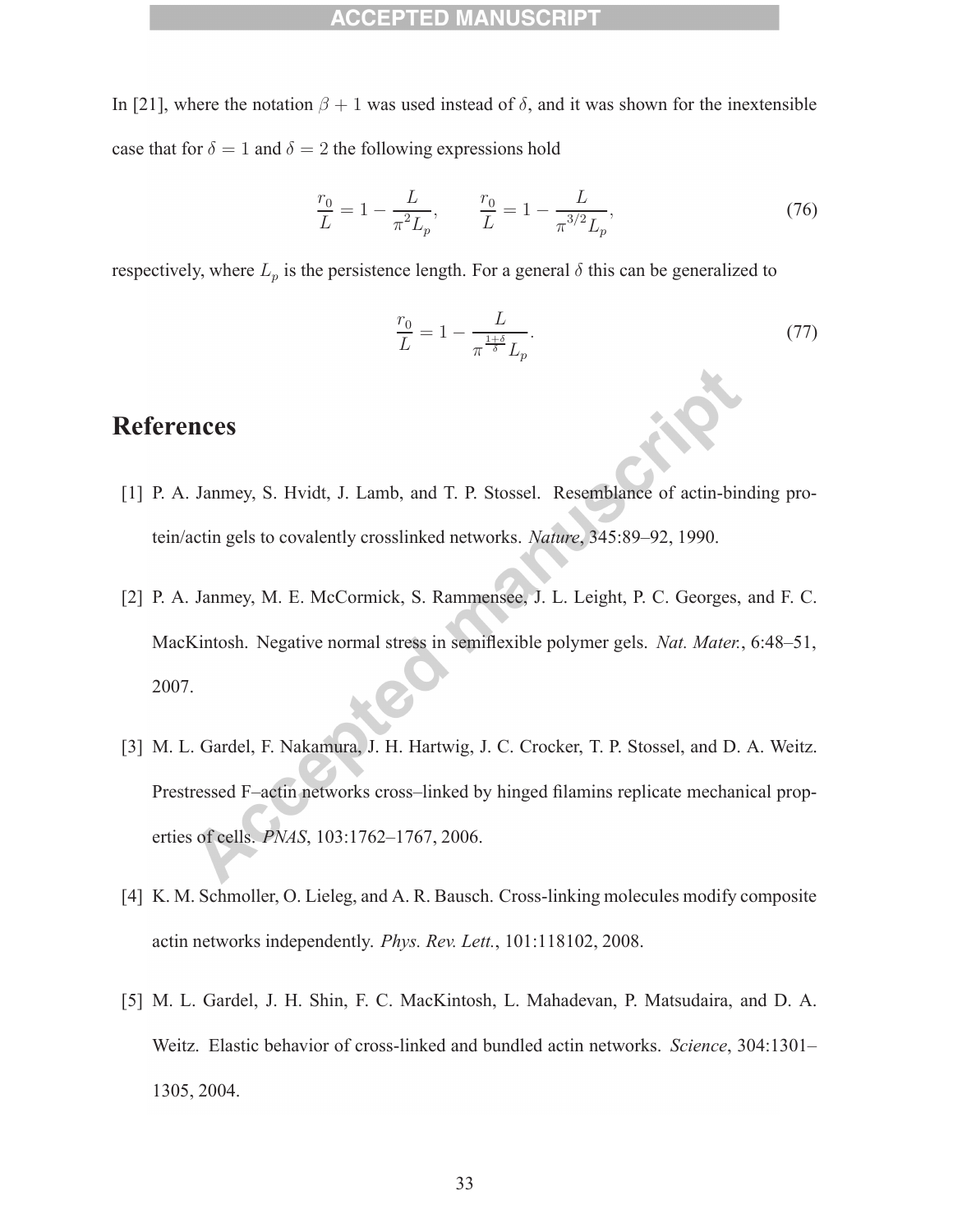- [6] J. H. Shin, M. L. Gardel, L. Mahadevan, P. Matsudaira, and D. A. Weitz. Relating microstructure to rheology of a bundled and cross-linked F-actin network in vitro. *PNAS*, 101:9636–9641, 2004.
- [7] R. Tharmann, M. M. Claessens, and A. R. Bausch. Viscoelasticity of isotropically cross– linked actin networks. *Phys. Rev. Lett.*, 98:088103, 2007.
- [8] O. Lieleg, M. M. A. E. Claessens, Y. Luan, and A. R. Bausch. Transient binding and dissipation in semi-flexible polymer networks. *Phys. Rev. Lett.*, 101:108101, 2008.
- [9] Y. Lanir. Constitutive equations for fibrous connective tissues. *J. Biomech.*, 16:1–12, 1983.
- [10] C. Miehe, S. Göktepe, and F. Lulei. A micro-macro approach to rubber-like materials Part I: The non-affine micro-sphere model of rubber elasticity. *J. Mech. Phys. Solids*, 52: 2617–2660, 2004.
- [11] V. Alastrué, M. A. Martinez, M. Doblaré, and A. Menzel. Anisotropic micro–sphere– based finite elasticity applied to blood vessel modelling. *J. Mech. Phys. Solids*, 57:178– 203, 2009.
- [12] S. Federico and T. C. Gasser. Nonlinear elasticity of biological tissues with statistical fibre orientation. *J. R. Soc. Interface*, 7:955–966, 2010.
- [13] J. S. Palmer and M. C. Boyce. Constitutive modeling of the stress-strain behavior of F-actin filament networks. *Acta Biomater.*, 4:597–612, 2008.
- [14] M. J. Unterberger, K. M. Schmoller, A. R. Bausch, and G. A. Holzapfel. A new approach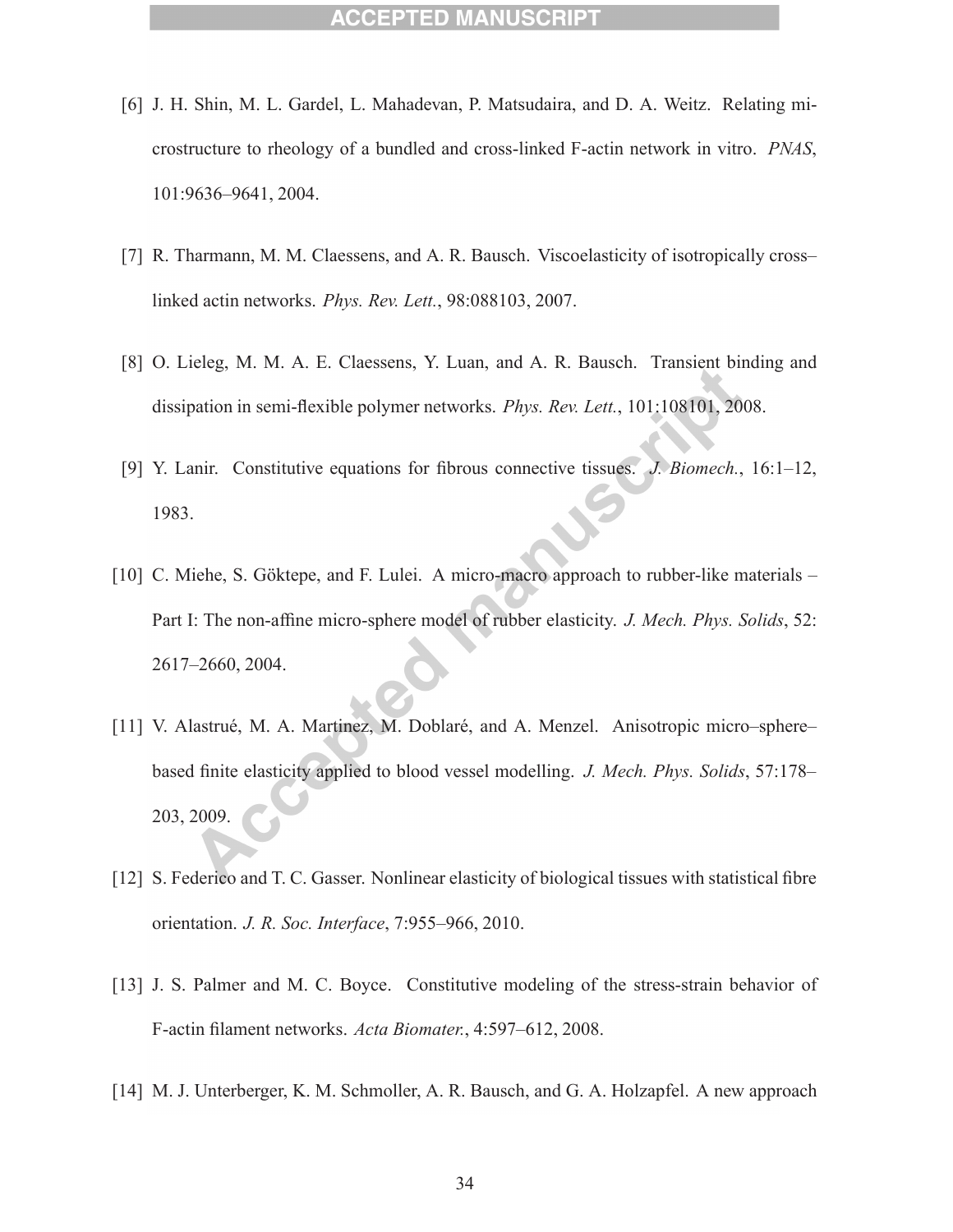to model cross-linked actin networks: Multi-scale continuum formulation and computational analysis. *J. Mech. Behav. Biomed. Mater.*, 22:95–114, 2013.

- [15] M. Tkachuk and C. Linder. The maximal advance path constraint for the homogenization of materials with random network microstructure. *Philos. Mag.*, 92:2779–2808, 2012.
- [16] Q. Wen and P. A. Janmey. Polymer physics of the cytoskeleton. *Curr. Opin. Solid State Mater. Sci.*, 15:177–182, 2011.
- [17] T. Kim, W. Hwang, H. Lee, and R. D. Kamm. Computational analysis of viscoelastic properties of crosslinked actin networks. *PLoS Comput. Biol.*, 5:e1000439, 2009.
- [18] C. Storm, J. J. Pastore, F. C. MacKintosh, T. C. Lubensky, and P. A. Janmey. Nonlinear elasticity in biological gels. *Nature*, 435:191–194, 2005.
- [19] R. W. Ogden. *Non-linear Elastic Deformations*. Dover, New York, 1997.
- [20] G. A. Holzapfel. *Nonlinear Solid Mechanics. A Continuum Approach for Engineering*. John Wiley & Sons, Chichester, 2000.
- [21] G. A. Holzapfel and R. W. Ogden. Elasticity of biopolymer filaments. *Acta Biomater.*, 9: 7320–7325, 2013.
- [22] G. A. Holzapfel and R. W. Ogden. On the bending and stretching elasticity of biopolymer filaments. *J. Elasticity*, 104:319–342, 2011.
- [23] F. C. MacKintosh, J. Käs, and P. A. Janmey. Elasticity of semiflexible biopolymer networks. *Phys. Rev. Lett.*, 75:4425–4428, 1995.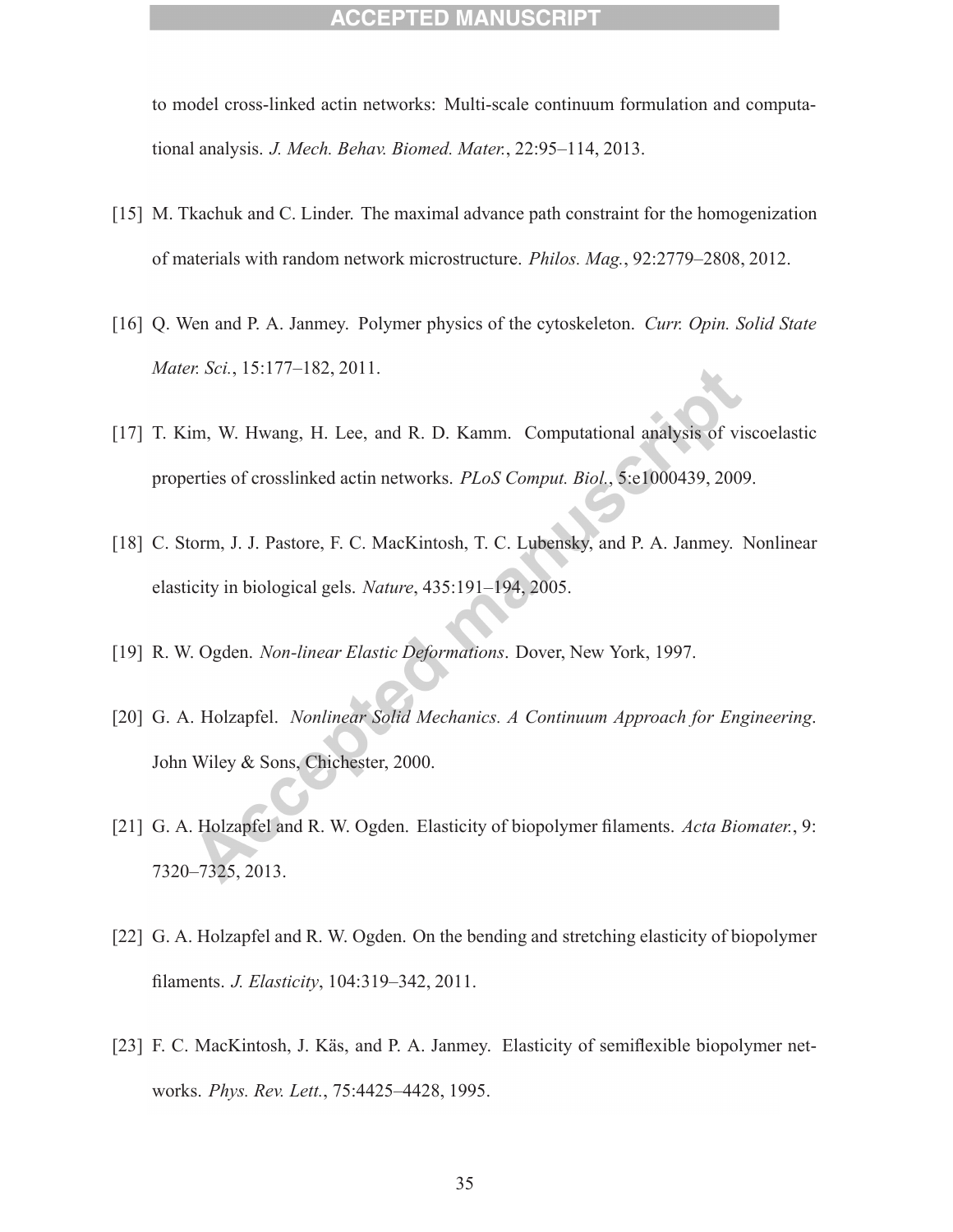- [24] L. Le Goff, O. Hallatschek, E. Frey, and F. Amblard. Tracer studies on F-actin fluctuations. *Phys. Rev. Lett.*, 89:258101, 2002.
- [25] K. M. Schmoller, O. Lieleg, and A. R. Bausch. Structural and viscoelastic properties of actin/filamin networks: Cross-linked versus bundled networks. *Biophys. J.*, 97:83–89, 2009.
- [26] P. Chen. Anomalous normal stresses in biopolymer networks with compliant cross-links. *EPL (Europhysics Letters)*, 105:38003-p1, 2014.
- [27] G. A. Holzapfel, T. C. Gasser, and R. W. Ogden. A new constitutive framework for arterial wall mechanics and a comparative study of material models. *J. Elasticity*, 61:1–48, 2000.
- [28] J. C. Simo. On a fully three-dimensional finite-strain viscoelastic damage model: Formulation and computational aspects. *Comput. Meth. Appl. Mech. Eng.*, 60:153–173, 1987.
- [29] G. A. Holzapfel. On large strain viscoelasticity: Continuum formulation and finite element applications to elastomeric structures. *Int. J. Numer. Meth. Engng*, 39:3903–3926, 1996.
- [30] M. J. Unterberger, K. M. Schmoller, C. Wurm, A. R. Bausch, and G. A. Holzapfel. Viscoelasticity of cross-linked actin networks: experimental tests, mechanical modeling and finite element analysis. *Acta Biomater.*, 9:7343–7353, 2013.
- [31] C. Miehe. Aspects of the formulation and finite element implementation of large strain isotropic elasticity. *Int. J. Numer. Meth. Engng*, 37:1981–2004, 1994.
- [32] G. A. Holzapfel and T. C. Gasser. A viscoelastic model for fiber-reinforced composites at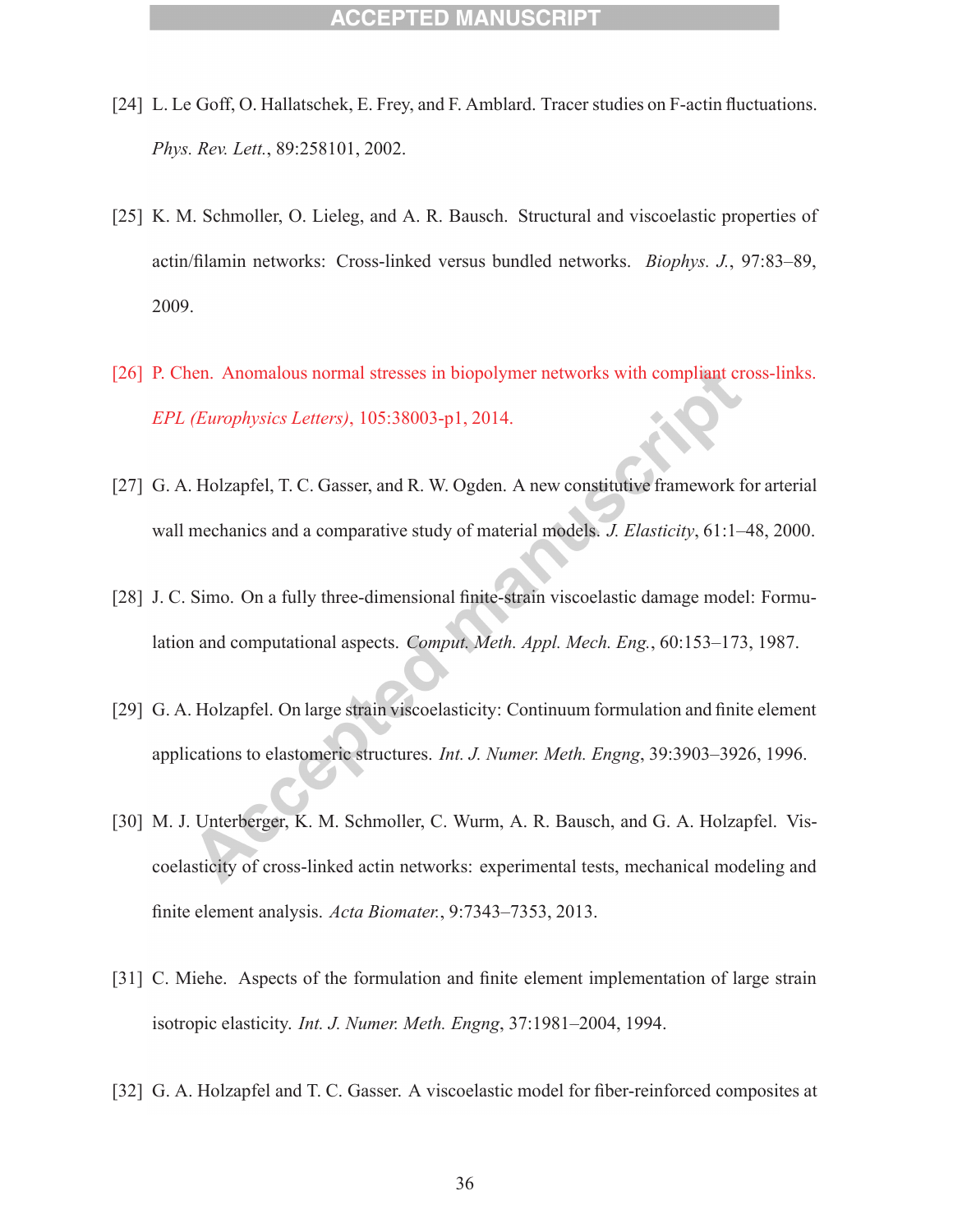finite strains: Continuum basis, computational aspects and applications. *Comput. Meth. Appl. Mech. Eng.*, 190:4379–4403, 2001.

- [33] Z. P. Bažant and B. H. Oh. Efficient numerical integration on the surface of a sphere. Z. *Angew. Math. Mech.*, 66:37–49, 1986.
- [34] *FEAP A Finite Element Analysis Program, Version 8.2 User Manual*. University of California at Berkeley, Berkeley, California, 2008.
- [35] W. R. Jones, H. P. Ting-Beall, G. M. Lee, S. S. Kelley, R. M. Hochmuth, and F. Guilak. Alterations in the Young's modulus and volumetric properties of chondrocytes isolated from normal and osteoarthritic human cartilage. *J. Biomech.*, 32:119–127, 1999.
- [36] E. Zhou, S. Quek, and C. Lim. Power-law rheology analysis of cells undergoing micropipette aspiration. *Biomech. Model. Mechanobiol.*, 9:563–572, 2010.
- [37] E. Monteiro, J. Yvonnet, Q.-C. He, O. Cardoso, and A. Asnacios. Analyzing the interplay between single cell rheology and force generation through large deformation finite element models. *Biomech. Model. Mechanobiol.*, 10:813–830, 2011.
- [38] B. Alberts, A. Johnson, J. Lewis, M. Raff, K. Roberts, and P. Walter. *Molecular Biology of the Cell*. Garland Science, New York, 5th edition, 2008.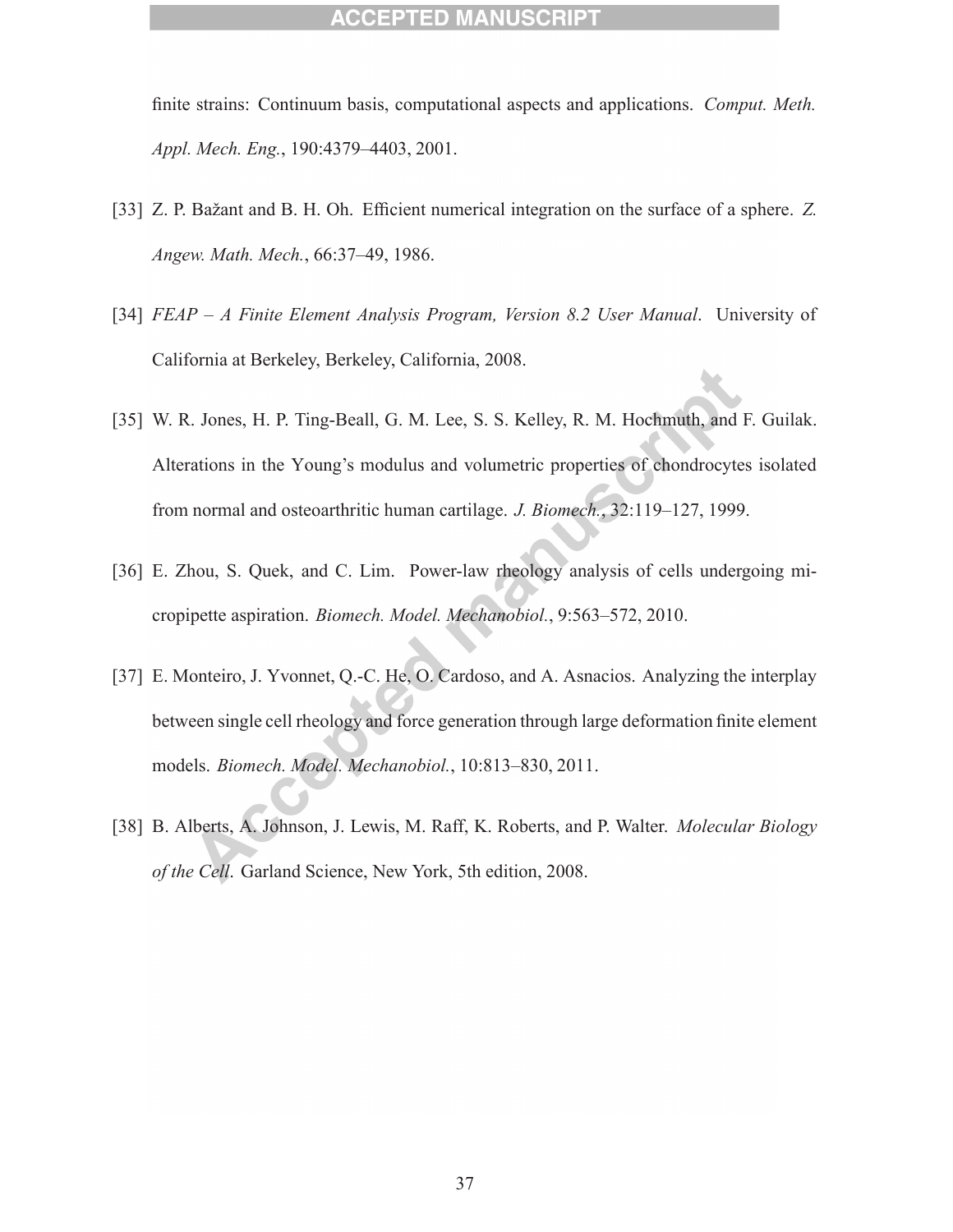

Figure 1: The value of the stretch  $\lambda$  given by (14) plotted in the  $(X_1, X_2)$ -plane for  $\gamma = 0.3$ , where  $X_1 = \sin \Theta \cos \Phi$ ,  $X_2 = \sin \Theta \sin \Phi$ . The horizontal black line corresponds to  $\Phi = 0$ and  $\lambda = 1$ , while the sloping line also corresponds to  $\lambda = 1$  but with  $\Phi = \Phi_0$  or  $\Phi = \Phi_0 + \pi$ . The plot is qualitatively the same for all values of  $\Theta$  except for  $\Theta = 0$ , in which case  $\lambda = 1$ .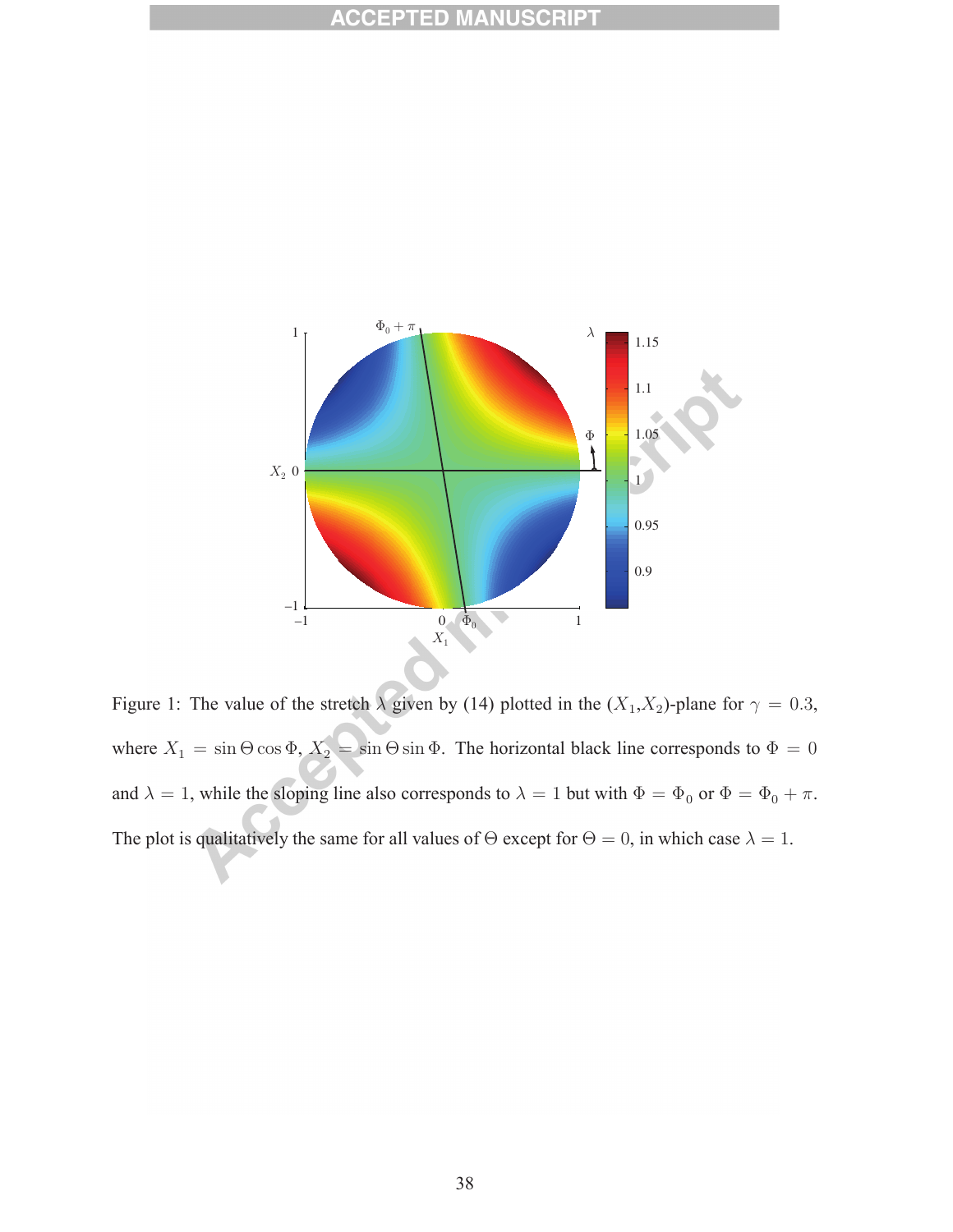

Figure 2: Squared stretch  $\lambda^2$  plotted as a function of the spherical angles  $\Theta$  and  $\Phi$ , where  $\lambda_1 > \lambda_2 > 1$  and  $\lambda_3$  are the principal stretches. The relevant integration domain lies above the plane defined by  $\lambda^2 = 1$ .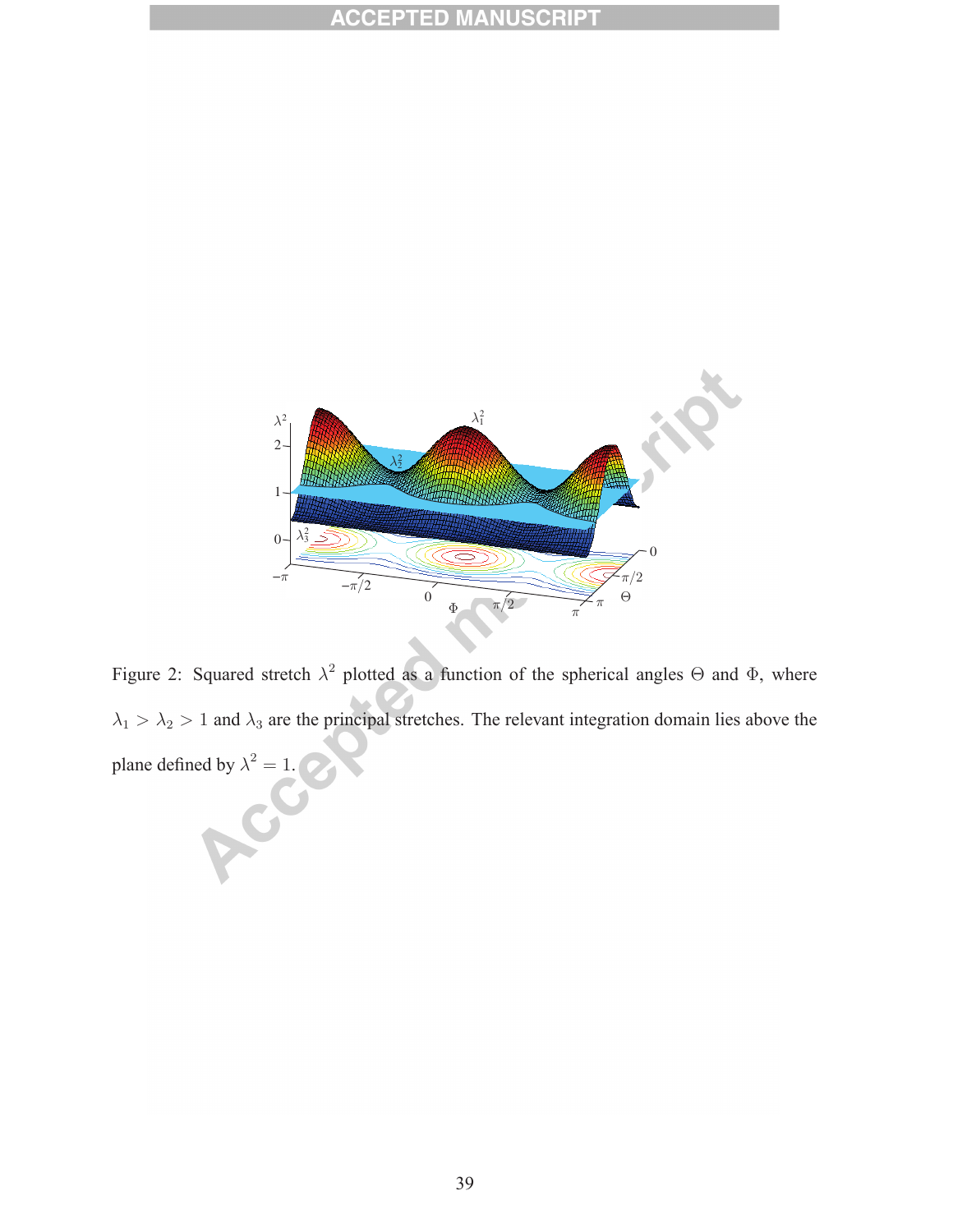

Figure 3: The grey shaded areas are the integration domains for different deformation types: (a)  $\lambda_1 > \lambda_2 > 1$  with the particular values from Fig. 2; (b) equibiaxial extension or unconfined compression ( $\lambda_1 = \lambda_2 > 1$ ); (c) pure shear or simple shear in the (1,3)-plane ( $\lambda_1 > 1 = \lambda_2$ ); (d) uniaxial extension ( $\lambda_1 > 1$  with  $\lambda_2 = \lambda_3$ ).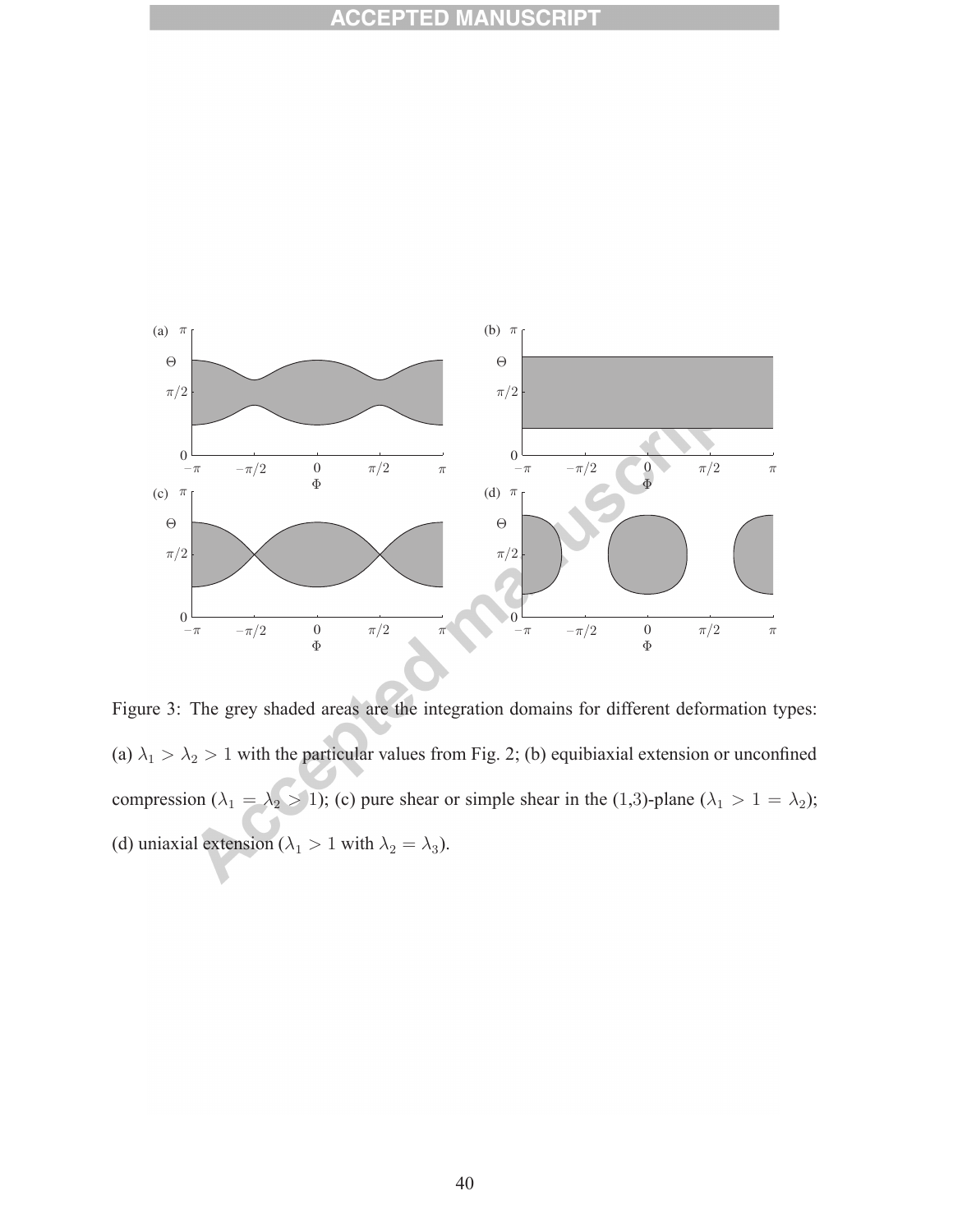

Figure 4: Predictions of the model for simple shear with varying concentrations of actin-binding proteins,  $c_{ABP} = 0.95$ ,  $0.475$  and  $0.238 \mu$ M: (a) normal stress  $\sigma_{22}$ ; (b) shear stress  $\sigma_{12}$ ; (c) shear modulus  $\partial \sigma_{12}/\partial \gamma$  versus amount of shear  $\gamma$ .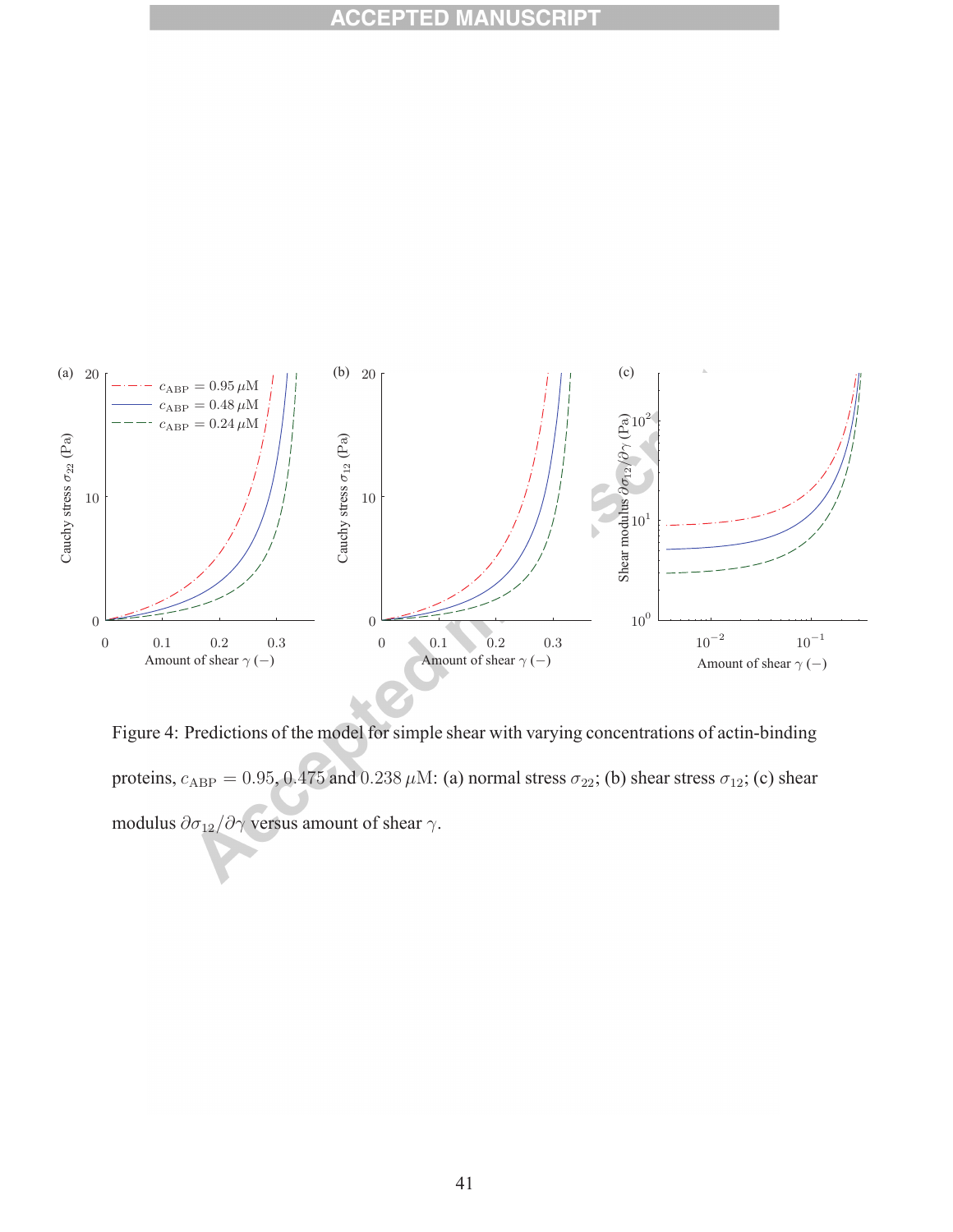

Figure 5: Filament with linker: (a) filament compound consisting of a filament (blue, wavy curve) and a linker (bold, green line) with end-to-end distances at zero force  $r_{0,f}$  and  $r_{0,c}$ , respectively, and their total  $r_0$ . The deformed end-to-end distances are  $r_f$  and  $r_c$  with their total r. The elongation is divided into filament elongation  $\Delta r_f$  and linker elongation  $\Delta r_c$ . The free body diagram illustrates the equilibrium state  $f_f = f_c$ . (b) Filament compound in the reference configuration oriented in space within a micro-sphere in the direction **M**.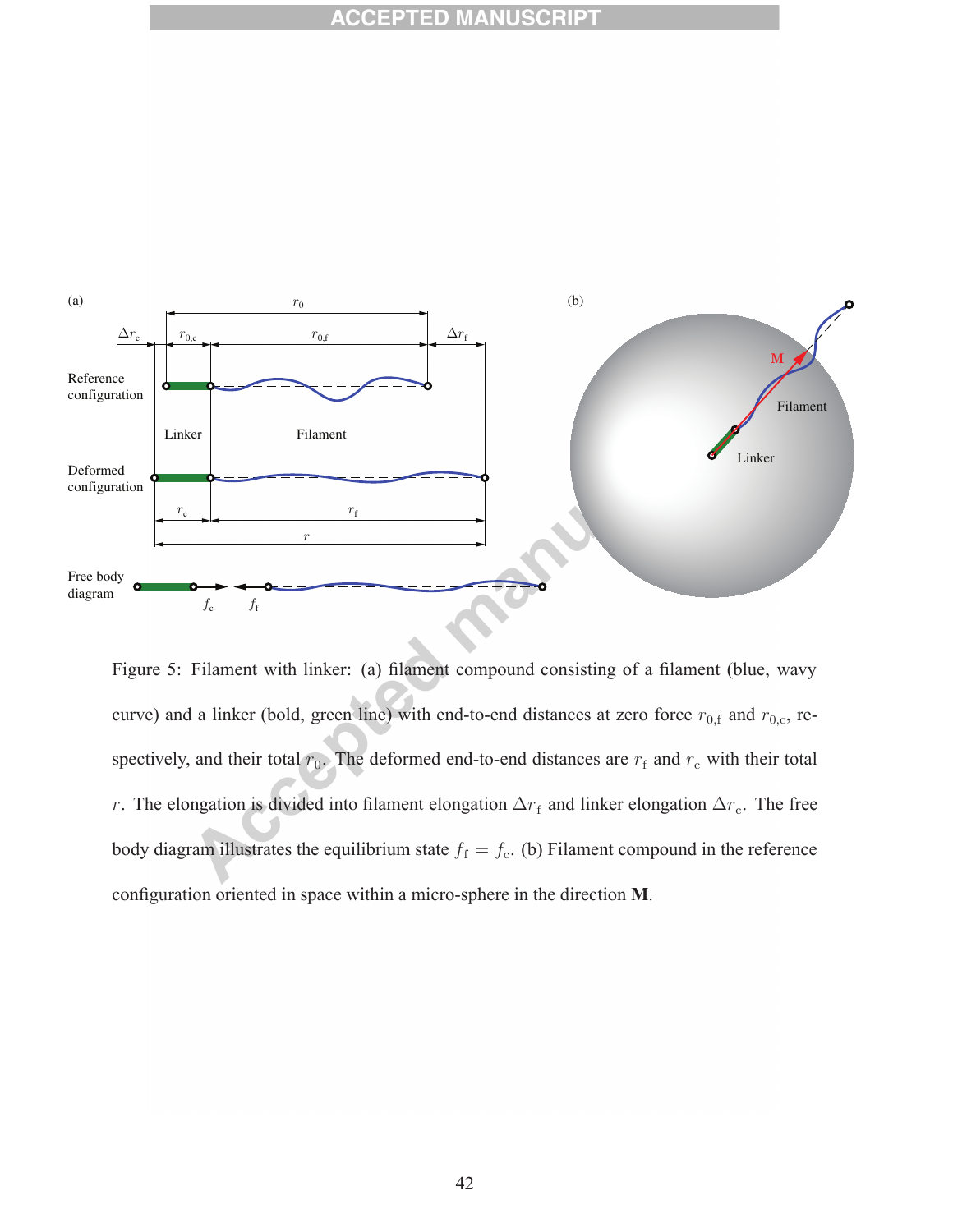

Figure 6: Predictions of the model for simple shear with constant concentrations of actinbinding proteins and relative linker stiffnesses  $\eta = 1, 2/3, 1/3$ : (a) normal stress  $\sigma_{22}$ ; (b) shear stress  $\sigma_{12}$ ; (c) shear modulus  $\partial \sigma_{12}/\partial \gamma$  versus amount of shear  $\gamma$ .